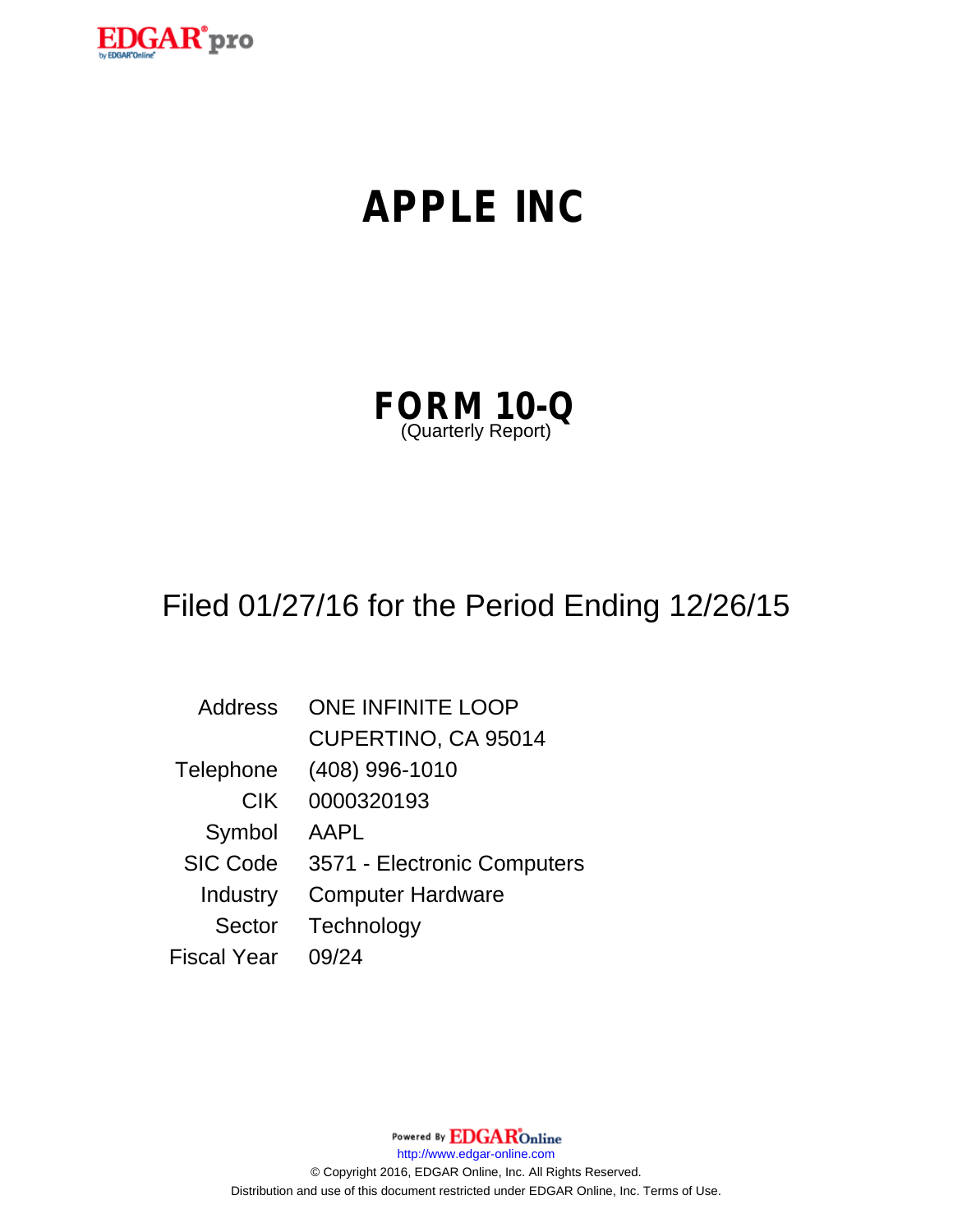# **UNITED STATES SECURITIES AND EXCHANGE COMMISSION**

**Washington, D.C. 20549**

# **FORM 10-Q**

(Mark One)

 $\boxtimes$   $\,$  QUARTERLY REPORT PURSUANT TO SECTION 13 OR 15(d) OF THE SECURITIES EXCHANGE ACT OF 1934

For the quarterly period ended December 26, 2015

or

□ TRANSITION REPORT PURSUANT TO SECTION 13 OR 15(d) OF THE SECURITIES EXCHANGE ACT OF 1934

For the transition period from \_\_\_\_\_\_ to \_

Commission File Number: **001-36743**



(Exact name of Registrant as specified in its charter)

(State or other jurisdiction

**California 94-2404110** (I.R.S. Employer Identification No.)

of incorporation or organization) **1 Infinite Loop**

**Cupertino, California 95014** (Address of principal executive offices) (Zip Code)

**(408) 996-1010**

(Registrant's telephone number, including area code)

Indicate by check mark whether the Registrant (1) has filed all reports required to be filed by Section 13 or 15(d) of the Securities Exchange Act of 1934 during the preceding 12 months (or for such shorter period that the Registrant was required to file such reports), and (2) has been subject to such filing requirements for the past 90 days.

> Yes **X** No  $\Box$

Indicate by check mark whether the Registrant has submitted electronically and posted on its corporate Web site, if any, every Interactive Data File required to be submitted and posted pursuant to Rule 405 of Regulation S-T (§232.405 of this chapter) during the preceding 12 months (or for such shorter period that the Registrant was required to submit and post such files).

#### Yes **X** No  $\Box$

Indicate by check mark whether the Registrant is a large accelerated filer, an accelerated filer, a non-accelerated filer, or a smaller reporting company. See the definitions of "large accelerated filer," "accelerated filer" and "smaller reporting company" in Rule 12b-2 of the Exchange Act.

Large accelerated filer □<br>Non-accelerated filer □ (Do not check if a smaller reporting company) Smaller reporting company □ Non-accelerated filer □ (Do not check if a smaller reporting company) Smaller reporting company □

Indicate by check mark whether the Registrant is a shell company (as defined in Rule 12b-2 of the Exchange Act).

Yes  $\square$ No  $\boxtimes$ 

5,544,583,000 shares of common stock, par value \$0.00001 per share, issued and outstanding as of January 8, 2016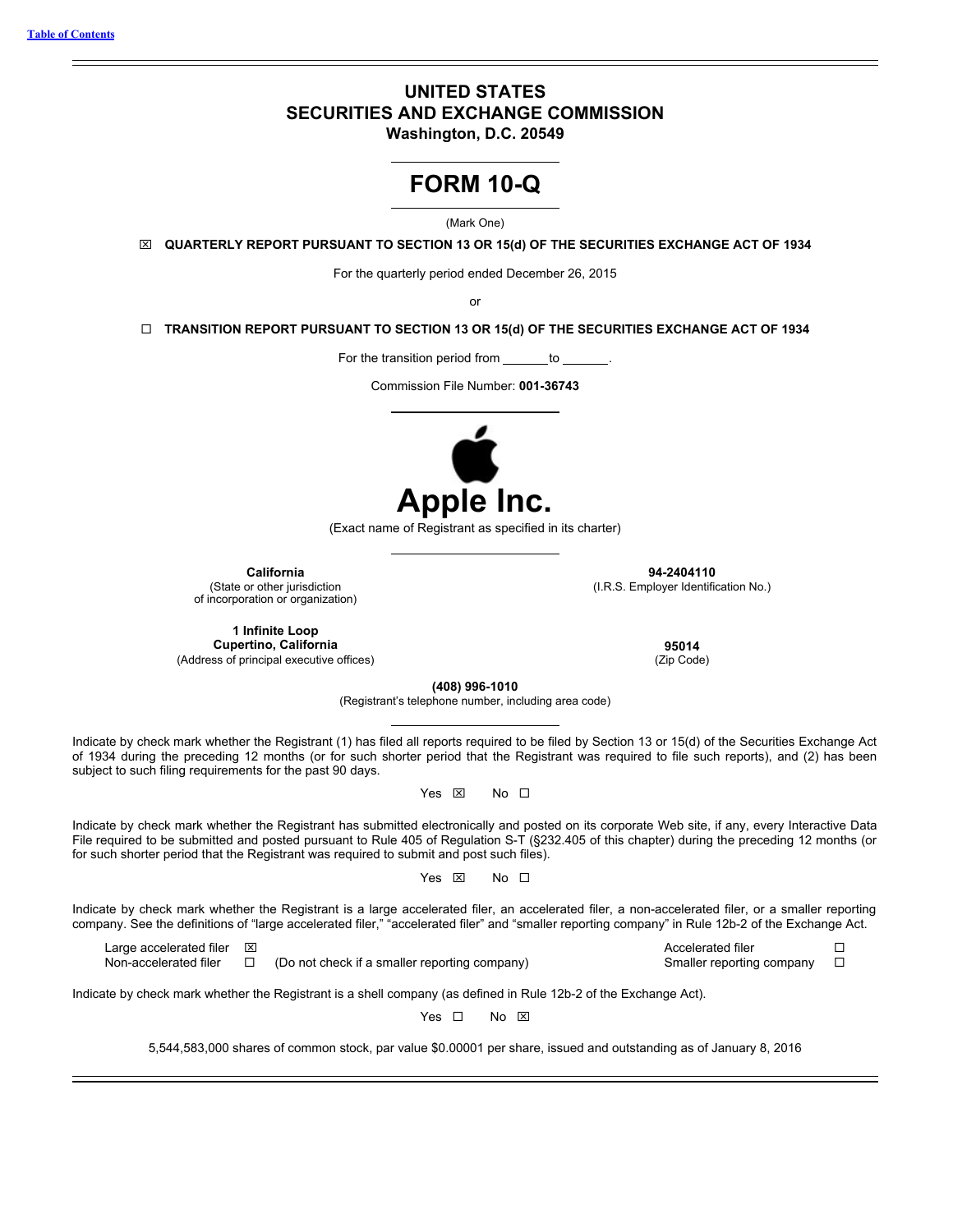# **Apple Inc. Form 10-Q**

# **For the Fiscal Quarter Ended December 26, 2015**

# **TABLE OF CONTENTS**

|          |                                                                                       | Page |
|----------|---------------------------------------------------------------------------------------|------|
|          | Part I                                                                                |      |
| Item 1.  | <b>Financial Statements</b>                                                           | 3    |
| Item 2.  | Management's Discussion and Analysis of Financial Condition and Results of Operations | 22   |
| Item 3.  | <b>Quantitative and Qualitative Disclosures About Market Risk</b>                     | 32   |
| Item 4.  | <b>Controls and Procedures</b>                                                        | 32   |
|          | Part II                                                                               |      |
| Item 1.  | <b>Legal Proceedings</b>                                                              | 33   |
| Item 1A. | <b>Risk Factors</b>                                                                   | 34   |
| Item 2.  | Unregistered Sales of Equity Securities and Use of Proceeds                           | 44   |
| Item 3.  | <b>Defaults Upon Senior Securities</b>                                                | 44   |
| Item 4.  | <b>Mine Safety Disclosures</b>                                                        | 44   |
| Item 5.  | Other Information                                                                     | 44   |
| Item 6.  | <b>Exhibits</b>                                                                       | 45   |
|          |                                                                                       |      |
|          |                                                                                       |      |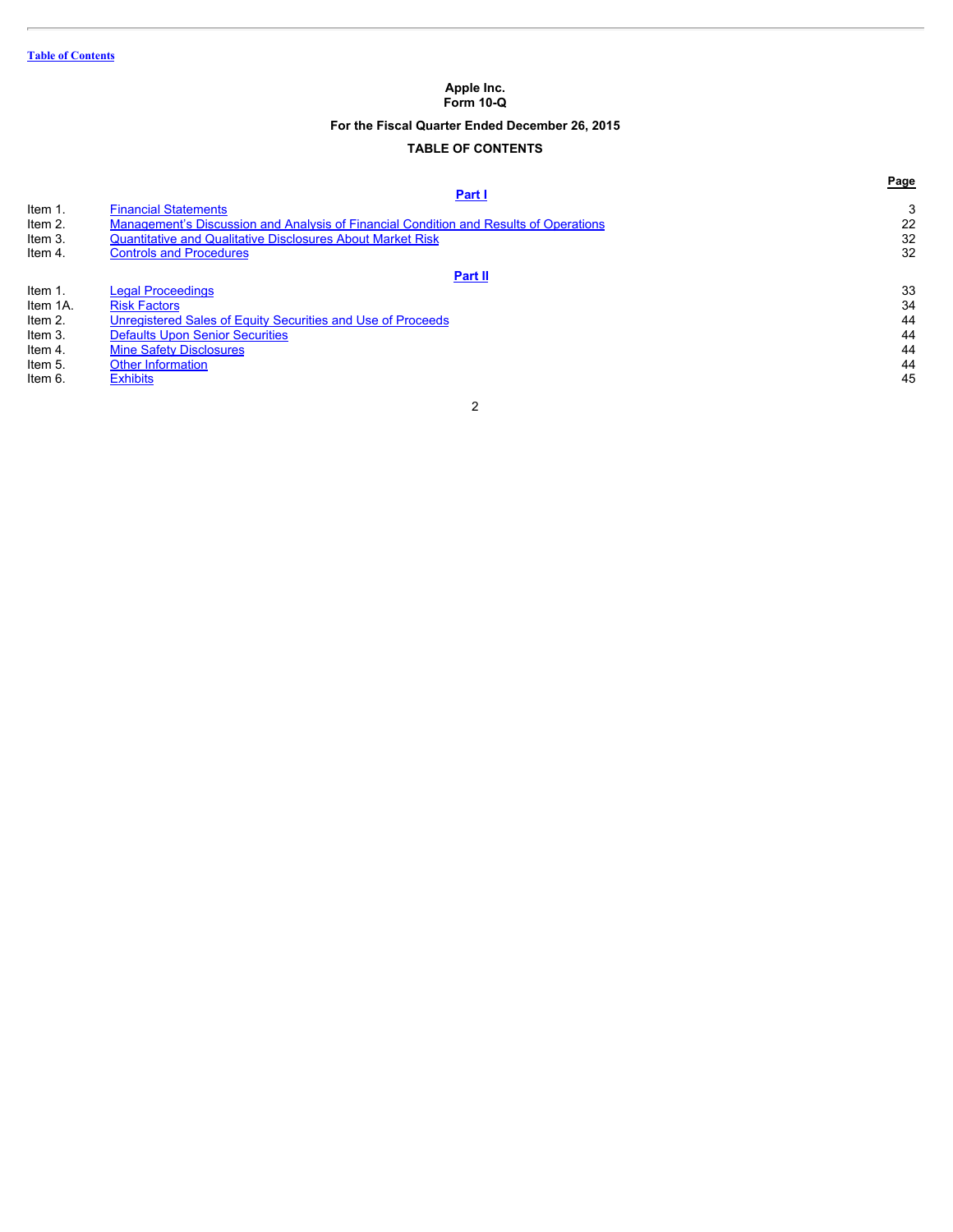# **PART I—FINANCIAL INFORMATION**

# **Item 1. Financial Statements**

# **Apple Inc.**

# **CONDENSED CONSOLIDATED STATEMENTS OF OPERATIONS (Unaudited)**

(In millions, except number of shares which are reflected in thousands and per share amounts)

|                                                                        | <b>Three Months Ended</b> |                   |      |                   |  |  |
|------------------------------------------------------------------------|---------------------------|-------------------|------|-------------------|--|--|
|                                                                        |                           | December 26, 2015 |      | December 27, 2014 |  |  |
| Net sales                                                              |                           | 75,872            | \$   | 74,599            |  |  |
| Cost of sales                                                          |                           | 45,449            |      | 44,858            |  |  |
| Gross margin                                                           |                           | 30,423            |      | 29,741            |  |  |
| Operating expenses:                                                    |                           |                   |      |                   |  |  |
| Research and development                                               |                           | 2,404             |      | 1,895             |  |  |
| Selling, general and administrative                                    |                           | 3,848             |      | 3,600             |  |  |
| Total operating expenses                                               |                           | 6,252             |      | 5,495             |  |  |
| Operating income                                                       |                           | 24,171            |      | 24,246            |  |  |
| Other income/(expense), net                                            |                           | 402               |      | 170               |  |  |
| Income before provision for income taxes                               |                           | 24,573            |      | 24,416            |  |  |
| Provision for income taxes                                             |                           | 6,212             |      | 6,392             |  |  |
| Net income                                                             |                           | 18,361            |      | 18,024            |  |  |
| Earnings per share:                                                    |                           |                   |      |                   |  |  |
| Basic                                                                  | æ,                        | 3.30              | - \$ | 3.08              |  |  |
| Diluted                                                                | £.                        | 3.28              | \$   | 3.06              |  |  |
| Shares used in computing earnings per share:                           |                           |                   |      |                   |  |  |
| Basic                                                                  |                           | 5,558,930         |      | 5,843,082         |  |  |
| Diluted                                                                |                           | 5,594,127         |      | 5,881,803         |  |  |
| Cash dividends declared per share                                      | \$                        | 0.52              | - \$ | 0.47              |  |  |
| See accompanying Notes to Condensed Consolidated Financial Statements. |                           |                   |      |                   |  |  |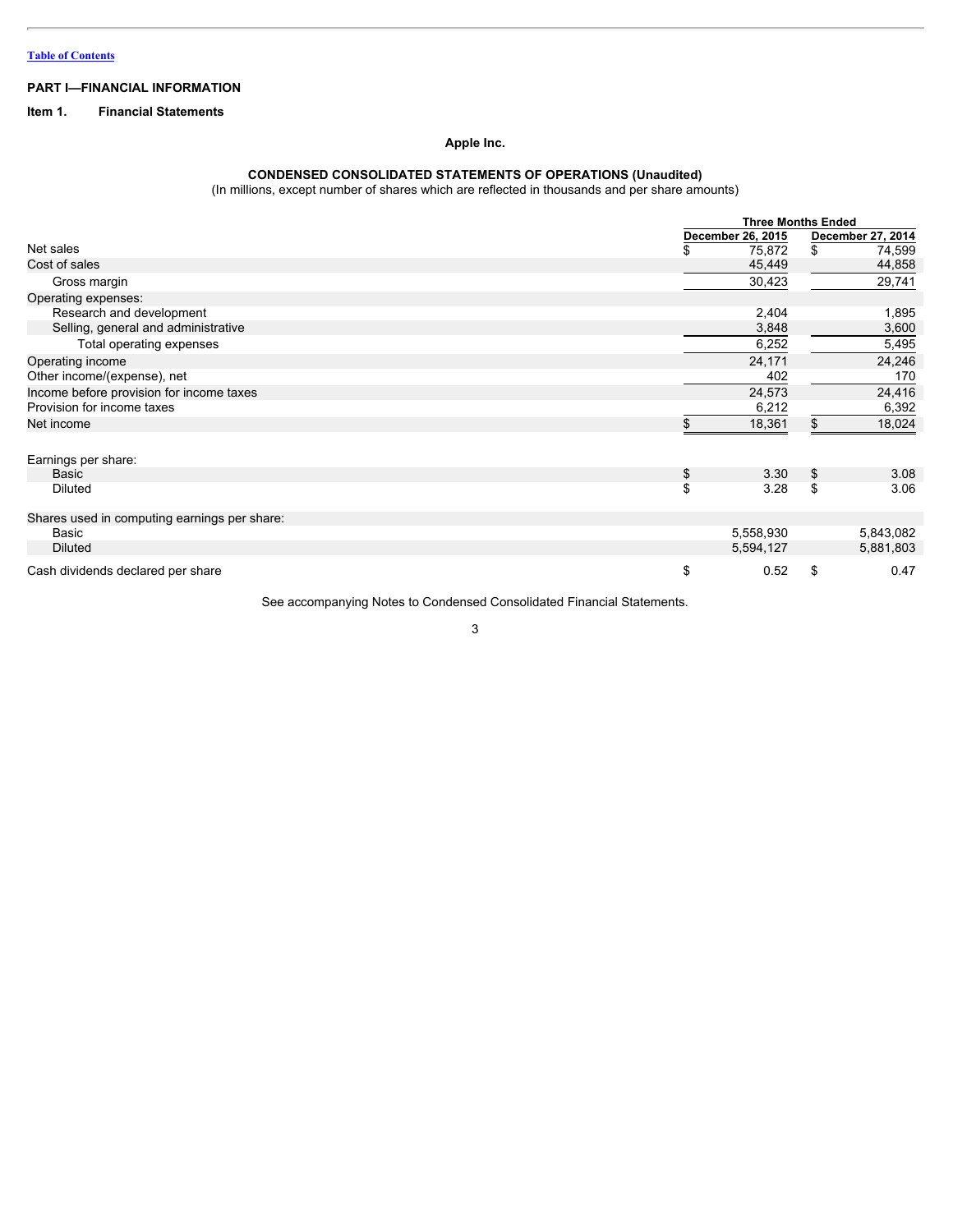# **Apple Inc.**

# **CONDENSED CONSOLIDATED STATEMENTS OF COMPREHENSIVE INCOME (Unaudited)**

(In millions)

|                                                                                   | <b>Three Months Ended</b> |                   |  |  |  |  |
|-----------------------------------------------------------------------------------|---------------------------|-------------------|--|--|--|--|
|                                                                                   | December 26, 2015         | December 27, 2014 |  |  |  |  |
| Net income                                                                        | 18,361                    | 18,024            |  |  |  |  |
| Other comprehensive income/(loss):                                                |                           |                   |  |  |  |  |
| Change in foreign currency translation, net of tax                                | (102)                     | (66)              |  |  |  |  |
| Change in unrealized gains/losses on derivative instruments:                      |                           |                   |  |  |  |  |
| Change in fair value of derivatives, net of tax                                   | 287                       | 1,982             |  |  |  |  |
| Adjustment for net (gains)/losses realized and included in net income, net of tax | (445)                     | (565)             |  |  |  |  |
| Total change in unrealized gains/losses on derivative instruments, net of tax     | (158)                     | 1,417             |  |  |  |  |
| Change in unrealized gains/losses on marketable securities:                       |                           |                   |  |  |  |  |
| Change in fair value of marketable securities, net of tax                         | (922)                     | (456)             |  |  |  |  |
| Adjustment for net (gains)/losses realized and included in net income, net of tax | 47                        | (14)              |  |  |  |  |
| Total change in unrealized gains/losses on marketable securities, net of tax      | (875)                     | (470)             |  |  |  |  |
| Total other comprehensive income/(loss)                                           | (1, 135)                  | 881               |  |  |  |  |
| Total comprehensive income                                                        | 17,226                    | 18,905            |  |  |  |  |

See accompanying Notes to Condensed Consolidated Financial Statements.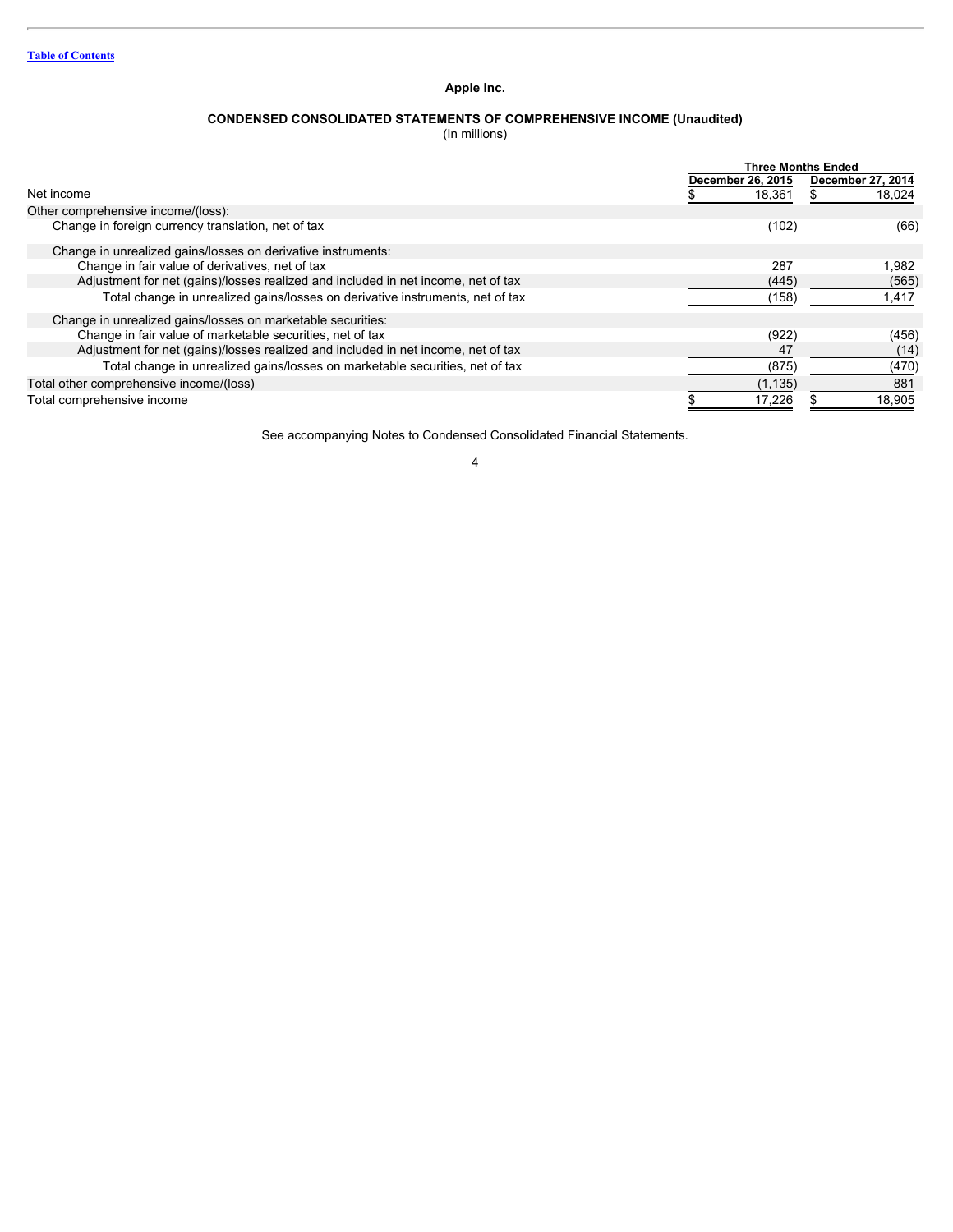# **Apple Inc.**

#### **CONDENSED CONSOLIDATED BALANCE SHEETS (Unaudited)**

(In millions, except number of shares which are reflected in thousands and par value)

| ASSETS:                                                                                                   | December 26, 2015 | <b>September 26, 2015</b> |
|-----------------------------------------------------------------------------------------------------------|-------------------|---------------------------|
| Current assets:                                                                                           |                   |                           |
| Cash and cash equivalents                                                                                 | \$<br>16.689      | \$<br>21,120              |
| Short-term marketable securities                                                                          | 21,385            | 20,481                    |
| Accounts receivable, less allowances of \$63 in each period                                               | 12,953            | 16,849                    |
| Inventories                                                                                               | 2,451             | 2,349                     |
| Vendor non-trade receivables                                                                              | 11,668            | 13,494                    |
| Other current assets                                                                                      | 11,073            | 15,085                    |
| Total current assets                                                                                      | 76,219            | 89,378                    |
| Long-term marketable securities                                                                           | 177,665           | 164,065                   |
| Property, plant and equipment, net                                                                        | 22,300            | 22,471                    |
| Goodwill                                                                                                  | 5,202             | 5,116                     |
| Acquired intangible assets, net                                                                           | 3,924             | 3,893                     |
| Other non-current assets                                                                                  | 7,974             | 5,556                     |
| <b>Total assets</b>                                                                                       | 293,284           | \$<br>290,479             |
| LIABILITIES AND SHAREHOLDERS' EQUITY:                                                                     |                   |                           |
| <b>Current liabilities:</b>                                                                               |                   |                           |
| Accounts payable                                                                                          | \$<br>33.312 \$   | 35.490                    |
| Accrued expenses                                                                                          | 24,032            | 25,181                    |
| Deferred revenue                                                                                          | 8,989             | 8,940                     |
| Commercial paper                                                                                          | 7,259             | 8,499                     |
| Current portion of long-term debt                                                                         | 2,500             | 2,500                     |
| <b>Total current liabilities</b>                                                                          | 76,092            | 80,610                    |
| Deferred revenue, non-current                                                                             | 3,546             | 3,624                     |
| Long-term debt                                                                                            | 53,204            | 53,463                    |
| Other non-current liabilities                                                                             | 32,175            | 33,427                    |
| <b>Total liabilities</b>                                                                                  | 165,017           | 171,124                   |
| Commitments and contingencies                                                                             |                   |                           |
| Shareholders' equity:                                                                                     |                   |                           |
| Common stock and additional paid-in capital, \$0.00001 par value: 12,600,000 shares authorized; 5,544,487 |                   |                           |
| and 5,578,753 shares issued and outstanding, respectively                                                 | 28,253            | 27,416                    |
| Retained earnings                                                                                         | 101,494           | 92,284                    |
| Accumulated other comprehensive income/(loss)                                                             | (1,480)           | (345)                     |
| Total shareholders' equity                                                                                | 128,267           | 119,355                   |
| Total liabilities and shareholders' equity                                                                | 293,284           | \$<br>290,479             |

See accompanying Notes to Condensed Consolidated Financial Statements.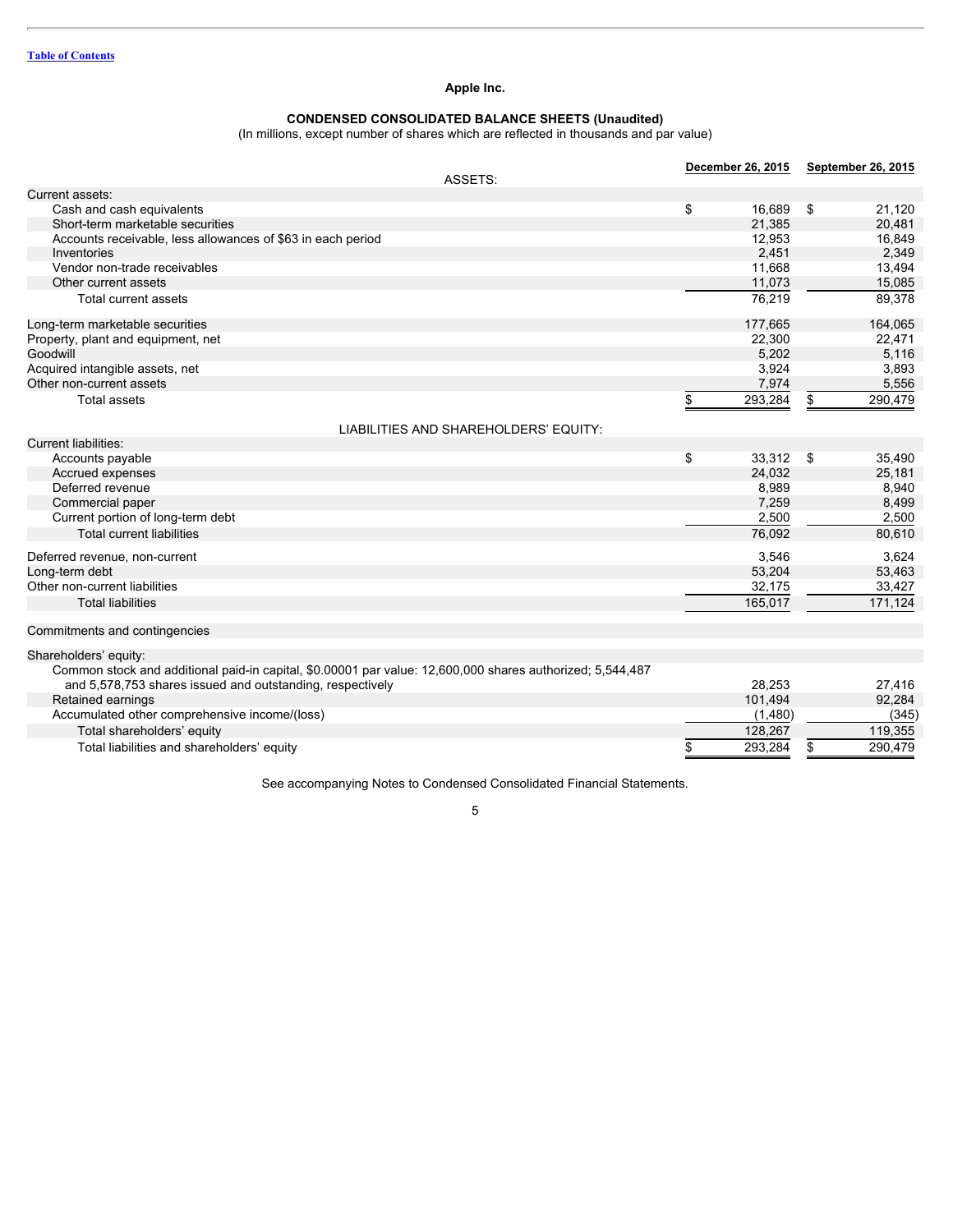# **Apple Inc.**

#### **CONDENSED CONSOLIDATED STATEMENTS OF CASH FLOWS (Unaudited)**

(In millions)

|                                                                                |                   | <b>Three Months Ended</b> |
|--------------------------------------------------------------------------------|-------------------|---------------------------|
|                                                                                | December 26, 2015 | December 27, 2014         |
| Cash and cash equivalents, beginning of the period                             | 21,120            | \$<br>13.844              |
| Operating activities:                                                          |                   |                           |
| Net income                                                                     | 18,361            | 18,024                    |
| Adjustments to reconcile net income to cash generated by operating activities: |                   |                           |
| Depreciation and amortization                                                  | 2,954             | 2,575                     |
| Share-based compensation expense                                               | 1.078             | 888                       |
| Deferred income tax expense                                                    | 1,592             | 2,197                     |
| Changes in operating assets and liabilities:                                   |                   |                           |
| Accounts receivable, net                                                       | 3,896             | 751                       |
| Inventories                                                                    | (102)             | (172)                     |
| Vendor non-trade receivables                                                   | 1,826             | (3,508)                   |
| Other current and non-current assets                                           | (893)             | (1,648)                   |
| Accounts payable                                                               | (852)             | 9,003                     |
| Deferred revenue                                                               | (29)              | 945                       |
| Other current and non-current liabilities                                      | (368)             | 4,667                     |
| Cash generated by operating activities                                         | 27,463            | 33,722                    |
| Investing activities:                                                          |                   |                           |
| Purchases of marketable securities                                             | (47, 836)         | (44, 915)                 |
| Proceeds from maturities of marketable securities                              | 3,514             | 2,807                     |
| Proceeds from sales of marketable securities                                   | 28,262            | 24,166                    |
| Payments made in connection with business acquisitions, net                    | (86)              | (23)                      |
| Payments for acquisition of property, plant and equipment                      | (3,612)           | (3,217)                   |
| Payments for acquisition of intangible assets                                  | (394)             | (48)                      |
| Other                                                                          | (298)             | 65                        |
| Cash used in investing activities                                              | (20, 450)         | (21, 165)                 |
|                                                                                |                   |                           |
| Financing activities:                                                          |                   |                           |
| Proceeds from issuance of common stock                                         | $\overline{1}$    | 80                        |
| Excess tax benefits from equity awards                                         | 224               | 264                       |
| Payments for taxes related to net share settlement of equity awards            | (597)             | (512)                     |
| Payments for dividends and dividend equivalents                                | (2,969)           | (2,801)                   |
| Repurchase of common stock                                                     | (6,863)           | (5,030)                   |
| Proceeds from issuance of term debt. net                                       | $\Omega$          | 3,485                     |
| Change in commercial paper, net                                                | (1, 240)          | (2, 409)                  |
| Cash used in financing activities                                              | (11, 444)         | (6,923)                   |
| Increase/(decrease) in cash and cash equivalents                               | (4, 431)          | 5,634                     |
| Cash and cash equivalents, end of the period                                   | 16,689            | \$<br>19,478              |
| Supplemental cash flow disclosure:                                             |                   |                           |
| Cash paid for income taxes, net                                                | \$<br>3,398       | 3,869<br>\$               |
| Cash paid for interest                                                         | \$<br>396         | 202<br>\$                 |
| See accompanying Notes to Condensed Consolidated Financial Statements.         |                   |                           |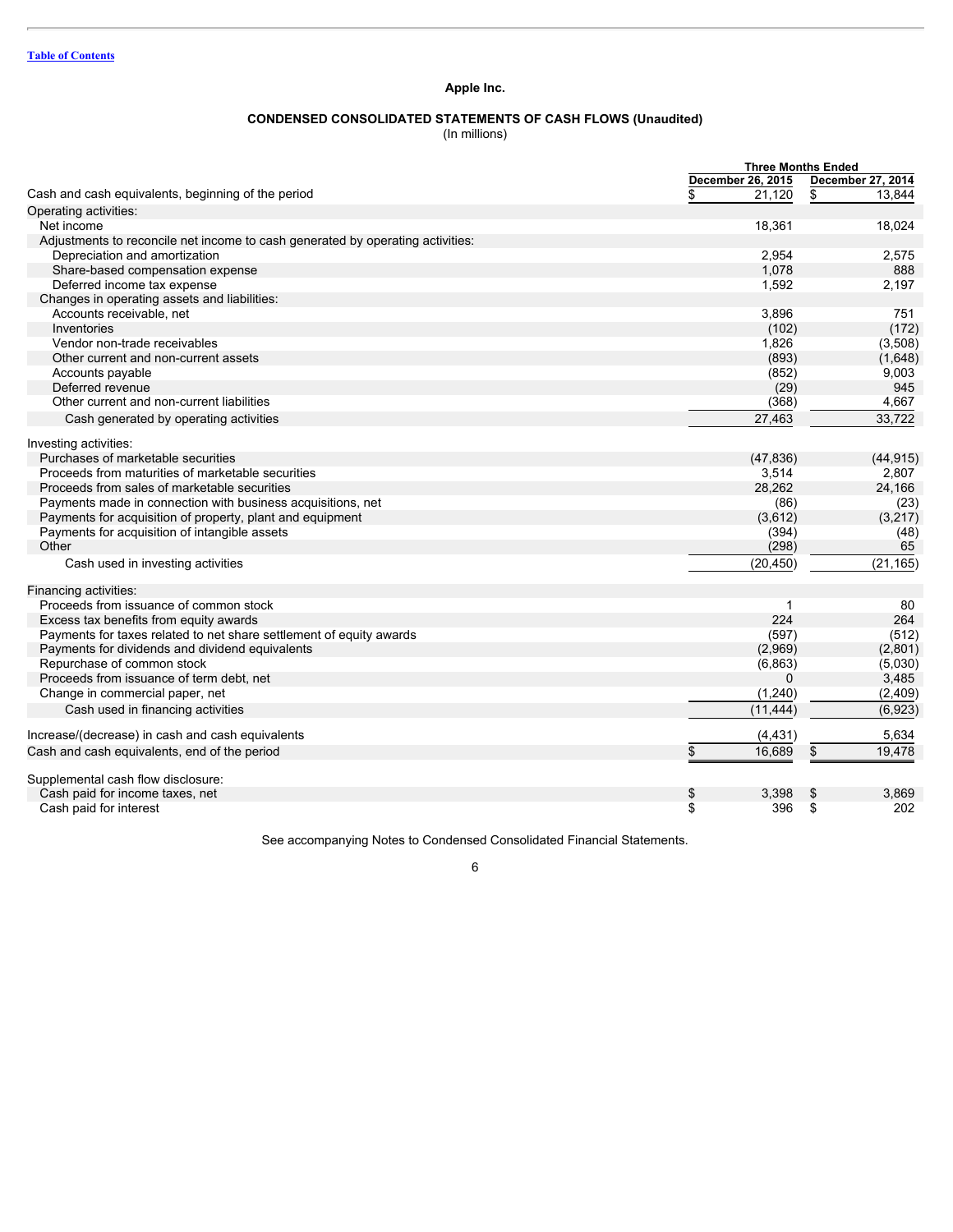# **Notes to Condensed Consolidated Financial Statements (Unaudited)**

# **Note 1 – Summary of Significant Accounting Policies**

**Example of Contents**<br> **Note 1 – Summary of Significant Accounting Policies**<br>
Apple Inc. and its wholly-owned subsidiaries (collectively "Apple" or the "Company") designs, manufactures and markets mobile communication and devices, personal computers and portable digital music players, and sells a variety of related software, services, accessories, networking solutions and thirdparty digital content and applications. The Company sells its products worldwide through its retail stores, online stores and direct sales force, as well as through third-party cellular network carriers, wholesalers, retailers and value-added resellers. In addition, the Company sells a variety of third-party Apple-compatible products, including application software and various accessories through its online and retail stores. The Company sells to consumers, small and mid-sized businesses and education, enterprise and government customers. Table of Contense<br>
Notes 1 - Summary of Significant Accounting Policies<br>
Apple Inc. and its wholty-wowed substairs (collectively "Apple" or the "Company") designs, manufactures and marketis mobile communication and media<br> Notes to Condensed Consolidated Financial Statements (Unaudited)<br>Apple Inc. and its wholly-owned subsidiaries (collectively "Apple" or the "Company") designs. manufactures and markets mobile communication and media<br>Apple I Take of Cuntomia<br>
Notes 1 - Summary of Significant Accounting Policies<br>
Notes 1 - Summary of Significant Accounting Policies<br>
Aggle Inc. and its wholly-owned subsidiaries (collectively "Apple" or the "Company") designs, ma Table of Contents<br>
Notes 1 Constened Conserved Conserved Financial Statements (Unaudited)<br>
Note 1 – Summary of Significant Accounting Policies<br>
Apple inc. and is viney-owned subsidiaries (collectively "Apple" or the "compa **Table of Centress**<br>**Able 4 Centress**<br>**Able 6 Condensed Consolidated Financial Statements (Unaudited)**<br>Apple inc. and its virtual Apple include apple may be a proposed of the Company interspect and markets mobile communica Takis of Centras<br>
About 1 - Summary of Significant Accounting Policies is the Company's designs, membediates and market mobile computation and model<br>
Accile to and an overloaded as considered in a classified as noncel as a Table of Centers on the worlds material Accounting Policies<br>Note the animal Accounting Policies y Apple' or the "Ompany") designs, manufactures and matels nodile communication and media<br>Apple) the and its world, words abso

# **Basis of Presentation and Preparation**

recurring in nature, necessary for fair financial statement presentation. The preparation of these condensed consolidated financial statements in conformity with U.S. generally accepted accounting principles ("GAAP") requires management to make estimates and assumptions that affect the amounts reported in these condensed consolidated financial statements and accompanying notes. Actual results could differ materially from those estimates. Certain prior period amounts in the condensed consolidated financial statements have been reclassified to conform to the current period's presentation.

These condensed consolidated financial statements and accompanying notes should be read in conjunction with the Company's annual consolidated financial otherwise stated, references to particular years, quarters or months refer to the Company's fiscal years ended in September and the associated quarters or months of those fiscal years.

During the first quarter of 2016, the Company adopted an accounting standard that simplified the presentation of deferred taxes by requiring deferred tax assets and liabilities be classified as noncurrent in a classified s accordingly, the prior period amounts in the Company's Condensed Consolidated Balance Sheets within this Quarterly Report on Form 10-Q were not adjusted statements.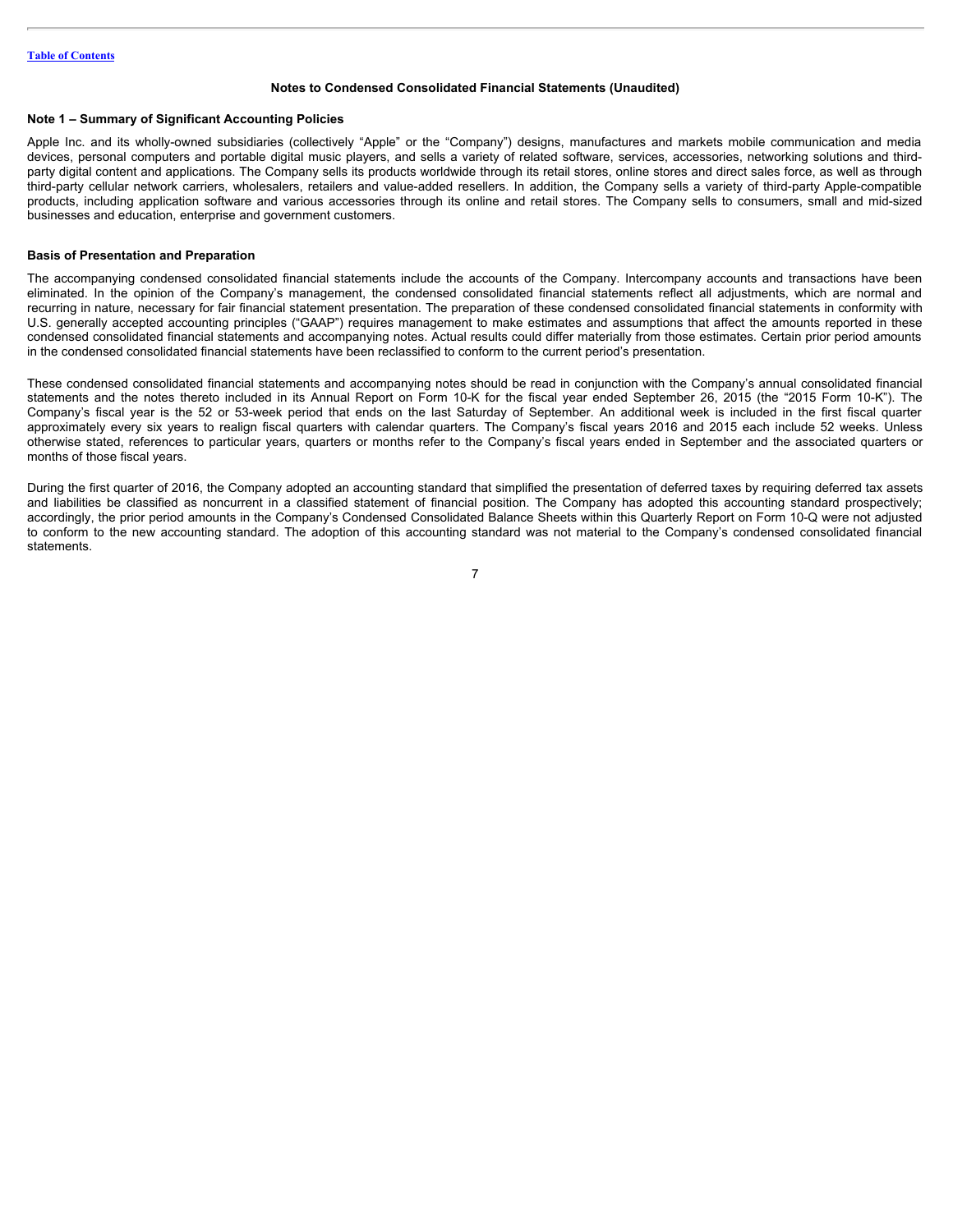# **Earnings Per Share**

Table of Contents<br>Basic earnings per Share<br>Basic earnings per share is computed by dividing income available to common shareholders by the weighted-average number of shares of common stock<br>outstanding during the period. Di outstanding during the period. Diluted earnings per share is computed by dividing income available to common shareholders by the weighted-average number of shares of common stock outstanding during the period increased to include the number of additional shares of common stock that would have been outstanding Table of Contents<br>Barnings per share<br>Barnings per share is computed by dividing income available to common shareholders by the weighted-average number of shares of common stock<br>coutstanding during the period. Diluted earni Table of Contents<br>Barnings Per Share<br>Barcianings per share is computed by dividing income available to common shareholders by the weighted-average number of shares of common stock<br>outstanding during the period. Diluted ear securities is reflected in diluted earnings per share by application of the treasury stock method. Under the treasury stock method, an increase in the fair market value of the Company's common stock can result in a greater dilutive effect from potentially dilutive securities.

The following table shows the computation of basic and diluted earnings per share for the three months ended December 26, 2015 and December 27, 2014 (net income in millions and shares in thousands):

|                                     | <b>Three Months Ended</b> |  |                   |  |  |  |  |  |
|-------------------------------------|---------------------------|--|-------------------|--|--|--|--|--|
|                                     | December 26, 2015         |  | December 27, 2014 |  |  |  |  |  |
| Numerator:                          |                           |  |                   |  |  |  |  |  |
| Net income                          | 18,361                    |  | 18,024            |  |  |  |  |  |
| Denominator:                        |                           |  |                   |  |  |  |  |  |
| Weighted-average shares outstanding | 5,558,930                 |  | 5,843,082         |  |  |  |  |  |
| Effect of dilutive securities       | 35,197                    |  | 38,721            |  |  |  |  |  |
| Weighted-average diluted shares     | 5,594,127                 |  | 5,881,803         |  |  |  |  |  |
| Basic earnings per share            | 3.30                      |  | 3.08              |  |  |  |  |  |
| Diluted earnings per share          | 3.28                      |  | 3.06              |  |  |  |  |  |
|                                     |                           |  |                   |  |  |  |  |  |

Potentially dilutive securities whose effect would have been antidilutive are excluded from the computation of diluted earnings per share.

# **Note 2 – Financial Instruments**

# **Cash, Cash Equivalents and Marketable Securities**

The following tables show the Company's cash and available-for-sale securities' adjusted cost, gross unrealized gains, gross unrealized losses and fair value by significant investment category recorded as cash and cash equivalents or short- or long-term marketable securities as of December 26, 2015 and September 26, 2015 (in millions):

|                                           | December 26, 2015 |                            |                             |               |                                        |                                                      |                                              |  |  |  |  |
|-------------------------------------------|-------------------|----------------------------|-----------------------------|---------------|----------------------------------------|------------------------------------------------------|----------------------------------------------|--|--|--|--|
|                                           | Adjusted<br>Cost  | <b>Unrealized</b><br>Gains | <b>Unrealized</b><br>Losses | Fair<br>Value | Cash and<br>Cash<br><b>Equivalents</b> | <b>Short-Term</b><br>Marketable<br><b>Securities</b> | Long-Term<br>Marketable<br><b>Securities</b> |  |  |  |  |
| Cash                                      | 11,152            | $\Omega$<br>-\$            | 0                           | 11,152        | 11,152                                 | -S                                                   |                                              |  |  |  |  |
| Level $1(1)$ :                            |                   |                            |                             |               |                                        |                                                      |                                              |  |  |  |  |
| Money market funds                        | 3,517             | 0                          | 0                           | 3,517         | 3,517                                  | 0                                                    |                                              |  |  |  |  |
| Mutual funds                              | 1,772             | O                          | (206)                       | 1,566         |                                        | .566                                                 |                                              |  |  |  |  |
| Subtotal                                  | 5,289             |                            | (206)                       | 5,083         | 3,517                                  | 566,                                                 |                                              |  |  |  |  |
| Level $2(2)$ :                            |                   |                            |                             |               |                                        |                                                      |                                              |  |  |  |  |
| U.S. Treasury securities                  | 40,739            | 43                         | (108)                       | 40,674        | 203                                    | 1,602                                                | 38,869                                       |  |  |  |  |
| U.S. agency securities                    | 5,307             | 2                          | (10)                        | 5,299         | 469                                    | 865                                                  | 3,965                                        |  |  |  |  |
| Non-U.S. government securities            | 6,530             | 31                         | (201)                       | 6,360         |                                        | 454                                                  | 5,906                                        |  |  |  |  |
| Certificates of deposit and time deposits | 2,986             | $\mathbf{0}$               |                             | 2,986         | 258                                    | 1,424                                                | 1,304                                        |  |  |  |  |
| Commercial paper                          | 2,236             | $\Omega$                   |                             | 2,236         | 1,089                                  | 895                                                  | 252                                          |  |  |  |  |
| Corporate securities                      | 125,000           | 132                        | (1,684)                     | 123,448       |                                        | 14,463                                               | 108,984                                      |  |  |  |  |
| <b>Municipal securities</b>               | 946               |                            | (1)                         | 948           |                                        | 28                                                   | 920                                          |  |  |  |  |
| Mortgage- and asset-backed securities     | 17,635            | 23                         | (105)                       | 17,553        |                                        | 88                                                   | 17,465                                       |  |  |  |  |
| Subtotal                                  | 201,379           | 234                        | (2, 109)                    | 199,504       | 2,020                                  | 19,819                                               | 177,665                                      |  |  |  |  |
| Total                                     | 217,820           | 234                        | (2,315)                     | 215,739<br>۰. | 16,689                                 | 21,385<br>-SS                                        | 177,665                                      |  |  |  |  |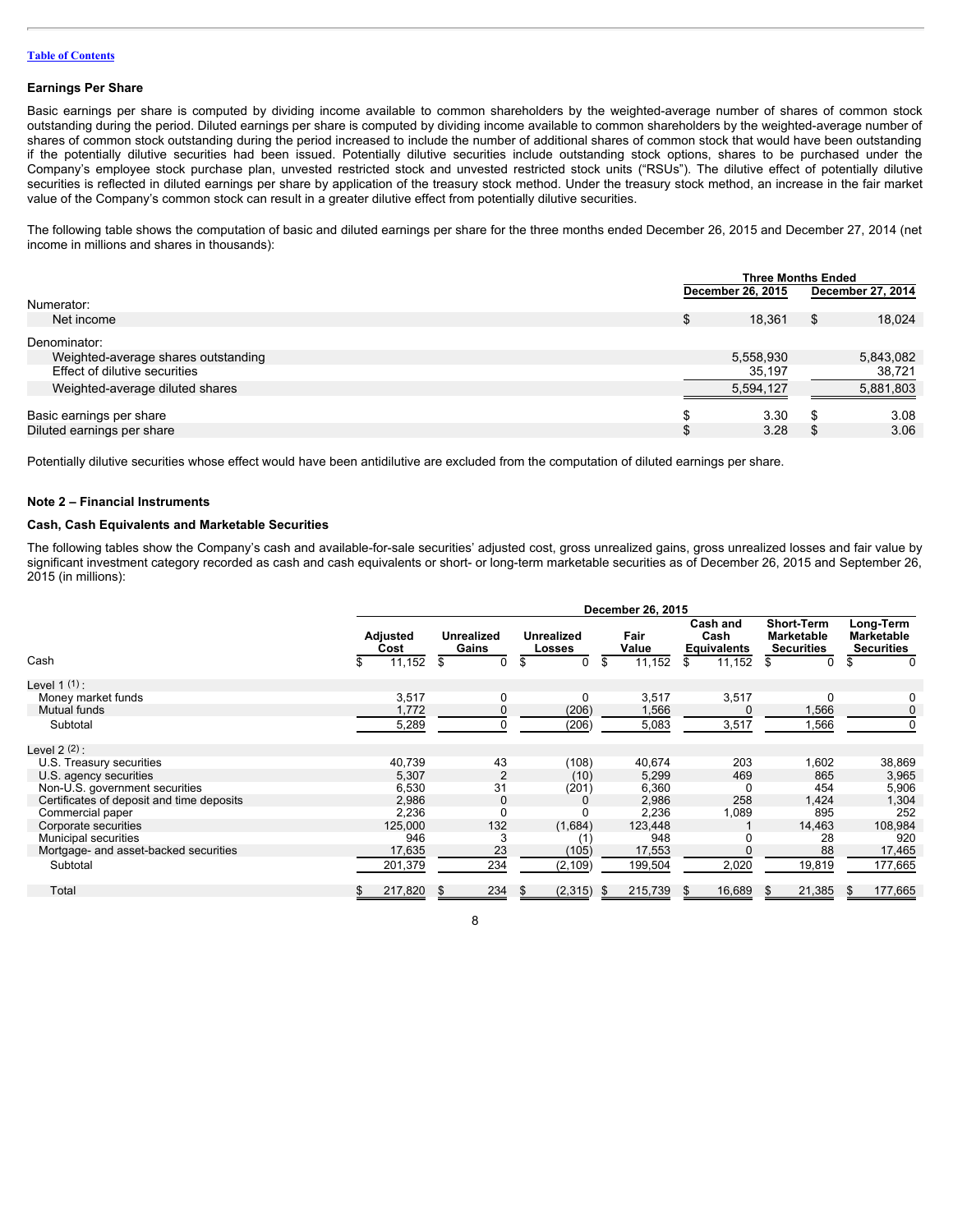| <b>Table of Contents</b>                                                                                                                                                                                                                                                                                                                                                                                        |                         |                            |                                    |                    |                                        |                                               |                                                     |
|-----------------------------------------------------------------------------------------------------------------------------------------------------------------------------------------------------------------------------------------------------------------------------------------------------------------------------------------------------------------------------------------------------------------|-------------------------|----------------------------|------------------------------------|--------------------|----------------------------------------|-----------------------------------------------|-----------------------------------------------------|
|                                                                                                                                                                                                                                                                                                                                                                                                                 |                         |                            |                                    | September 26, 2015 |                                        |                                               |                                                     |
|                                                                                                                                                                                                                                                                                                                                                                                                                 | <b>Adiusted</b><br>Cost | <b>Unrealized</b><br>Gains | <b>Unrealized</b><br><b>Losses</b> | Fair<br>Value      | Cash and<br>Cash<br><b>Equivalents</b> | Short-Term<br>Marketable<br><b>Securities</b> | Long-Term<br><b>Marketable</b><br><b>Securities</b> |
| Cash                                                                                                                                                                                                                                                                                                                                                                                                            | 11,389                  | \$<br>$\Omega$             | - \$<br>\$<br>$\Omega$             | 11,389             | \$<br>11,389                           | $\mathbf{s}$<br>$\Omega$                      | \$<br><sup>0</sup>                                  |
| Level 1 <sup>(1)</sup> :                                                                                                                                                                                                                                                                                                                                                                                        |                         |                            |                                    |                    |                                        |                                               |                                                     |
| Money market funds                                                                                                                                                                                                                                                                                                                                                                                              | 1,798                   | $\Omega$                   | 0                                  | 1,798              | 1,798                                  | $\Omega$                                      | 0                                                   |
| Mutual funds                                                                                                                                                                                                                                                                                                                                                                                                    | 1,772                   | $\overline{0}$             | (144)                              | 1,628              | $\overline{0}$                         | 1,628                                         | $\Omega$                                            |
| Subtotal                                                                                                                                                                                                                                                                                                                                                                                                        | 3,570                   | $\mathbf{0}$               | (144)                              | 3,426              | 1,798                                  | 1,628                                         | $\Omega$                                            |
| Level $2(2)$ :                                                                                                                                                                                                                                                                                                                                                                                                  |                         |                            |                                    |                    |                                        |                                               |                                                     |
| U.S. Treasury securities                                                                                                                                                                                                                                                                                                                                                                                        | 34,902                  | 181                        | $\binom{1}{0}$                     | 35,082             | $\Omega$                               | 3,498                                         | 31,584                                              |
| U.S. agency securities<br>Non-U.S. government securities                                                                                                                                                                                                                                                                                                                                                        | 5,864<br>6,356          | 14<br>45                   | (167)                              | 5,878<br>6,234     | 841<br>43                              | 767<br>135                                    | 4,270<br>6,056                                      |
| Certificates of deposit and time deposits                                                                                                                                                                                                                                                                                                                                                                       | 4,347                   | $\overline{0}$             | $\Omega$                           | 4,347              | 2,065                                  | 1,405                                         | 877                                                 |
| Commercial paper                                                                                                                                                                                                                                                                                                                                                                                                | 6,016                   | $\mathbf 0$                | $\Omega$                           | 6,016              | 4,981                                  | 1,035                                         | ŋ                                                   |
| Corporate securities<br><b>Municipal securities</b>                                                                                                                                                                                                                                                                                                                                                             | 116.908<br>947          | 242<br>-5                  | (985)<br>$\Omega$                  | 116,165<br>952     | -3<br>$\Omega$                         | 11.948<br>48                                  | 104.214<br>904                                      |
| Mortgage- and asset-backed securities                                                                                                                                                                                                                                                                                                                                                                           | 16,121                  | 87                         | (31)                               | 16,177             | $\Omega$                               | 17                                            | 16,160                                              |
| Subtotal                                                                                                                                                                                                                                                                                                                                                                                                        | 191,461                 | 574                        | (1, 184)                           | 190,851            | 7,933                                  | 18,853                                        | 164,065                                             |
| Total                                                                                                                                                                                                                                                                                                                                                                                                           |                         |                            |                                    |                    |                                        |                                               |                                                     |
|                                                                                                                                                                                                                                                                                                                                                                                                                 | 206,420                 | 574                        | (1,328)                            | 205,666            | 21,120                                 | 20,481                                        | 164,065                                             |
| (1) The fair value of Level 1 securities is estimated based on quoted prices in active markets for identical assets or liabilities.                                                                                                                                                                                                                                                                             |                         |                            |                                    |                    |                                        |                                               |                                                     |
| (2)<br>The fair value of Level 2 securities is estimated based on observable inputs other than quoted prices in active markets for identical assets and<br>liabilities, quoted prices for identical or similar assets or liabilities in inactive markets, or other inputs that are observable or can be corroborated by<br>observable market data for substantially the full term of the assets or liabilities. |                         |                            |                                    |                    |                                        |                                               |                                                     |
| The Company may sell certain of its marketable securities prior to their stated maturities for strategic reasons including, but not limited to, anticipation of credit<br>deterioration and duration management. The maturities of the Company's long-term marketable securities generally range from one to five years.                                                                                        |                         |                            |                                    |                    |                                        |                                               |                                                     |
|                                                                                                                                                                                                                                                                                                                                                                                                                 |                         |                            |                                    |                    |                                        |                                               |                                                     |
| As of December 26, 2015, the Company considers the declines in market value of its marketable securities investment portfolio to be temporary in nature and                                                                                                                                                                                                                                                     |                         |                            |                                    |                    |                                        |                                               |                                                     |
| does not consider any of its investments other-than-temporarily impaired. The Company typically invests in highly-rated securities, and its investment policy                                                                                                                                                                                                                                                   |                         |                            |                                    |                    |                                        |                                               |                                                     |
| generally limits the amount of credit exposure to any one issuer. The policy generally requires investments to be investment grade, with the primary objective of<br>minimizing the potential risk of principal loss. Fair values were determined for each individual security in the investment portfolio. When evaluating an investment                                                                       |                         |                            |                                    |                    |                                        |                                               |                                                     |
| for other-than-temporary impairment the Company reviews factors such as the length of time and extent to which fair value has been below its cost basis, the                                                                                                                                                                                                                                                    |                         |                            |                                    |                    |                                        |                                               |                                                     |
| financial condition of the issuer and any changes thereto, changes in market interest rates and the Company's intent to sell, or whether it is more likely than not it                                                                                                                                                                                                                                          |                         |                            |                                    |                    |                                        |                                               |                                                     |
| will be required to sell the investment before recovery of the investment's cost basis.                                                                                                                                                                                                                                                                                                                         |                         |                            |                                    |                    |                                        |                                               |                                                     |
| <b>Derivative Financial Instruments</b>                                                                                                                                                                                                                                                                                                                                                                         |                         |                            |                                    |                    |                                        |                                               |                                                     |
| The Company may use derivatives to partially offset its business exposure to foreign currency and interest rate risk on expected future cash flows, on net                                                                                                                                                                                                                                                      |                         |                            |                                    |                    |                                        |                                               |                                                     |
| investments in certain foreign subsidiaries and on certain existing assets and liabilities. However, the Company may choose not to hedge certain exposures for a                                                                                                                                                                                                                                                |                         |                            |                                    |                    |                                        |                                               |                                                     |
| variety of reasons including, but not limited to, accounting considerations and the prohibitive economic cost of hedging particular exposures. There can be no<br>assurance the hedges will offset more than a portion of the financial impact resulting from movements in foreign currency exchange or interest rates.                                                                                         |                         |                            |                                    |                    |                                        |                                               |                                                     |
| To help protect gross margins from fluctuations in foreign currency exchange rates, certain of the Company's subsidiaries whose functional currency is the U.S.                                                                                                                                                                                                                                                 |                         |                            |                                    |                    |                                        |                                               |                                                     |
| dollar may hedge a portion of forecasted foreign currency revenue, and subsidiaries whose functional currency is not the U.S. dollar and who sell in local<br>currencies may hedge a portion of forecasted inventory purchases not denominated in the subsidiaries' functional currencies. The Company may enter into                                                                                           |                         |                            |                                    |                    |                                        |                                               |                                                     |

As of December 26, 2015, the Company considers the declines in market value of its marketable securities investment portfolio to be temporary in nature and does not consider any of its investments other-than-temporarily im generally limits the amount of credit exposure to any one issuer. The policy generally requires investments to be investment grade, with the primary objective of minimizing the potential risk of principal loss. Fair values were determined for each individual security in the investment portfolio. When evaluating an investment for other-than-temporary impairment the Company reviews factors such as the length of time and extent to which fair value has been below its cost basis, the financial condition of the issuer and any changes thereto, changes in market interest rates and the Company's intent to sell, or whether it is more likely than not it will be required to sell the investment before recovery of the investment's cost basis. Concern the control of the the subsidiaries in a control of foreign currency revenue of foreign currency revenue of foreign currency revenue of foreign currency revenue of foreign currency is not the U.S. dollar may hedge Constraine Constraint (in the subsidiaries and the constraint of forecasted in the subsidiaries of forecasted in the subsidiaries of forecasted in the subsidiaries of forecasted in the subsidiaries of forecasted in the su

# **Derivative Financial Instruments**

To help protect gross margins from fluctuations in foreign currency exchange rates, certain of the Company's subsidiaries whose functional currency is the U.S. forward contracts, option contracts or other instruments to manage this risk and may designate these instruments as cash flow hedges. The Company typically hedges portions of its forecasted foreign currency exposure associated with revenue and inventory purchases, typically for up to 12 months.

 $\overline{Q}$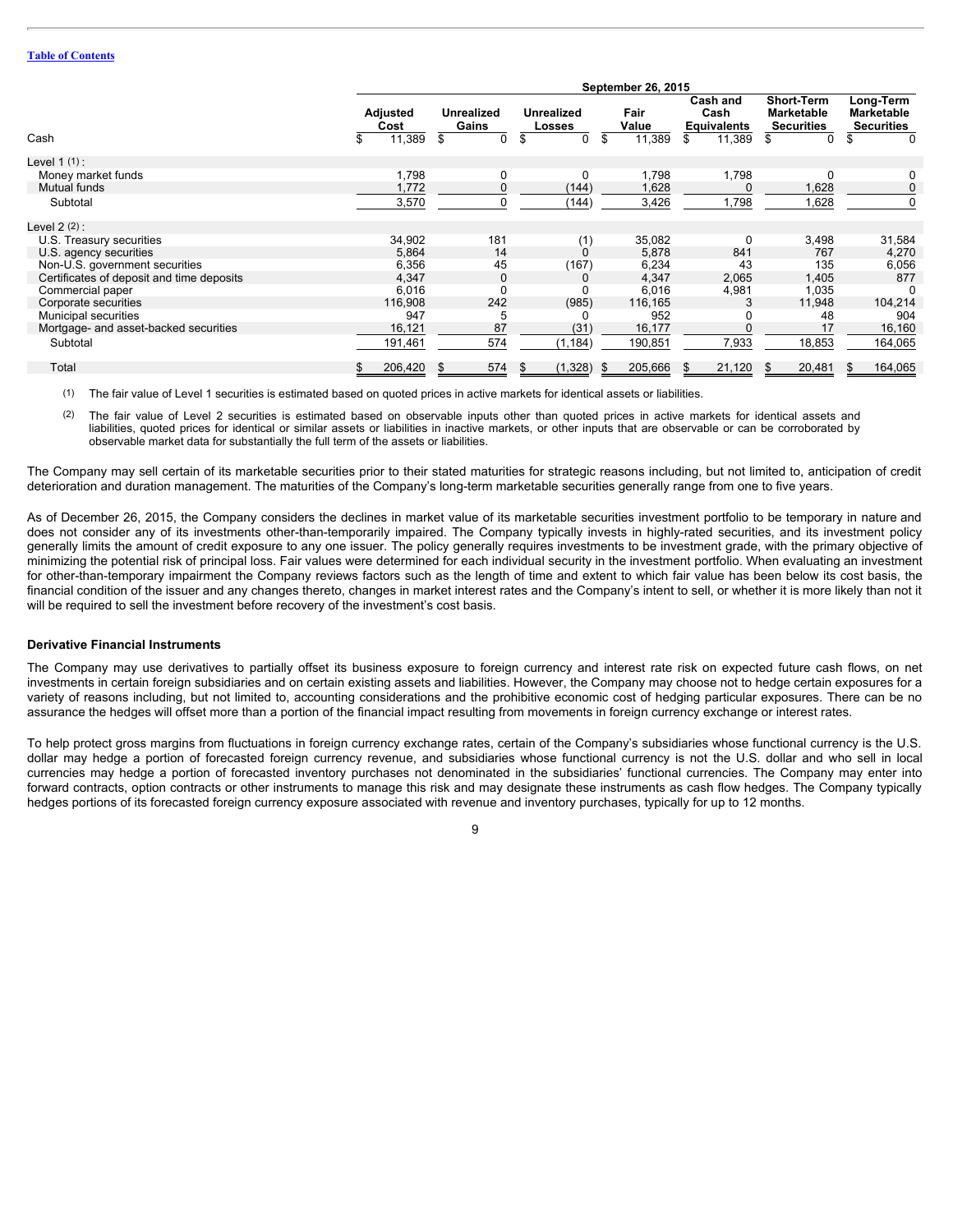Table of Contents<br>To help protect the net investment in a foreign operation from adverse changes in foreign currency exchange rates, the Company may enter into foreign<br>currency forward and option contracts to offset the ch currency forward and option contracts to offset the changes in the carrying amounts of these investments due to fluctuations in foreign currency exchange rates. Table of Contents<br>
To help protect the net investment in a foreign operation from adverse changes in foreign currency exchange rates, the Company may enter into foreign<br>
In cadition, the Company may use non-derivative fina investments in certain foreign subsidiaries. In both of these cases, the Company designates these instruments as net investment hedges.

The Company may also enter into non-designated foreign currency contracts to partially offset the foreign currency exchange gains and losses generated by the re-measurement of certain assets and liabilities denominated in non-functional currencies.

The Company may enter into interest rate swaps, options, or other instruments to manage interest rate risk. These instruments may offset a portion of changes in income or expense, or changes in fair value of the Company's term debt or investments. The Company designates these instruments as either cash flow or fair value hedges. The Company's hedged interest rate transactions as of December 26, 2015 are expected to be recognized within nine years.

# *Cash Flow Hedges*

The effective portions of cash flow hedges are recorded in accumulated other comprehensive income ("AOCI") until the hedged item is recognized in earnings. Deferred gains and losses associated with cash flow hedges of foreign currency revenue are recognized as a component of net sales in the same period as the related revenue is recognized, and deferred gains and losses related to cash flow hedges of inventory purchases are recognized as a component of cost of sales Tuble of Centrate<br>To help persect the net investment in a foreign operation from adverse changes in foreign currency exchange rates, the Company may enter into foreign<br>To record from the someony may use non-derivative fira recognized in other income/(expense), net in the same period as the related income or expense is recognized. The ineffective portions and amounts excluded from the effectiveness testing of cash flow hedges are recognized in other income/(expense), net. Take if Centrats<br>Take if Centration are investment in a foreign operation from adverse changes in foreign currency exchange rates, the Company may enter into foreign<br>To reclame the originary may use not-derivative instrume

Derivative instruments designated as cash flow hedges must be de-designated as hedges when it is probable the forecasted hedged transaction will not occur in the initially identified time period or within a subsequent two-month time period. Deferred gains and losses in AOCI associated with such derivative instruments income/(expense), net unless they are re-designated as hedges of other transactions.

#### *Net Investment Hedges*

The effective portions of net investment hedges are recorded in other comprehensive income ("OCI") as a part of the cumulative translation adjustment. The ineffective portions and amounts excluded from the effectiveness testing of net investment hedges are recognized in other income/(expense), net.

# *Fair Value Hedges*

Gains and losses related to changes in fair value hedges are recognized in earnings along with a corresponding loss or gain related to the change in value of the underlying hedged item.

#### *Non-Designated Derivatives*

Derivatives that are not designated as hedging instruments are adjusted to fair value through earnings in the financial statement line item to which the derivative relates.

The Company records all derivatives in the Condensed Consolidated Balance Sheets at fair value. The Company's accounting treatment for these derivative instruments is based on its hedge designation. The following tables show the Company's derivative instruments at gross fair value as of December 26, 2015 and September 26, 2015 (in millions):

|                             |    | December 26, 2015                                                                       |                 |                                                                                             |                |                                   |                 |  |  |
|-----------------------------|----|-----------------------------------------------------------------------------------------|-----------------|---------------------------------------------------------------------------------------------|----------------|-----------------------------------|-----------------|--|--|
|                             |    | <b>Fair Value of</b><br><b>Derivatives</b><br>Designated as<br><b>Hedge Instruments</b> |                 | <b>Fair Value of</b><br><b>Derivatives Not</b><br>Designated as<br><b>Hedge Instruments</b> |                | <b>Total</b><br><b>Fair Value</b> |                 |  |  |
| Derivative assets (1):      |    |                                                                                         |                 |                                                                                             |                |                                   |                 |  |  |
| Foreign exchange contracts  |    |                                                                                         | $1,021$ \$      |                                                                                             | $275$ \$       |                                   | 1,296           |  |  |
| Interest rate contracts     |    |                                                                                         | 313S            |                                                                                             | 0 <sup>5</sup> |                                   | 313             |  |  |
| Derivative liabilities (2): |    |                                                                                         |                 |                                                                                             |                |                                   |                 |  |  |
| Foreign exchange contracts  |    |                                                                                         | 877 \$          |                                                                                             | 157            | - \$                              | 1,034           |  |  |
| Interest rate contracts     |    | æ                                                                                       | 30 <sup>5</sup> |                                                                                             | 0 <sup>5</sup> |                                   | 30 <sup>°</sup> |  |  |
|                             | 10 |                                                                                         |                 |                                                                                             |                |                                   |                 |  |  |

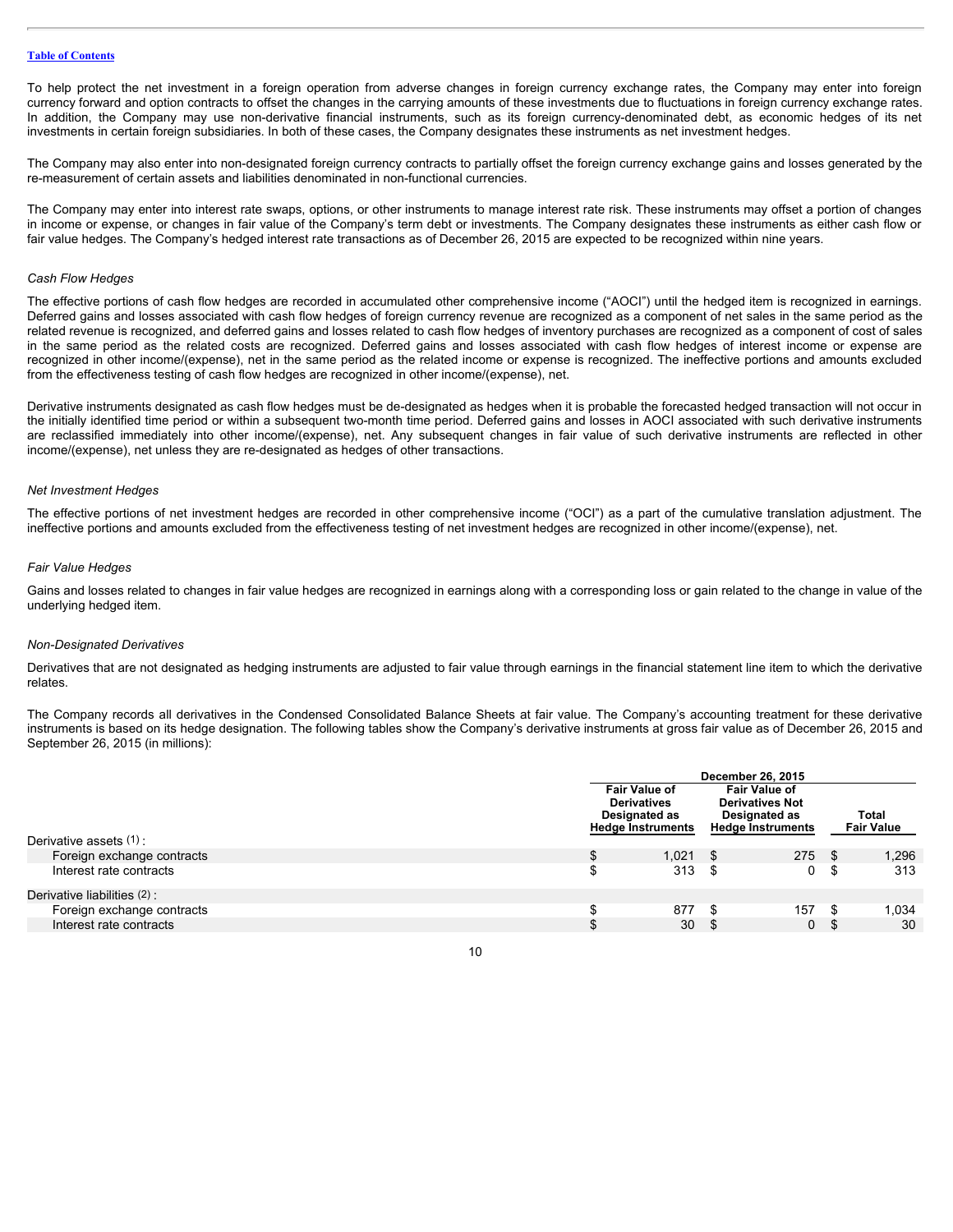|                             | <b>September 26, 2015</b>                                                               |                 |                                                                                             |              |                            |       |  |  |  |  |
|-----------------------------|-----------------------------------------------------------------------------------------|-----------------|---------------------------------------------------------------------------------------------|--------------|----------------------------|-------|--|--|--|--|
|                             | <b>Fair Value of</b><br><b>Derivatives</b><br>Designated as<br><b>Hedge Instruments</b> |                 | <b>Fair Value of</b><br><b>Derivatives Not</b><br>Designated as<br><b>Hedge Instruments</b> |              | Total<br><b>Fair Value</b> |       |  |  |  |  |
| Derivative assets (1):      |                                                                                         |                 |                                                                                             |              |                            |       |  |  |  |  |
| Foreign exchange contracts  |                                                                                         | $1,442$ \$      |                                                                                             | 109          | S                          | 1,551 |  |  |  |  |
| Interest rate contracts     | ۰D                                                                                      | $394$ \$        |                                                                                             | 0            |                            | 394   |  |  |  |  |
| Derivative liabilities (2): |                                                                                         |                 |                                                                                             |              |                            |       |  |  |  |  |
| Foreign exchange contracts  |                                                                                         | 905 \$          |                                                                                             | 94           | - \$                       | 999   |  |  |  |  |
| Interest rate contracts     |                                                                                         | 13 <sup>2</sup> |                                                                                             | $\mathbf{0}$ |                            | 13    |  |  |  |  |

(1) The fair value of derivative assets is measured using Level 2 fair value inputs and is recorded as other current assets in the Condensed Consolidated Balance Sheets.

(2) The fair value of derivative liabilities is measured using Level 2 fair value inputs and is recorded as accrued expenses in the Condensed Consolidated Balance Sheets.

The following table shows the pre-tax gains and losses of the Company's derivative and non-derivative instruments designated as cash flow, net investment and fair value hedges on OCI and the Condensed Consolidated Statements of Operations for the three months ended December 26, 2015 and December 27, 2014 (in millions):

|                                                                            | December 26, 2015 | December 27, 2014 |
|----------------------------------------------------------------------------|-------------------|-------------------|
| Gains/(Losses) recognized in OCI - effective portion:                      |                   |                   |
| Cash flow hedges:                                                          |                   |                   |
| Foreign exchange contracts                                                 | 326<br>\$         | 2,501<br>- \$     |
| Interest rate contracts                                                    | 8                 | (4)               |
| Total                                                                      | 334               | 2,497             |
| Net investment hedges:                                                     |                   |                   |
| Foreign exchange contracts                                                 | \$<br>0           | 118<br>- \$       |
| Foreign currency debt                                                      | 10                |                   |
| Total                                                                      | 10                | 118               |
| Gains/(Losses) reclassified from AOCI into net income - effective portion: |                   |                   |
| Cash flow hedges:                                                          |                   |                   |
| Foreign exchange contracts                                                 | 515<br>\$         | 667<br>- \$       |
| Interest rate contracts                                                    | (4)               | (4)               |
| Total                                                                      | 511               | 663               |
|                                                                            |                   |                   |
| Gains/(Losses) on derivative instruments:                                  |                   |                   |
| Fair value hedges:                                                         |                   |                   |
| Interest rate contracts                                                    | (111)             | 117               |
| Gains/(Losses) related to hedged items:                                    |                   |                   |
| Fair value hedges:                                                         |                   |                   |
| Interest rate contracts                                                    | 111               |                   |
|                                                                            |                   |                   |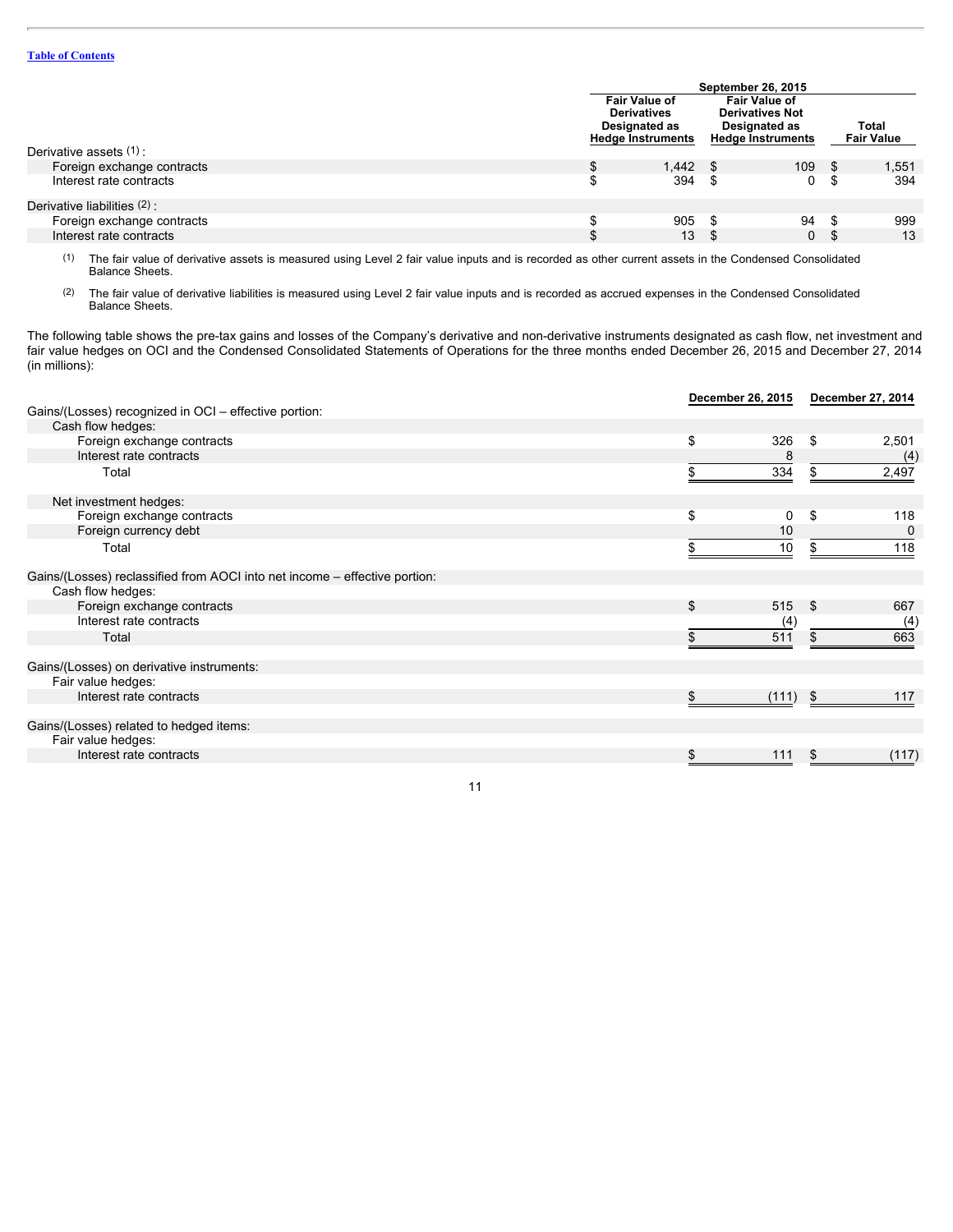| <b>Table of Contents</b><br>unsettled derivative instruments as of December 26, 2015 and September 26, 2015 (in millions):<br>December 26, 2015<br>September 26, 2015<br><b>Credit Risk</b><br><b>Notional</b><br><b>Notional</b><br>Amount<br>Amount<br>Amount<br>Instruments designated as accounting hedges:<br>Foreign exchange contracts<br>70,054 \$<br>59.305 \$<br>$1.021$ \$<br>18.750 \$<br>313S<br>18.750 \$<br>Interest rate contracts<br>Instruments not designated as accounting hedges:<br>48,365 \$<br>275S<br>49.190 \$<br>Foreign exchange contracts<br>\$                                                                                                                                                                                                                                                         |  |  |  |
|--------------------------------------------------------------------------------------------------------------------------------------------------------------------------------------------------------------------------------------------------------------------------------------------------------------------------------------------------------------------------------------------------------------------------------------------------------------------------------------------------------------------------------------------------------------------------------------------------------------------------------------------------------------------------------------------------------------------------------------------------------------------------------------------------------------------------------------|--|--|--|
| <b>Credit Risk</b><br>Amount                                                                                                                                                                                                                                                                                                                                                                                                                                                                                                                                                                                                                                                                                                                                                                                                         |  |  |  |
|                                                                                                                                                                                                                                                                                                                                                                                                                                                                                                                                                                                                                                                                                                                                                                                                                                      |  |  |  |
|                                                                                                                                                                                                                                                                                                                                                                                                                                                                                                                                                                                                                                                                                                                                                                                                                                      |  |  |  |
|                                                                                                                                                                                                                                                                                                                                                                                                                                                                                                                                                                                                                                                                                                                                                                                                                                      |  |  |  |
|                                                                                                                                                                                                                                                                                                                                                                                                                                                                                                                                                                                                                                                                                                                                                                                                                                      |  |  |  |
|                                                                                                                                                                                                                                                                                                                                                                                                                                                                                                                                                                                                                                                                                                                                                                                                                                      |  |  |  |
| The following table shows the notional amounts of the Company's outstanding derivative instruments and credit risk amounts associated with outstanding or<br>1,385<br>394<br>109                                                                                                                                                                                                                                                                                                                                                                                                                                                                                                                                                                                                                                                     |  |  |  |
|                                                                                                                                                                                                                                                                                                                                                                                                                                                                                                                                                                                                                                                                                                                                                                                                                                      |  |  |  |
|                                                                                                                                                                                                                                                                                                                                                                                                                                                                                                                                                                                                                                                                                                                                                                                                                                      |  |  |  |
|                                                                                                                                                                                                                                                                                                                                                                                                                                                                                                                                                                                                                                                                                                                                                                                                                                      |  |  |  |
|                                                                                                                                                                                                                                                                                                                                                                                                                                                                                                                                                                                                                                                                                                                                                                                                                                      |  |  |  |
|                                                                                                                                                                                                                                                                                                                                                                                                                                                                                                                                                                                                                                                                                                                                                                                                                                      |  |  |  |
|                                                                                                                                                                                                                                                                                                                                                                                                                                                                                                                                                                                                                                                                                                                                                                                                                                      |  |  |  |
|                                                                                                                                                                                                                                                                                                                                                                                                                                                                                                                                                                                                                                                                                                                                                                                                                                      |  |  |  |
|                                                                                                                                                                                                                                                                                                                                                                                                                                                                                                                                                                                                                                                                                                                                                                                                                                      |  |  |  |
|                                                                                                                                                                                                                                                                                                                                                                                                                                                                                                                                                                                                                                                                                                                                                                                                                                      |  |  |  |
|                                                                                                                                                                                                                                                                                                                                                                                                                                                                                                                                                                                                                                                                                                                                                                                                                                      |  |  |  |
|                                                                                                                                                                                                                                                                                                                                                                                                                                                                                                                                                                                                                                                                                                                                                                                                                                      |  |  |  |
|                                                                                                                                                                                                                                                                                                                                                                                                                                                                                                                                                                                                                                                                                                                                                                                                                                      |  |  |  |
|                                                                                                                                                                                                                                                                                                                                                                                                                                                                                                                                                                                                                                                                                                                                                                                                                                      |  |  |  |
|                                                                                                                                                                                                                                                                                                                                                                                                                                                                                                                                                                                                                                                                                                                                                                                                                                      |  |  |  |
|                                                                                                                                                                                                                                                                                                                                                                                                                                                                                                                                                                                                                                                                                                                                                                                                                                      |  |  |  |
|                                                                                                                                                                                                                                                                                                                                                                                                                                                                                                                                                                                                                                                                                                                                                                                                                                      |  |  |  |
|                                                                                                                                                                                                                                                                                                                                                                                                                                                                                                                                                                                                                                                                                                                                                                                                                                      |  |  |  |
|                                                                                                                                                                                                                                                                                                                                                                                                                                                                                                                                                                                                                                                                                                                                                                                                                                      |  |  |  |
|                                                                                                                                                                                                                                                                                                                                                                                                                                                                                                                                                                                                                                                                                                                                                                                                                                      |  |  |  |
|                                                                                                                                                                                                                                                                                                                                                                                                                                                                                                                                                                                                                                                                                                                                                                                                                                      |  |  |  |
|                                                                                                                                                                                                                                                                                                                                                                                                                                                                                                                                                                                                                                                                                                                                                                                                                                      |  |  |  |
| The notional amounts for outstanding derivative instruments provide one measure of the transaction volume outstanding and do not represent the amount of the<br>Company's exposure to credit or market loss. The credit risk amounts represent the Company's gross exposure to potential accounting loss on derivative<br>instruments that are outstanding or unsettled if all counterparties failed to perform according to the terms of the contract, based on then-current currency or<br>interest rates at each respective date. The Company's exposure to credit loss and market risk will vary over time as currency and interest rates change. Although<br>the table above reflects the notional and credit risk amounts of the Company's derivative instruments, it does not reflect the gains or losses associated with the |  |  |  |
| exposures and transactions that the instruments are intended to hedge. The amounts ultimately realized upon settlement of these financial instruments, together<br>with the gains and losses on the underlying exposures, will depend on actual market conditions during the remaining life of the instruments.                                                                                                                                                                                                                                                                                                                                                                                                                                                                                                                      |  |  |  |

The notional amounts for outstanding derivative instruments provide one measure of the transaction volume outstanding and do not represent the amount of the instruments that are outstanding or unsettled if all counterparties failed to perform according to the terms of the contract, based on then-current currency or interest rates at each respective date. The Company's exposure to credit loss and market risk will vary over time as currency and interest rates change. Although the table above reflects the notional and credit risk amounts of the Company's derivative instruments, it does not reflect the gains or losses associated with the exposures and transactions that the instruments are intended to hedge. The amounts ultimately realized upon settlement of these financial instruments, together with the gains and losses on the underlying exposures, will depend on actual market conditions during the remaining life of the instruments. Foreign continuous company in the customer that represented 10% or more of the company and a set of total trade receivables in the customer that response the company is a set of the company for the company for the company

The Company generally enters into master netting arrangements, which are designed to reduce credit risk by permitting net settlement of transactions with the same counterparty. To further limit credit risk, the Company generally enters into collateral security arrangements that provide for collateral to be received or posted when the net fair value of certain financial instruments fluctuates from contractually established thresholds. The Company presents its derivative assets and derivative liabilities at their gross fair values in its Condensed Consolidated Balance Sheets. The net cash collateral received by the Company related to derivative instruments under its collateral security arrangements was \$660 million as of December 26, 2015 and \$1.0 billion as of September 26, 2015.

Under master netting arrangements with the respective counterparties to the Company's derivative contracts, the Company is allowed to net settle transactions with a single net amount payable by one party to the other. As of December 26, 2015 and September 26, 2015, the potential effects of these rights of set-off associated with the Company's derivative contracts, including the effects of collateral, would be a reduction to both derivative assets and derivative liabilities of \$1.7 billion and \$2.2 billion, respectively, resulting in net derivative liabilities of \$116 million and \$78 million, respectively.

#### **Accounts Receivable**

#### *Trade Receivables*

The Company has considerable trade receivables outstanding with its third-party cellular network carriers, wholesalers, retailers, value-added resellers, small and mid-sized businesses and education, enterprise and government customers that are not covered by collateral, third-party financing arrangements or credit insurance. As of December 26, 2015, there was no single customer that accounted for 10% or more of total trade receivables. As of September 26, 2015, the Company's cellular network carriers accounted for 50% and 71% of trade receivables as of December 26, 2015 and September 26, 2015, respectively.

#### *Vendor Non-Trade Receivables*

The Company has non-trade receivables from certain of its manufacturing vendors resulting from the sale of components to these vendors who manufacture sub-assemblies or assemble final products for the Company. Vendor non-trade receivables from three of the Company's vendors accounted for 51%, 14% and 10% of total vendor non-trade receivables as of December 26, 2015 and three of the Company's vendors accounted for 38%, 18% and 14% of total vendor nontrade receivables as of September 26, 2015.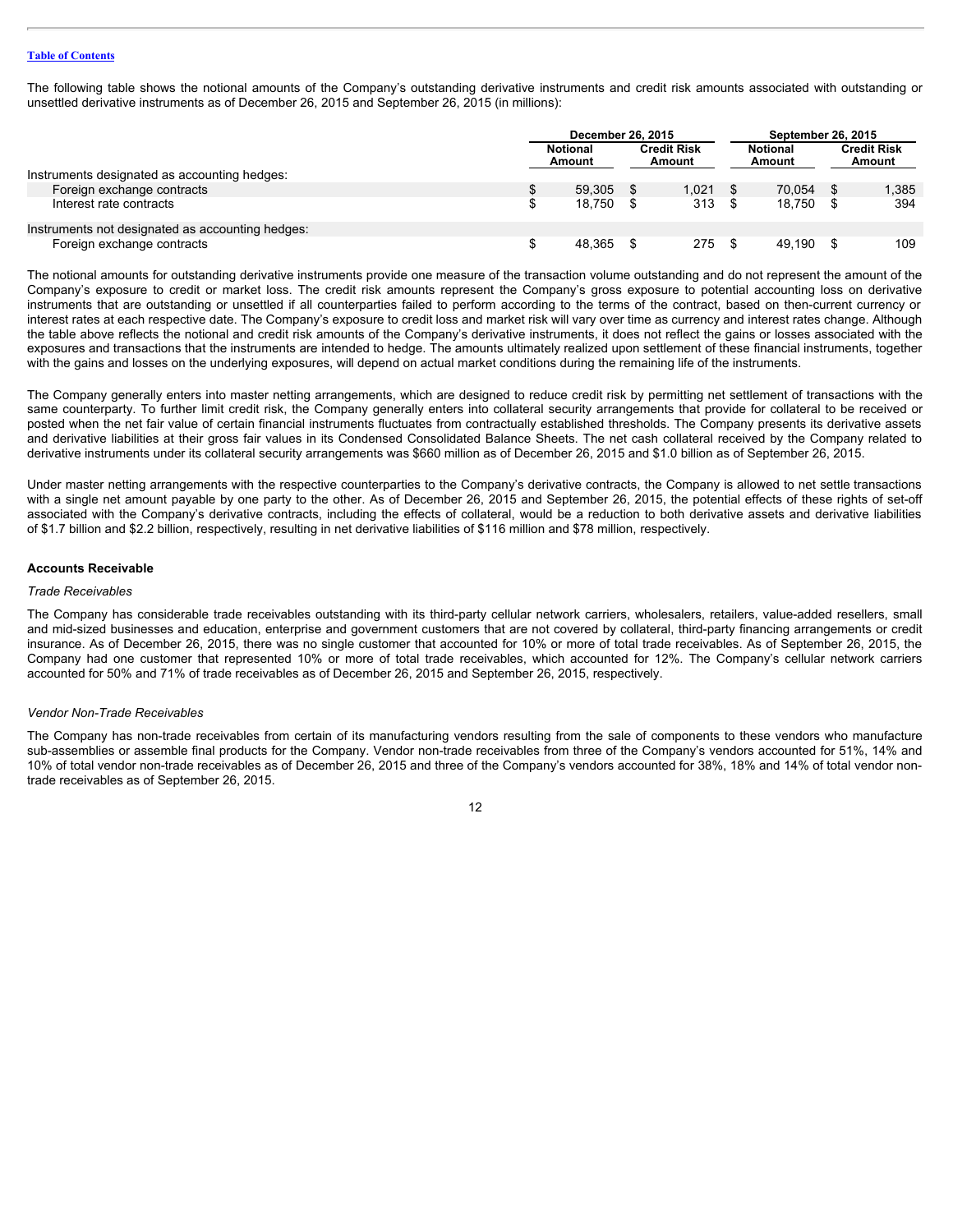# **Note 3 – Condensed Consolidated Financial Statement Details**

The following tables show the Company's condensed consolidated financial statement details as of December 26, 2015 and September 26, 2015 (in millions):

# **Property, Plant and Equipment, Net**

|                                                                                                                                                                                                                                                                                                                                                         |                                                                                         | December 26, 2015                  | September 26, 2015                                       |
|---------------------------------------------------------------------------------------------------------------------------------------------------------------------------------------------------------------------------------------------------------------------------------------------------------------------------------------------------------|-----------------------------------------------------------------------------------------|------------------------------------|----------------------------------------------------------|
| Land and buildings                                                                                                                                                                                                                                                                                                                                      |                                                                                         | 7.729                              | \$<br>6,956                                              |
| Machinery, equipment and internal-use software                                                                                                                                                                                                                                                                                                          |                                                                                         | 38,039                             | 37,038                                                   |
| Leasehold improvements                                                                                                                                                                                                                                                                                                                                  |                                                                                         | 5,574                              | 5,263                                                    |
| Gross property, plant and equipment                                                                                                                                                                                                                                                                                                                     |                                                                                         | 51,342                             | 49,257                                                   |
| Accumulated depreciation and amortization                                                                                                                                                                                                                                                                                                               |                                                                                         | (29, 042)                          | (26, 786)                                                |
| Total property, plant and equipment, net                                                                                                                                                                                                                                                                                                                |                                                                                         | 22,300                             | 22,471<br>-SS                                            |
| <b>Other Non-Current Liabilities</b>                                                                                                                                                                                                                                                                                                                    |                                                                                         |                                    |                                                          |
| Deferred tax liabilities                                                                                                                                                                                                                                                                                                                                |                                                                                         | December 26, 2015<br>21,617        | September 26, 2015<br>24,062<br>\$                       |
| Other non-current liabilities                                                                                                                                                                                                                                                                                                                           |                                                                                         | 10,558                             | 9,365                                                    |
| Total other non-current liabilities                                                                                                                                                                                                                                                                                                                     |                                                                                         | 32,175                             | 33,427                                                   |
| Other Income/(Expense), Net                                                                                                                                                                                                                                                                                                                             |                                                                                         |                                    |                                                          |
| The following table shows the detail of other income/(expense), net for the three months ended December 26, 2015 and December 27, 2014 (in millions):                                                                                                                                                                                                   |                                                                                         |                                    |                                                          |
|                                                                                                                                                                                                                                                                                                                                                         |                                                                                         |                                    | <b>Three Months Ended</b>                                |
|                                                                                                                                                                                                                                                                                                                                                         |                                                                                         | December 26, 2015                  | December 27, 2014                                        |
| Interest and dividend income                                                                                                                                                                                                                                                                                                                            |                                                                                         | 941                                | \$<br>654                                                |
| Interest expense                                                                                                                                                                                                                                                                                                                                        |                                                                                         | (276)                              | (131)                                                    |
| Other expense, net                                                                                                                                                                                                                                                                                                                                      |                                                                                         | (263)                              | (353)                                                    |
| Total other income/(expense), net                                                                                                                                                                                                                                                                                                                       |                                                                                         | 402                                | 170<br>\$                                                |
| Note 4 - Acquired Intangible Assets                                                                                                                                                                                                                                                                                                                     |                                                                                         |                                    |                                                          |
| The Company's acquired intangible assets with definite useful lives primarily consist of patents and licenses and are amortized over periods typically from three<br>to seven years. The following table summarizes the components of gross and net acquired intangible asset balances as of December 26, 2015 and<br>September 26, 2015 (in millions): |                                                                                         |                                    |                                                          |
|                                                                                                                                                                                                                                                                                                                                                         | December 26, 2015                                                                       |                                    | <b>September 26, 2015</b>                                |
|                                                                                                                                                                                                                                                                                                                                                         | Net<br>Gross<br>Carrying<br>Carrying<br>Accumulated<br>Amount<br>Amortization<br>Amount | <b>Gross</b><br>Carrying<br>Amount | Net<br>Carrying<br>Accumulated<br>Amortization<br>Amount |
| Definite-lived and amortizable<br>acquired intangible assets                                                                                                                                                                                                                                                                                            | S.<br>8.490 S                                                                           | $(4666)$ \$ 3.824 \$ 8.125 \$      | $(4.332)$ \$<br>3 793                                    |

# **Other Non-Current Liabilities**

|        |                   | <b>September 26, 2015</b> |
|--------|-------------------|---------------------------|
| 21.617 |                   | 24,062                    |
| 10,558 |                   | 9,365                     |
| 32,175 |                   | 33,427                    |
|        | December 26, 2015 |                           |

# **Other Income/(Expense), Net**

|                                   |  | <b>Three Months Ended</b> |  |                   |
|-----------------------------------|--|---------------------------|--|-------------------|
|                                   |  | December 26, 2015         |  | December 27, 2014 |
| Interest and dividend income      |  | 941                       |  | 654               |
| Interest expense                  |  | (276)                     |  | (131)             |
| Other expense, net                |  | (263)                     |  | (353)             |
| Total other income/(expense), net |  | 402                       |  | 170               |

# **Note 4 – Acquired Intangible Assets**

|                                                                    |                             | December 26, 2015           |                                  |                             | <b>September 26, 2015</b>   |                                  |
|--------------------------------------------------------------------|-----------------------------|-----------------------------|----------------------------------|-----------------------------|-----------------------------|----------------------------------|
|                                                                    | Gross<br>Carrying<br>Amount | Accumulated<br>Amortization | <b>Net</b><br>Carrying<br>Amount | Gross<br>Carrying<br>Amount | Accumulated<br>Amortization | <b>Net</b><br>Carrying<br>Amount |
| Definite-lived and amortizable<br>acquired intangible assets       | 8.490                       | (4.666) \$                  | 3,824                            | $8,125$ \$                  | (4, 332)                    | 3,793                            |
| Indefinite-lived and non-amortizable<br>acquired intangible assets | 100                         |                             | 100                              | 100                         |                             | 100                              |
| Total acquired intangible assets                                   | 8,590                       | (4,666)                     | 3,924                            | 8,225                       | (4,332)                     | 3,893                            |

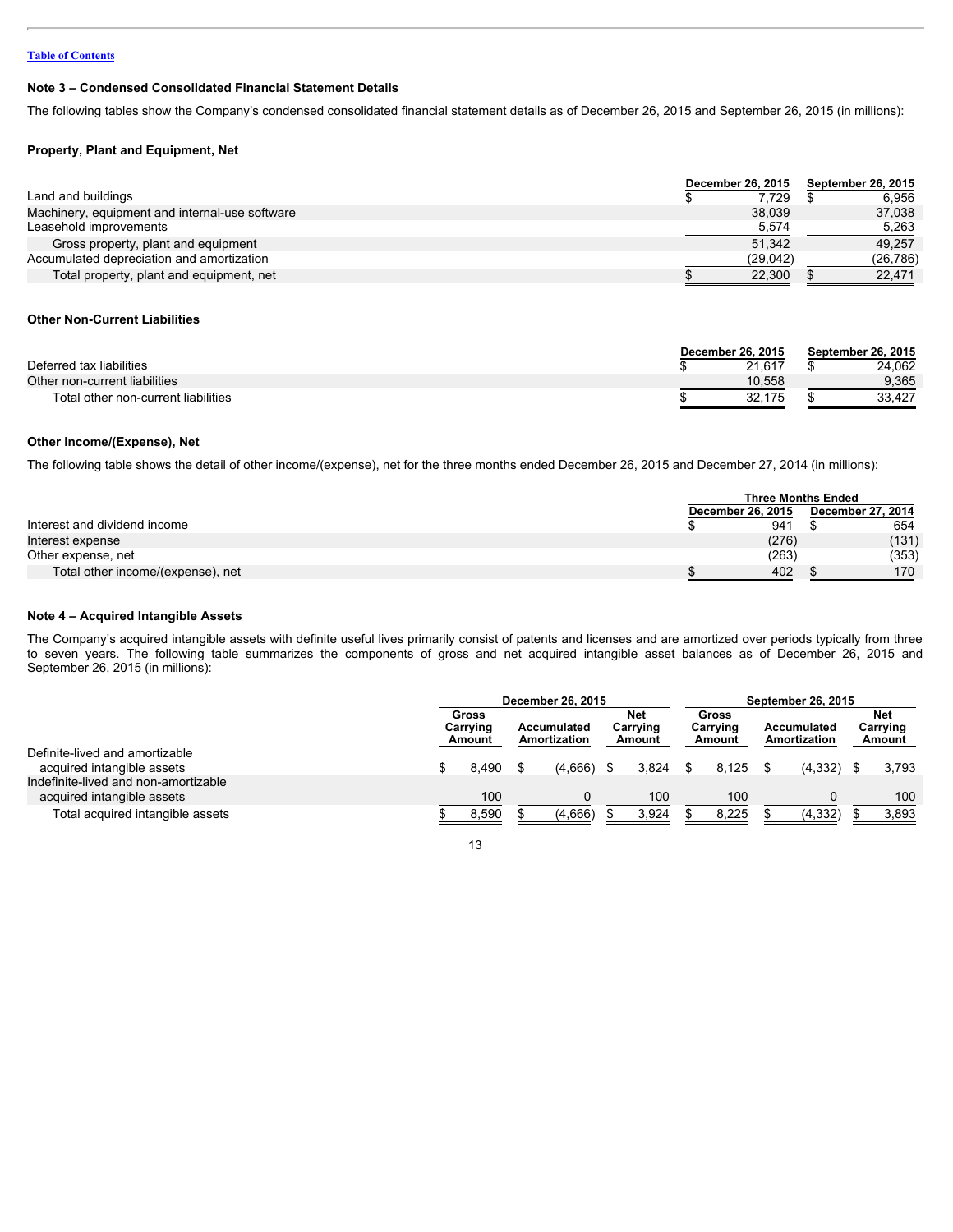# **Note 5 – Income Taxes**

Table of Contents<br>Note 5 – Income Taxes<br>As of December 26, 2015, the Company recorded gross unrecognized tax benefits of \$7.4 billion, of which \$2.7 billion, if recognized, would affect the Company's<br>effective tax rate. As Table of Contents<br>Note 5 – Income Taxes<br>As of December 26, 2015, the Company recorded gross unrecognized tax benefits of \$7.4 billion, of which \$2,7 billion, if recognized, would affect the Company's<br>effective that an 8 of Table of Contents<br>Note 5 – Income Taxes<br>As of December 26, 2015, the Company recorded gross unrecognized tax benefits of \$7.4 billion, of which \$2.7 billion, if recognized, would affect the Company's<br>effected that cale. As expectations, the Company could be required to adjust its provision for income taxes in the period such resolution occurs. Although timing of the resolution and/or closure of audits is not certain, the Company does not believe it is reasonably possible that its unrecognized tax benefits would materially change in the next 12 months.

On June 11, 2014, the European Commission issued an opening decision initiating a formal investigation against Ireland for alleged state aid to the Company. The opening decision concerns the allocation of profits for taxation purposes of the Irish branches of two subsidiaries of the Company. The Company believes Table of Contents<br>Note 5 – Income Taxes.<br>As of December 25, 2015, the Company recorded gross unrecognized tax benefits of \$7.4 billion, of which \$2.7 billion, if recognized, would affect the Company's<br>affected the Company' require Ireland to recover from the Company past taxes covering a period of up to 10 years reflective of the disallowed state aid. While such amount could be material, as of December 26, 2015 the Company is unable to estimate the impact. Table of Cameras<br>
2016 of S- freemer Taxes<br>
As of Cocomber 28, 2015, the Company recorded gross uneccopiezed tax benefits of \$7.4 billion, of which \$2.7 billion, if recognized, would affect the Company's<br>
affective tax res

# **Note 6 – Debt**

## **Commercial Paper**

| <b>Table of Contents</b>                                                                                                                                                                                                                                                                                                                                                                                                                                                                                                                                                                                                                                                                                                                                                                                    |                          |                           |                    |
|-------------------------------------------------------------------------------------------------------------------------------------------------------------------------------------------------------------------------------------------------------------------------------------------------------------------------------------------------------------------------------------------------------------------------------------------------------------------------------------------------------------------------------------------------------------------------------------------------------------------------------------------------------------------------------------------------------------------------------------------------------------------------------------------------------------|--------------------------|---------------------------|--------------------|
| Note 5 - Income Taxes                                                                                                                                                                                                                                                                                                                                                                                                                                                                                                                                                                                                                                                                                                                                                                                       |                          |                           |                    |
| As of December 26, 2015, the Company recorded gross unrecognized tax benefits of \$7.4 billion, of which \$2.7 billion, if recognized, would affect the Company's<br>effective tax rate. As of September 26, 2015, the total amount of gross unrecognized tax benefits was \$6.9 billion, of which \$2.5 billion, if recognized, would have<br>affected the Company's effective tax rate. The Company's total gross unrecognized tax benefits are classified as other non-current liabilities in the Condensed<br>Consolidated Balance Sheets. The Company had \$1.4 billion and \$1.3 billion of gross interest and penalties accrued as of December 26, 2015 and<br>September 26, 2015, respectively, which are classified as other non-current liabilities in the Condensed Consolidated Balance Sheets. |                          |                           |                    |
| Management believes that an adequate provision has been made for any adjustments that may result from tax examinations. However, the outcome of tax<br>audits cannot be predicted with certainty. If any issues addressed in the Company's tax audits are resolved in a manner not consistent with management's<br>expectations, the Company could be required to adjust its provision for income taxes in the period such resolution occurs. Although timing of the resolution<br>and/or closure of audits is not certain, the Company does not believe it is reasonably possible that its unrecognized tax benefits would materially change in the<br>next 12 months.                                                                                                                                     |                          |                           |                    |
| On June 11, 2014, the European Commission issued an opening decision initiating a formal investigation against Ireland for alleged state aid to the Company.<br>The opening decision concerns the allocation of profits for taxation purposes of the Irish branches of two subsidiaries of the Company. The Company believes<br>the European Commission's assertions are without merit. If the European Commission were to conclude against Ireland, the European Commission could<br>require Ireland to recover from the Company past taxes covering a period of up to 10 years reflective of the disallowed state aid. While such amount could be<br>material, as of December 26, 2015 the Company is unable to estimate the impact.                                                                      |                          |                           |                    |
| Note 6 - Debt                                                                                                                                                                                                                                                                                                                                                                                                                                                                                                                                                                                                                                                                                                                                                                                               |                          |                           |                    |
| <b>Commercial Paper</b>                                                                                                                                                                                                                                                                                                                                                                                                                                                                                                                                                                                                                                                                                                                                                                                     |                          |                           |                    |
| The Company issues unsecured short-term promissory notes ("Commercial Paper") pursuant to a commercial paper program. The Company uses net proceeds<br>from the commercial paper program for general corporate purposes, including dividends and share repurchases. As of December 26, 2015 and September 26,<br>2015, the Company had \$7.3 billion and \$8.5 billion of Commercial Paper outstanding, respectively, with maturities generally less than nine months. The<br>weighted-average interest rate of the Company's Commercial Paper was 0.20% as of December 26, 2015 and 0.14% as of September 26, 2015.                                                                                                                                                                                        |                          |                           |                    |
| The following table provides a summary of cash flows associated with the issuance and maturities of Commercial Paper for the three months ended<br>December 26, 2015 and December 27, 2014 (in millions):                                                                                                                                                                                                                                                                                                                                                                                                                                                                                                                                                                                                   |                          |                           |                    |
|                                                                                                                                                                                                                                                                                                                                                                                                                                                                                                                                                                                                                                                                                                                                                                                                             |                          | <b>Three Months Ended</b> |                    |
|                                                                                                                                                                                                                                                                                                                                                                                                                                                                                                                                                                                                                                                                                                                                                                                                             | <b>December 26, 2015</b> | <b>December 27, 2014</b>  |                    |
| Maturities less than 90 days:<br>Proceeds from (repayments of) commercial paper, net                                                                                                                                                                                                                                                                                                                                                                                                                                                                                                                                                                                                                                                                                                                        | $(393)$ \$<br>\$         |                           | 62                 |
|                                                                                                                                                                                                                                                                                                                                                                                                                                                                                                                                                                                                                                                                                                                                                                                                             |                          |                           |                    |
| Maturities greater than 90 days:                                                                                                                                                                                                                                                                                                                                                                                                                                                                                                                                                                                                                                                                                                                                                                            |                          |                           |                    |
| Proceeds from commercial paper                                                                                                                                                                                                                                                                                                                                                                                                                                                                                                                                                                                                                                                                                                                                                                              | 492                      |                           | 197                |
| Repayments of commercial paper                                                                                                                                                                                                                                                                                                                                                                                                                                                                                                                                                                                                                                                                                                                                                                              | (1, 339)                 |                           | (2,668)            |
| Proceeds from (repayments of) commercial paper, net<br>Total change in commercial paper, net                                                                                                                                                                                                                                                                                                                                                                                                                                                                                                                                                                                                                                                                                                                | (847)<br>(1,240)         |                           | (2,471)<br>(2,409) |
|                                                                                                                                                                                                                                                                                                                                                                                                                                                                                                                                                                                                                                                                                                                                                                                                             |                          |                           |                    |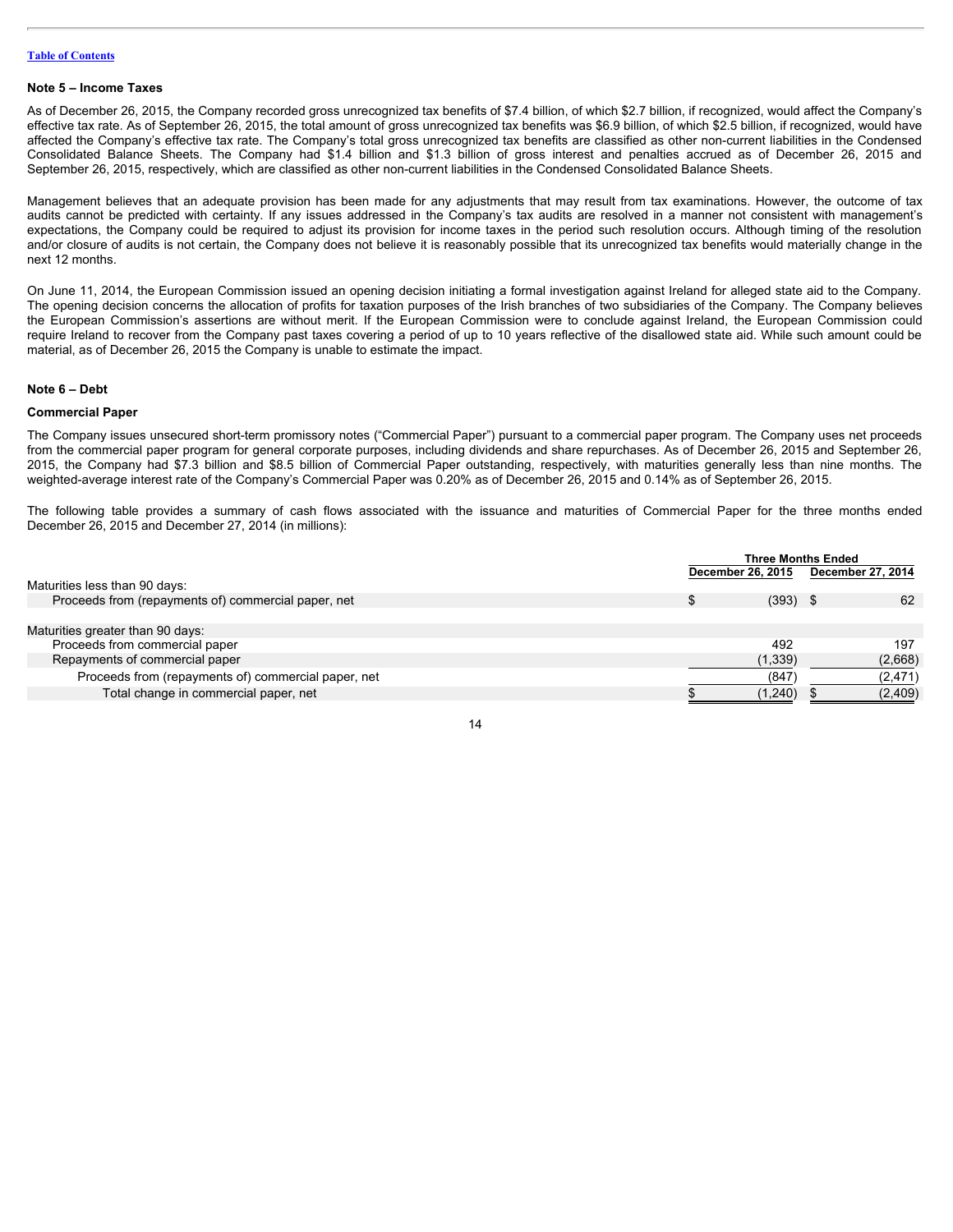# **Long-Term Debt**

| <b>Table of Contents</b>                                                                                                                                                                                                                                                                                                                                                                                                                                                                                                                                                                                                                                                                                                                             |                                 |                         |                                           |                         |                                          |
|------------------------------------------------------------------------------------------------------------------------------------------------------------------------------------------------------------------------------------------------------------------------------------------------------------------------------------------------------------------------------------------------------------------------------------------------------------------------------------------------------------------------------------------------------------------------------------------------------------------------------------------------------------------------------------------------------------------------------------------------------|---------------------------------|-------------------------|-------------------------------------------|-------------------------|------------------------------------------|
| Long-Term Debt                                                                                                                                                                                                                                                                                                                                                                                                                                                                                                                                                                                                                                                                                                                                       |                                 |                         |                                           |                         |                                          |
| As of December 26, 2015, the Company had outstanding floating- and fixed-rate notes with varying maturities for an aggregate principal amount of \$55.5 billion<br>(collectively the "Notes"). The Notes are senior unsecured obligations, and interest is payable in arrears, quarterly for the U.S. dollar-denominated and Australian<br>dollar-denominated floating-rate notes, semi-annually for the U.S. dollar-denominated, Australian dollar-denominated, British pound-denominated and Japanese<br>yen-denominated fixed-rate notes and annually for the euro-denominated and Swiss franc-denominated fixed-rate notes. The following table provides a<br>summary of the Company's term debt as of December 26, 2015 and September 26, 2015: |                                 |                         |                                           |                         |                                          |
|                                                                                                                                                                                                                                                                                                                                                                                                                                                                                                                                                                                                                                                                                                                                                      |                                 | December, 26, 2015      |                                           | September 26, 2015      |                                          |
|                                                                                                                                                                                                                                                                                                                                                                                                                                                                                                                                                                                                                                                                                                                                                      | <b>Maturities</b>               | Amount<br>(in millions) | <b>Effective</b><br><b>Interest Rate</b>  | Amount<br>(in millions) | <b>Effective</b><br><b>Interest Rate</b> |
| 2013 debt issuance of \$17.0 billion:<br>Floating-rate notes<br>Fixed-rate 0.45% - 3.85% notes                                                                                                                                                                                                                                                                                                                                                                                                                                                                                                                                                                                                                                                       | $2016 - 2018$ \$<br>2016 - 2043 | 3,000<br>14,000         | $0.51\% - 1.10\%$ \$<br>$0.51\% - 3.91\%$ | 3,000<br>14.000         | $0.51\% - 1.10\%$<br>$0.51\%$ - $3.91\%$ |
| 2014 debt issuance of \$12.0 billion:<br>Floating-rate notes                                                                                                                                                                                                                                                                                                                                                                                                                                                                                                                                                                                                                                                                                         | 2017 - 2019                     | 2.000                   | $0.41\% - 0.64\%$                         | 2.000                   | $0.37\%$ - $0.60\%$                      |
| Fixed-rate 1.05% - 4.45% notes<br>2015 debt issuances of \$27.3 billion:                                                                                                                                                                                                                                                                                                                                                                                                                                                                                                                                                                                                                                                                             | 2017 - 2044                     | 10.000                  | $0.40\% - 4.48\%$                         | 10.000                  | $0.37\% - 4.48\%$                        |
| Floating-rate notes<br>Fixed-rate 0.35% - 4.375% notes                                                                                                                                                                                                                                                                                                                                                                                                                                                                                                                                                                                                                                                                                               | 2017 - 2020<br>2017 - 2045      | 1,755<br>24,793         | $0.41\% - 1.87\%$<br>$0.28\% - 4.51\%$    | 1.743<br>24,958         | $0.36\% - 1.87\%$<br>$0.28\% - 4.51\%$   |
| Total term debt<br>Unamortized discount                                                                                                                                                                                                                                                                                                                                                                                                                                                                                                                                                                                                                                                                                                              |                                 | 55,548<br>(109)         |                                           | 55,701<br>(114)         |                                          |
|                                                                                                                                                                                                                                                                                                                                                                                                                                                                                                                                                                                                                                                                                                                                                      |                                 | 265                     |                                           | 376<br>(2,500)          |                                          |
| Hedge accounting fair value adjustments                                                                                                                                                                                                                                                                                                                                                                                                                                                                                                                                                                                                                                                                                                              |                                 |                         |                                           |                         |                                          |
| Less: Current portion of long-term debt<br>Total long-term debt                                                                                                                                                                                                                                                                                                                                                                                                                                                                                                                                                                                                                                                                                      |                                 | (2,500)<br>53,204       |                                           | 53,463                  |                                          |
| As of December 26, 2015, ¥118.0 billion of Japanese yen-denominated notes was designated as a hedge of the foreign currency exposure of its net investment<br>in a foreign operation. The foreign currency transaction gain or loss on the Japanese yen-denominated debt designated as a hedge is recorded in OCI as a part<br>of the cumulative translation adjustment. As of December 26, 2015 and September 26, 2015, the carrying value of the debt designated as a net investment<br>hedge was \$1.0 billion and \$2.1 billion, respectively. For further discussion regarding the Company's use of derivative instruments see the Derivative Financial<br>Instruments section of Note 2, "Financial Instruments."                              |                                 |                         |                                           |                         |                                          |
| The effective interest rates for the Notes include the interest on the Notes, amortization of the discount and, if applicable, adjustments related to hedging. The<br>Company recognized \$271 million and \$128 million of interest expense on its term debt for the three months ended December 26, 2015 and December 27,<br>2014, respectively.                                                                                                                                                                                                                                                                                                                                                                                                   |                                 |                         |                                           |                         |                                          |
| As of December 26, 2015 and September 26, 2015, the fair value of the Company's Notes, based on Level 2 inputs, was \$55.1 billion and \$54.9 billion,<br>respectively.                                                                                                                                                                                                                                                                                                                                                                                                                                                                                                                                                                              |                                 |                         |                                           |                         |                                          |
| Note 7 - Shareholders' Equity                                                                                                                                                                                                                                                                                                                                                                                                                                                                                                                                                                                                                                                                                                                        |                                 |                         |                                           |                         |                                          |
| <b>Dividends</b>                                                                                                                                                                                                                                                                                                                                                                                                                                                                                                                                                                                                                                                                                                                                     |                                 |                         |                                           |                         |                                          |

# **Note 7 – Shareholders' Equity**

# **Dividends**

| 2016:                                  | <b>Dividends</b><br>Per Share | Amount<br>(in millions) |
|----------------------------------------|-------------------------------|-------------------------|
| First quarter                          | 0.52                          | 2,898                   |
| 2015:                                  |                               |                         |
| Fourth quarter                         | 0.52                          | 2,950                   |
| Third quarter                          | 0.52                          | 2,997                   |
| Second quarter                         | 0.47                          | 2,734                   |
| First quarter                          | 0.47                          | 2,750                   |
| Total cash dividends declared and paid | 1.98                          | 11,431                  |

Future dividends are subject to declaration by the Board of Directors.

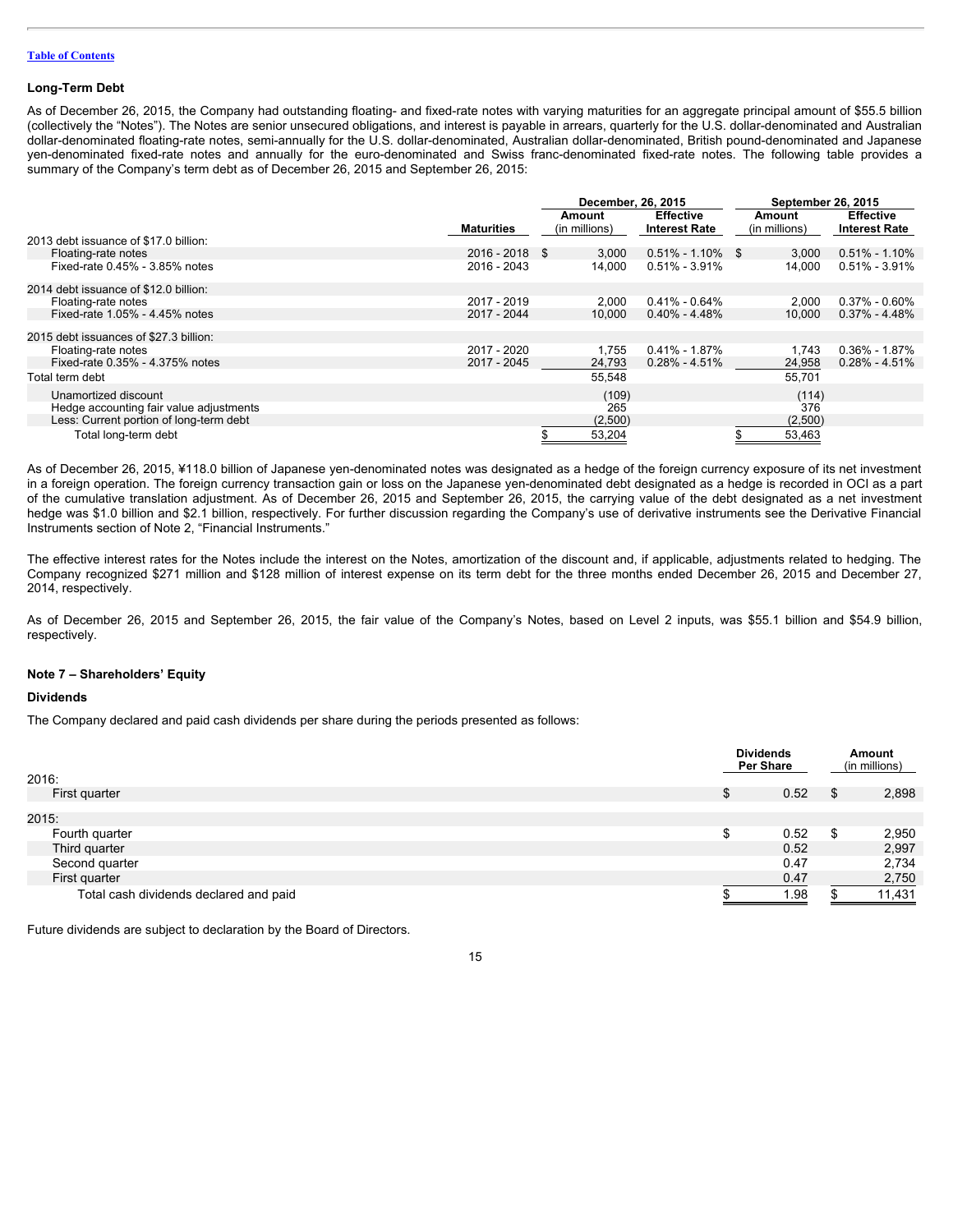# **Share Repurchase Program**

In 2015, the Company's Board of Directors increased the share repurchase authorization to \$140 billion of the Company's common stock, of which \$110 billion had been utilized as of December 26, 2015. The Company's share repurchase program does not obligate it to acquire any specific number of shares. Under the program, shares may be repurchased in privately negotiated and/or o Securities Exchange Act of 1934, as amended (the "Exchange Act").

Table of Contents<br>In 2015, the Company's Board of Directors increased the share repurchase authorization to \$140 billion of the Company's common stock, of which \$110 billion<br>had been utilized as of December 26, 2015. The C The Company has entered, and in the future may enter, into accelerated share repurchase arrangements ("ASRs") with financial institutions. In exchange for upfront payments, the financial institutions deliver shares of the Company's common stock during the purchase periods of each ASR. The total number of shares ultimately delivered, and therefore the average repurchase price paid per share, is determined at the end of the applicable purchase period of each ASR based on the volume weighted-average price of the Company's common stock during that period. The shares received are retired in the periods they are delivered, and the up-front payments are accounted for as a reduction to shareholders' equity in the Company's Condensed Consolidated Balance Sheets in the periods the payments are made. The Company reflects the ASRs as a repurchase of common stock in the period delivered for purposes of calculating earnings per share and as forward contracts indexed to its own common stock. The ASRs met all of the applicable criteria for equity classification, and therefore were not accounted for as derivative instruments. The formations<br>
Share Repurchase Program<br>
The Company's Board of Directors increased the share repurchase authorization to \$140 billion of the Company's common stock, of which \$110 billion<br>
In 2015, the Company's the Compa unchase Program<br>
unchase Program (Second of Directors increased the share repurchase sultimately no 5140 billion of the Company's common stock, of which 3110 billion<br>
all collection of the ASR Company's externe particles p

September 26, 2015:

|                   |                        |                            | Average             |                      |
|-------------------|------------------------|----------------------------|---------------------|----------------------|
|                   | <b>Purchase Period</b> | Number of<br><b>Shares</b> | Repurchase<br>Price | <b>ASR</b><br>Amount |
|                   | <b>End Date</b>        | (in thousands)             | <b>Per Share</b>    | (in millions)        |
| November 2015 ASR | April 2016             | 20,382(1)                  | (1)                 | 3,000                |
| May 2015 ASR      | <b>July 2015</b>       | 48,293                     | 124.24              | 000, 6               |
| August 2014 ASR   | February 2015          | 81,525                     | 110.40              | 9,000                |
| January 2014 ASR  | December 2014          | 134.247                    | 89.39               | 12,000               |

(1) "Number of Shares" represents those shares delivered in the beginning of the purchase period and does not represent the final number of shares to be determined at the end of the applicable purchase period based on the volume-weighted average price of the Company's common stock during that period. The November 2015 ASR purchase period will end in or before April 2016.

Additionally, the Company repurchased shares of its common stock in the open market, which were retired upon repurchase, during the periods presented as follows:

| 2016:                                      | Number of<br>Shares<br>(in thousands) |      | Average<br>Repurchase<br>Price<br><b>Per Share</b> |      | Amount<br>(in millions) |
|--------------------------------------------|---------------------------------------|------|----------------------------------------------------|------|-------------------------|
| First quarter                              | 25,984                                | -SS  | 115.45                                             | - \$ | 3,000                   |
| 2015:                                      |                                       |      |                                                    |      |                         |
| Fourth quarter                             | 121,802 \$                            |      | 115.15                                             | ж,   | 14,026                  |
| Third quarter                              | 31,231                                | - \$ | 128.08                                             |      | 4,000                   |
| Second quarter                             | 56,400 \$                             |      | 124.11                                             |      | 7,000                   |
| First quarter                              | 45,704 \$                             |      | 109.40                                             |      | 5,000                   |
| Total open market common stock repurchases | 255,137                               |      |                                                    |      | 30,026                  |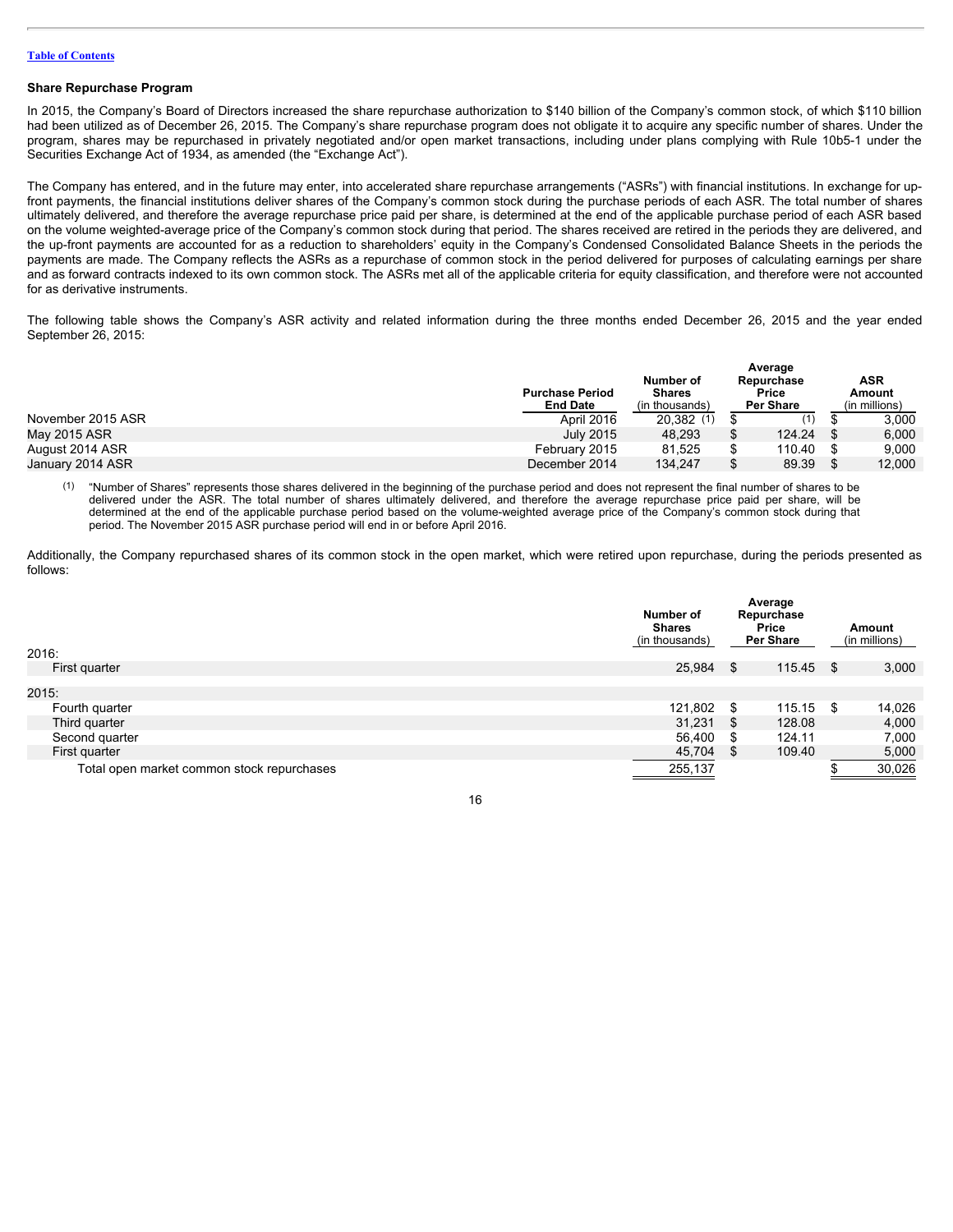# **Note 8 – Comprehensive Income**

Table of Contents<br>
Note 8 – Comprehensive Income<br>
Comprehensive income consists of two components, net income and OCI. OCI refers to revenue, expenses, and gains and losses that under GAAP are<br>
recorded as an element of sh recorded as an element of shareholders' equity but are excluded from net income. The Company's OCI consists of foreign currency translation adjustments from those subsidiaries not using the U.S. dollar as their functional currency, net deferred gains and losses on certain derivative instruments accounted for as cash flow hedges and unrealized gains and losses on marketable securities classified as available-for-sale.

The following table shows the pre-tax amounts reclassified from AOCI into the Condensed Consolidated Statements of Operations, and the associated financial statement line item, for the three months ended December 26, 2015 and December 27, 2014 (in millions):

| <b>Comprehensive Income Components</b>               | <b>Financial Statement</b><br>Line Item | December 26, 2015 | December 27, 2014 |
|------------------------------------------------------|-----------------------------------------|-------------------|-------------------|
| Unrealized (gains)/losses on derivative instruments: |                                         |                   |                   |
| Foreign exchange contracts                           | Revenue                                 | (329)             | (449)             |
|                                                      | Cost of sales                           | (306)             | (313)             |
|                                                      | Other income/(expense), net             | 120               | 95                |
| Interest rate contracts                              | Other income/(expense), net             |                   |                   |
|                                                      |                                         | (511)             | (663)             |
| Unrealized (gains)/losses on marketable securities   | Other income/(expense), net             | 73                | (22)              |
| Total amounts reclassified from AOCI                 |                                         | (438)             | (685)             |
|                                                      |                                         |                   |                   |

The following table shows the changes in AOCI by component for the three months ended December 26, 2015 (in millions):

|                                                            | <b>Cumulative</b><br>Foreign<br>Currency | Translation | <b>Unrealized</b><br>Gains/Losses<br>on Derivative<br><b>Instruments</b> |       | <b>Unrealized</b><br>Gains/Losses<br>on Marketable<br><b>Securities</b> | Total   |
|------------------------------------------------------------|------------------------------------------|-------------|--------------------------------------------------------------------------|-------|-------------------------------------------------------------------------|---------|
| Balance at September 26, 2015                              |                                          | (653)       |                                                                          | 772   | (464)                                                                   | (345)   |
| Other comprehensive income/(loss) before reclassifications |                                          | (121)       |                                                                          | 325   | (1,430)                                                                 | (1,226) |
| Amounts reclassified from AOCI                             |                                          |             |                                                                          | (511) | 73                                                                      | (438)   |
| Tax effect                                                 |                                          | 19          |                                                                          | 28    | 482                                                                     | 529     |
| Other comprehensive income/(loss)                          |                                          | (102)       |                                                                          | (158) | (875)                                                                   | 1,135   |
| Balance at December 26, 2015                               |                                          | (755)       |                                                                          | 614   | (1, 339)                                                                | (1,480) |
|                                                            |                                          |             |                                                                          |       |                                                                         |         |

# **Note 9 – Benefit Plans**

# **Stock Plans**

The Company had 376.5 million shares reserved for future issuance under its stock plans as of December 26, 2015. RSUs granted generally vest over four years, based on continued employment, and are settled upon vesting in shares of the Company's common stock on a one-for-one basis. Each share issued with respect to RSUs granted under the Company's stock plans reduces the number of shares available for grant under the plan by two shares. RSUs cancelled and shares withheld to satisfy tax withholding obligations increase the number of shares available for grant under the plans utilizing a factor of two times the number of RSUs cancelled or shares withheld. Stock options count against the number of shares available for grant on a one-for-one basis.

#### *Rule 10b5-1 Trading Plans*

During the three months ended December 26, 2015, Section 16 officers Timothy D. Cook, Luca Maestri, Daniel Riccio, Philip Schiller and Jeffrey Williams had equity trading plans in place in accordance with Rule 10b5-1(c)(1) under the Exchange Act. An equity trading plan is a written document that pre-establishes the amounts, prices and dates (or formula for determining the amounts, prices and dates) of future purchases or sales of the Company's stock, including shares acquired pursuant to the Company's employee and director equity plans.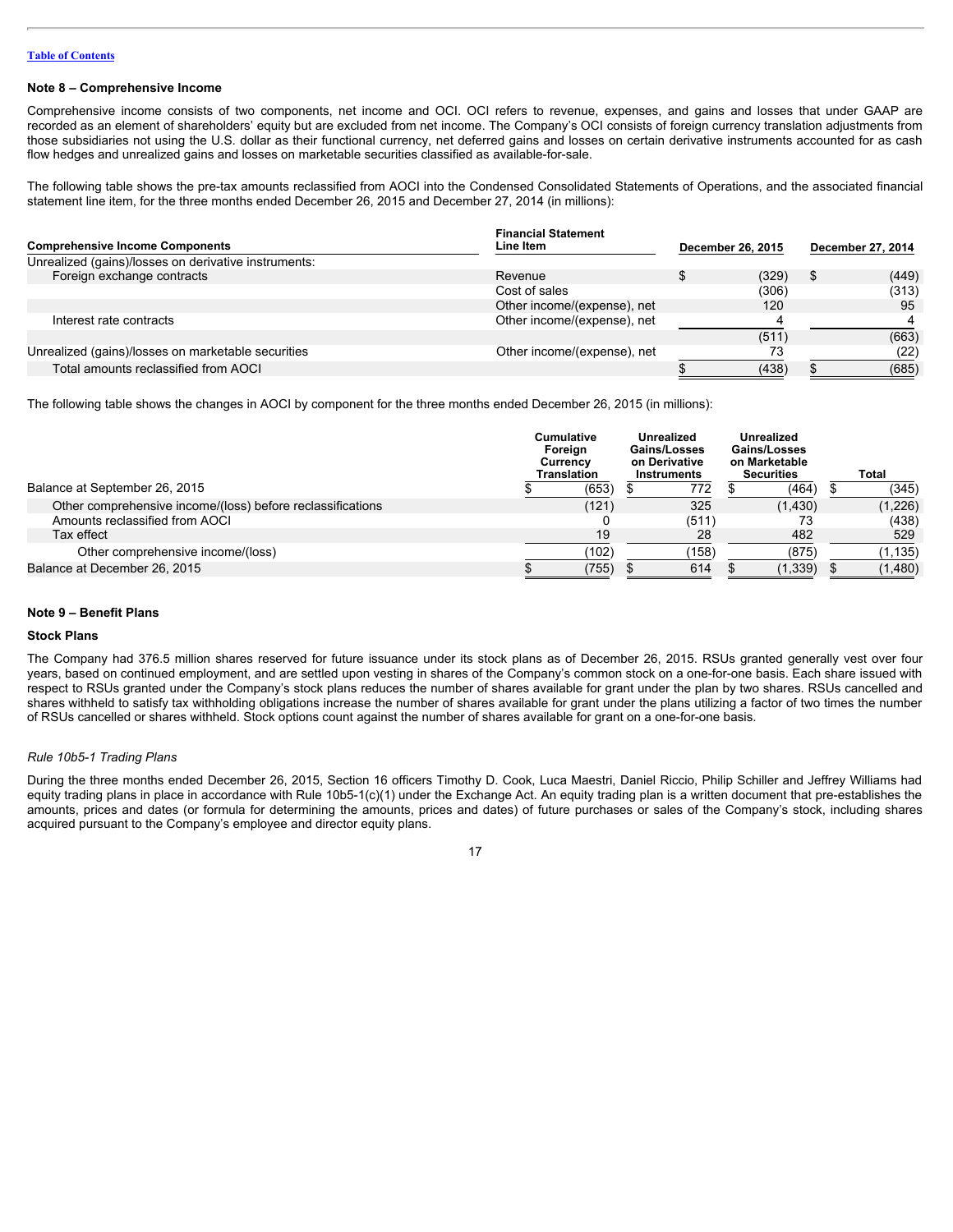# **Restricted Stock Units**

A summary of the Company's RSU activity and related information for the three months ended December 26, 2015 is as follows:

|                               | Number of<br><b>RSUs</b><br>(in thousands) | <b>Weighted-Average</b><br><b>Grant Date Fair</b><br><b>Value Per Share</b> | Aggregate<br><b>Intrinsic Value</b><br>(in millions) |  |
|-------------------------------|--------------------------------------------|-----------------------------------------------------------------------------|------------------------------------------------------|--|
| Balance at September 26, 2015 | 101,467                                    | 85.77                                                                       |                                                      |  |
| RSUs granted                  | 41,082                                     | 111.31                                                                      |                                                      |  |
| RSUs vested                   | (17, 923)                                  | 79.24                                                                       |                                                      |  |
| RSUs cancelled                | (1,282)                                    | 90.95                                                                       |                                                      |  |
| Balance at December 26, 2015  | 123,344                                    | 95.09                                                                       | 13,325                                               |  |

RSUs that vested during the three months ended December 26, 2015 and December 27, 2014 had fair values of \$2.0 billion and \$1.7 billion, respectively, as of the vesting date.

# **Stock Options**

The Company had 1.1 million stock options outstanding as of December 26, 2015, with a weighted-average exercise price per share of \$15.24 and weightedaverage remaining contractual term of 4.0 years, substantially all of which are exercisable. The aggregate intrinsic value of the stock options outstanding as of December 26, 2015 was \$106 million, which represents the value of the Company's closing stock price on the last trading day of the period in excess of the weighted-average exercise price multiplied by the number of options outstanding.

# **Share-Based Compensation**

The following table shows a summary of the share-based compensation expense included in the Condensed Consolidated Statements of Operations for the three months ended December 26, 2015 and December 27, 2014 (in millions):

|                                        | <b>Three Months Ended</b> |       |                   |     |  |  |  |
|----------------------------------------|---------------------------|-------|-------------------|-----|--|--|--|
|                                        | December 26, 2015         |       | December 27, 2014 |     |  |  |  |
| Cost of sales                          |                           | 204   |                   | 140 |  |  |  |
| Research and development               |                           | 466   |                   | 374 |  |  |  |
| Selling, general and administrative    |                           | 408   |                   | 374 |  |  |  |
| Total share-based compensation expense |                           | 1,078 |                   | 888 |  |  |  |
|                                        |                           |       |                   |     |  |  |  |

The income tax benefit related to share-based compensation expense was \$413 million and \$351 million for the three months ended December 26, 2015 and December 27, 2014, respectively. As of December 26, 2015, the total unrecognized compensation cost related to outstanding stock options, RSUs and restricted stock was \$10.0 billion, which the Company expects to recognize over a weighted-average period of 3.0 years.

# **Note 10 – Commitments and Contingencies**

#### **Accrued Warranty and Indemnification**

The following table shows changes in the Company's accrued warranties and related costs for the three months ended December 26, 2015 and December 27, 2014 (in millions):

|                                              |                   | <b>Three Months Ended</b> |  |  |  |  |  |  |
|----------------------------------------------|-------------------|---------------------------|--|--|--|--|--|--|
|                                              | December 26, 2015 | December 27, 2014         |  |  |  |  |  |  |
| Beginning accrued warranty and related costs | 4.780             | 4,159                     |  |  |  |  |  |  |
| Cost of warranty claims                      | (1,269)           | (1,044)                   |  |  |  |  |  |  |
| Accruals for product warranty                | .725              | 2,080                     |  |  |  |  |  |  |
| Ending accrued warranty and related costs    | 5,236             | 5,195                     |  |  |  |  |  |  |

The Company generally does not indemnify end-users of its operating system and application software against legal claims that the software infringes third-party intellectual property rights. Other agreements entered into by the Company sometimes include indemnification provisions under which the Company could be subject to costs and/or damages in the event of an infringement claim against the Company or an indemnified third-party. In the opinion of management, there was not at least a reasonable possibility the Company may have incurred a material loss with respect to indemnification of end-users of its operating system or application software for infringement of third-party intellectual property rights.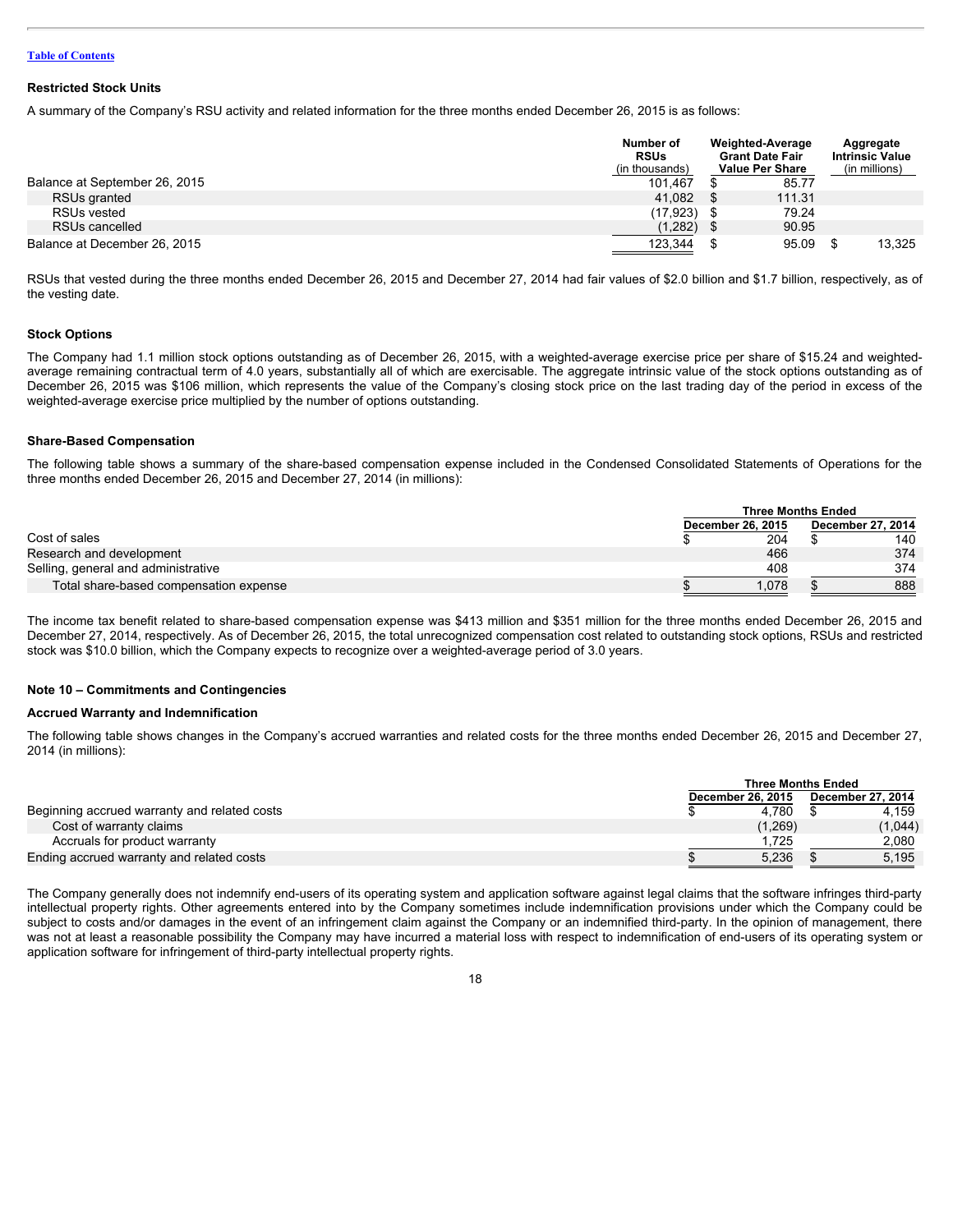The Company offers an iPhone Upgrade Program, which is available to customers who purchase an iPhone 6s and 6s Plus in one of its U.S. physical retail stores and activate the purchased iPhone with one of the four national carriers. The iPhone Upgrade Program provides customers the right to trade in that iPhone for a new iPhone, provided certain conditions are met. One of the conditions of this program requires the customer to finance the initial purchase price of Table of Contents<br>Table of Contents<br>The Company offers an iPhone Upgrade Program, which is available to customers who purchase an iPhone 6s and 6s Plus in one of its U.S. physical retail<br>stores and activate the purchased i balance due to the third-party lender on the original device. The Company accounts for the trade-in right as a guarantee liability and recognizes arrangement revenue net of the fair value of such right with subsequent changes to the guarantee liability recognized within revenue.

Table of Contents<br>The Company offers an iPhone Upgrade Program, which is available to customers who purchase an iPhone 6s and 6s Plus in one of its U.S. physical retail<br>stores and activate the purchased iPhone with one of indemnify such individuals to the fullest extent permitted by law against liabilities that arise by reason of their status as directors or officers and to advance expenses incurred by such individuals in connection with related legal proceedings. It is not possible to determine the maximum potential amount of payments Table of Contrats<br>The Company offers an iPhone Upgrade Program, which is available to customers who purchase an iPhone 6s and 6s Plus in one of its U.S. physical retail<br>stores and activate the provided vertain ontolons are Table of Contents<br>The Company offers an iPhone Upgrade Program, which is available to customers who purchase an iPhone 6s and 6s Plus in one of its U.S. physical retail<br>stores and activute the purchased iPhone with one of obligations.

# **Concentrations in the Available Sources of Supply of Materials and Product**

Although most components essential to the Company's business are generally available from multiple sources, a number of components are currently obtained from single or limited sources. In addition, the Company competes for various components with other participants in the markets for mobile communication and media devices and personal computers. Therefore, many components used by the Company, including those that are available from multiple sources, are at times subject to industry-wide shortage and significant pricing fluctuations that could materially adversely affect the Company's financial condition and operating results.

The Company uses some custom components that are not commonly used by its competitors, and new products introduced by the Company often utilize custom Take if Centrats<br>
compare offers an iPhone Upgrade Program, which is available to customers who purchase an iPhone iS and 5 Plus in one of its U.S. physical retail<br>the compare offers an iPhone Upgrade Propression considers Take dCautes<br>
Take dCautes<br>
The Company offers an Phone Upgrade Program, which is available to castomers who purchase an iPhone 6s and 6s Plus in one of its U.S. physical relations<br>
also extra a new iPhone Dayoted careas c constrained, or if an outsourcing partner delayed shipments of completed products to the Company, the Company's financial condition and operating results could be materially adversely affected. The Company's business and financial performance could also be materially adversely affected depending on the time required to obtain sufficient quantities from the original source, or to identify and obtain sufficient quantities from an alternative source. Continued availability of The components at alleast Common the acceptable proponents in the second interest at a proposition of the proposition of the components and the proposition of the components and product in the common concentrated interes. components customized to meet the Company's requirements. The Company has the transfer in the Company's results contained by the Company of the status and the Company has a proof to the company has a proof to the company has a proof to the company by such a contact the Company ha

The Company has entered into agreements for the supply of many components; however, there can be no guarantee that the Company will be able to extend or renew these agreements on similar terms, or at all. Therefore, the Company remains subject to significant risks of supply shortages and price increases that could materially adversely affect its financial condition and operating results.

Substantially all of the Company's hardware products are manufactured by outsourcing partners that are located primarily in Asia. A significant concentration of this manufacturing is currently performed by a small number of outsourcing partners, often in single locations. Certain of these outsourcing partners are the solesourced suppliers of components and manufacturers for many of the Company's products. Although the Company works closely with its outsourcing partners on manufacturing schedules, the Company's operating results could be ad commitments. The Company's purchase commitments typically cover its requirements for periods up to 150 days.

# **Other Off-Balance Sheet Commitments**

# *Operating Leases*

The Company leases various equipment and facilities, including retail space, under noncancelable operating lease arrangements. The major facility leases are typically for terms not exceeding 10 years and generally contain multi-year renewal options. As of December 26, 2015, the Company had a total of 469 retail stores. Leases for retail space are for terms ranging from five to 20 years, the majority of which are for 10 years, and often contain multi-year renewal options. As of December 26, 2015, the Company's total future minimum lease payments under noncancelable operating leases were \$6.6 billion, of which \$3.7 billion related to leases for retail space.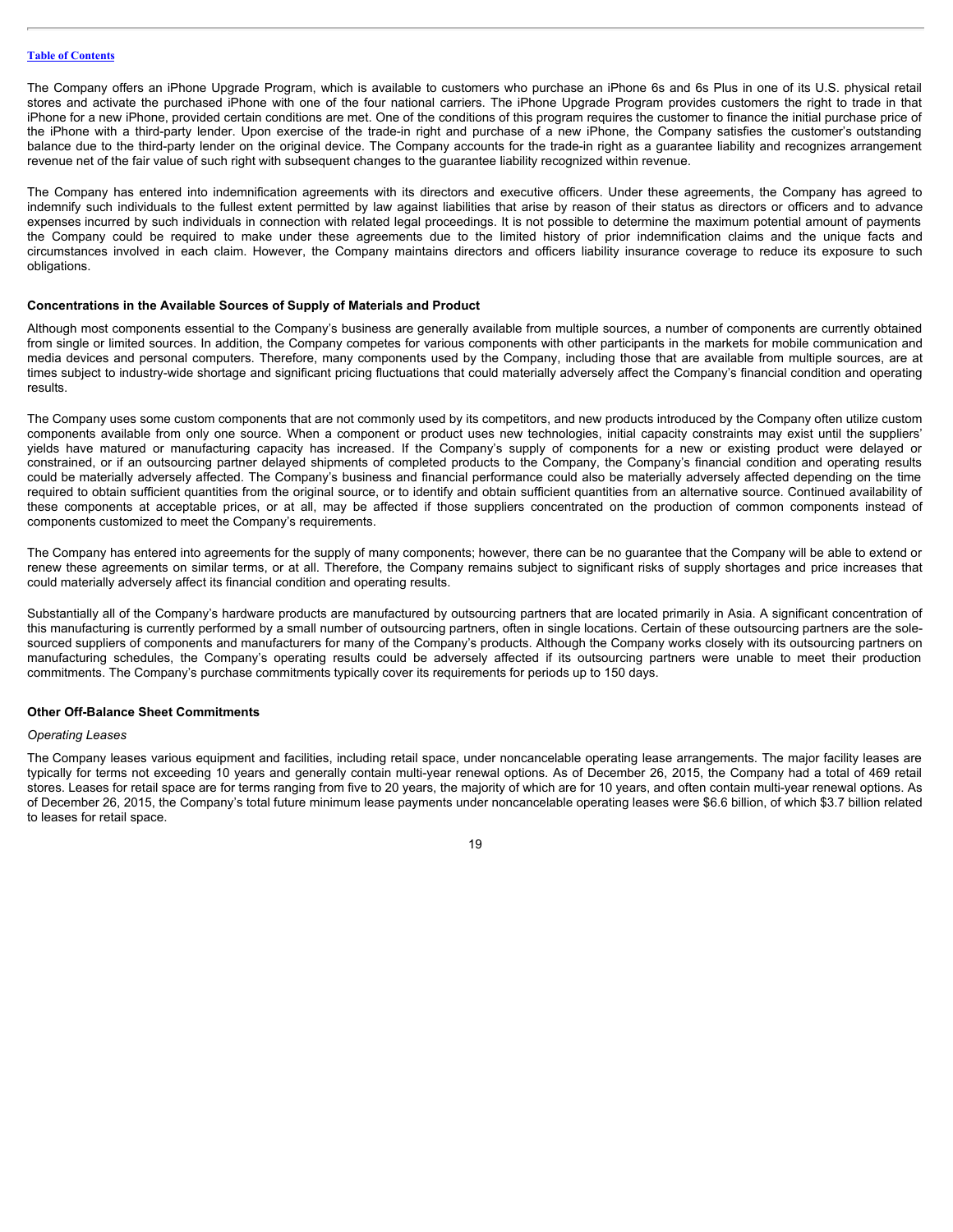# **Contingencies**

The Company is subject to various legal proceedings and claims that have arisen in the ordinary course of business and that have not been fully adjudicated, certain of which are discussed in Part II, Item 1 of this Form 10-Q under the heading "Legal Proceedings" and in Part II, Item 1A of this Form 10-Q under the Table of Contents<br>Contingencies<br>Contingencies<br>Contingencies<br>Contingencies<br>Cectain of which are discussed in Part II, Item 1 of this Form 10-Q under the heading "Legal Proceedings" and in Part II, Item 1A of this Form 10-Q inherently uncertain. Therefore, although management considers the likelihood of such an outcome to be remote, if one or more of these legal matters were resolved against the Company in a reporting period for amounts in excess of management's expectations, the Company's consolidated financial statements for that reporting period could be materially adversely affected.

# *Apple Inc. v. Samsung Electronics Co., Ltd., et al.*

On August 24, 2012, a jury returned a verdict awarding the Company \$1.05 billion in its lawsuit against Samsung Electronics Co., Ltd. and affiliated parties in the United States District Court, Northern District of Califor Table of Courtents<br>Contringencies<br>The Company is subject to various legal proceedings and claims that have arisen in the ordinary course of business and that have not been fully adjudicated.<br>The Company is subject to vario Company in the amount of approximately \$930 million. On May 18, 2015, the U.S. Court of Appeals for the Federal Circuit affirmed in part, and reversed in part, the decision of the District Court. As a result, the Court of Appeals ordered entry of final judgment on damages in the amount of approximately \$548 million, with the District Court to determine supplemental damages and interest, as well as damages owed for products subject to the reversal in part. Samsung Electronics Table of Centrats<br>Contingencies<br>Contingencies<br>Company is subject to various legal proceedings and claims that have arisen in the ordinary course of business and that have not been fully adjudicated,<br>The Company is subject Operations. Because the March 6, 2014 ruling remains subject to further proceedings, the Company has not recognized any further amounts in its results of operations. This of Company is advised to various legal proceedings and claims that have arises in the ordinary course of business and that have not been fully adjudicated,<br>One Company is added to various legal proceedings and claims Take at Centrals<br>Contingencies<br>Contingencies<br>cannot is anyied to various hegal proceedings and claims hall have arises in the collingy course of basiness and that have not been fully adjusticated,<br>memberi and a state const Contingencies<br>and correspon subject to various legal proceedings and ceims that have anset in the distribution policies of the corresponse of each geographic regions of the universe in the various corresponses and the unit

# **Note 11 – Segment Information and Geographic Data**

management for making decisions and assessing performance as the source of the Company's reportable operating segments.

The Company manages its business primarily on a geographic basis. The Company's reportable operating segments consist of the Americas, Europe, Greater China, Japan and Rest of Asia Pacific. The Americas segment includes both North and South America. The Europe segment includes European countries, as<br>well as India, the Middle East and Africa. The Greater China segment inc Australia and those Asian countries not included in the Company's other reportable operating segments. Although each reportable operating segment provides similar hardware and software products and similar services, they are managed separately to better align with the location of the Company's customers and distribution partners and the unique market dynamics of each geograp described in Note 1, "Summary of Significant Accounting Policies" of the Notes to Consolidated Financial Statements in Part II, Item 8 of the 2015 Form 10-K.

The Company evaluates the performance of its reportable operating segments based on net sales and operating income. Net sales for geographic segments are generally based on the location of customers and sales through the Company's retail stores located in those geographic locations. Operating income for each segment includes net sales to third parties, related cost of sales and operating expenses directly attributable to the segment. Advertising expenses are generally included in the geographic segment in which the expenditures are incurred. Operating income for each segment excludes other income and expense and certain expenses managed outside the reportable operating segments. Costs excluded from segment operating income include various corporate expenses such as research and development, corporate marketing expenses, certain share-based compensation expenses, income taxes, various nonrecurring charges and other separately managed general and administrative costs. The Company does not include intercompany transfers between segments for management reporting purposes.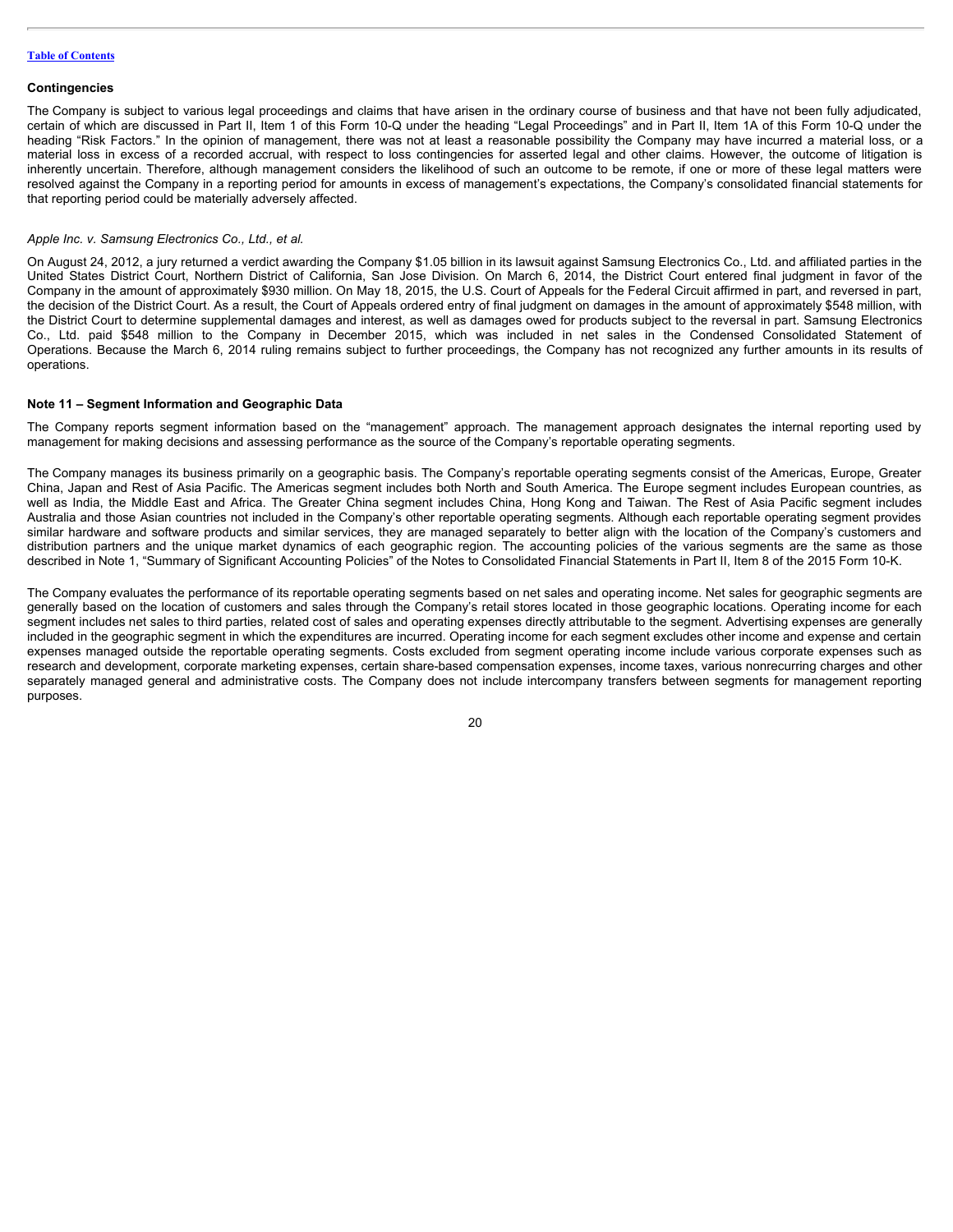| The following table shows information by reportable operating segment for the three months ended December 26, 2015 and December 27, 2014 (in millions): |                |                           |            |                   |
|---------------------------------------------------------------------------------------------------------------------------------------------------------|----------------|---------------------------|------------|-------------------|
|                                                                                                                                                         |                |                           |            |                   |
|                                                                                                                                                         |                | <b>Three Months Ended</b> |            |                   |
|                                                                                                                                                         |                | December 26, 2015         |            | December 27, 2014 |
| Americas:                                                                                                                                               |                |                           |            |                   |
| Net sales<br>Operating income                                                                                                                           |                | 29,325<br>10,018          | -\$<br>-\$ | 30,566<br>10,701  |
|                                                                                                                                                         |                |                           |            |                   |
| Europe:                                                                                                                                                 |                |                           |            |                   |
| Net sales                                                                                                                                               | \$             | 17,932                    | \$         | 17,214            |
| Operating income                                                                                                                                        | $\mathfrak{L}$ | 5,779                     | $\sqrt{3}$ | 5,882             |
| Greater China:                                                                                                                                          |                |                           |            |                   |
| Net sales                                                                                                                                               |                | 18,373                    | \$         | 16,144            |
| Operating income                                                                                                                                        | -S             | 7,576                     | \$         | 6,366             |
|                                                                                                                                                         |                |                           |            |                   |
| Japan:<br>Net sales                                                                                                                                     | \$             | 4,794                     | \$         | 5,448             |
| Operating income                                                                                                                                        | $\mathfrak{L}$ | 2,240                     | \$         | 2,488             |
|                                                                                                                                                         |                |                           |            |                   |
| Rest of Asia Pacific:                                                                                                                                   |                |                           |            |                   |
| Net sales                                                                                                                                               |                | 5,448                     | \$         | 5,227             |
| Operating income                                                                                                                                        | \$             | 2,032                     | \$         | 1,849             |

|                                  | Three Months Ended |                   |                   |  |  |  |
|----------------------------------|--------------------|-------------------|-------------------|--|--|--|
|                                  |                    | December 26, 2015 | December 27, 2014 |  |  |  |
| Segment operating income         |                    | 27.645            | 27,286            |  |  |  |
| Research and development expense |                    | (2,404)           | (1,895)           |  |  |  |
| Other corporate expenses, net    |                    | (1,070)           | (1.145)           |  |  |  |
| Total operating income           |                    | 24,171            | 24,246            |  |  |  |
|                                  |                    |                   |                   |  |  |  |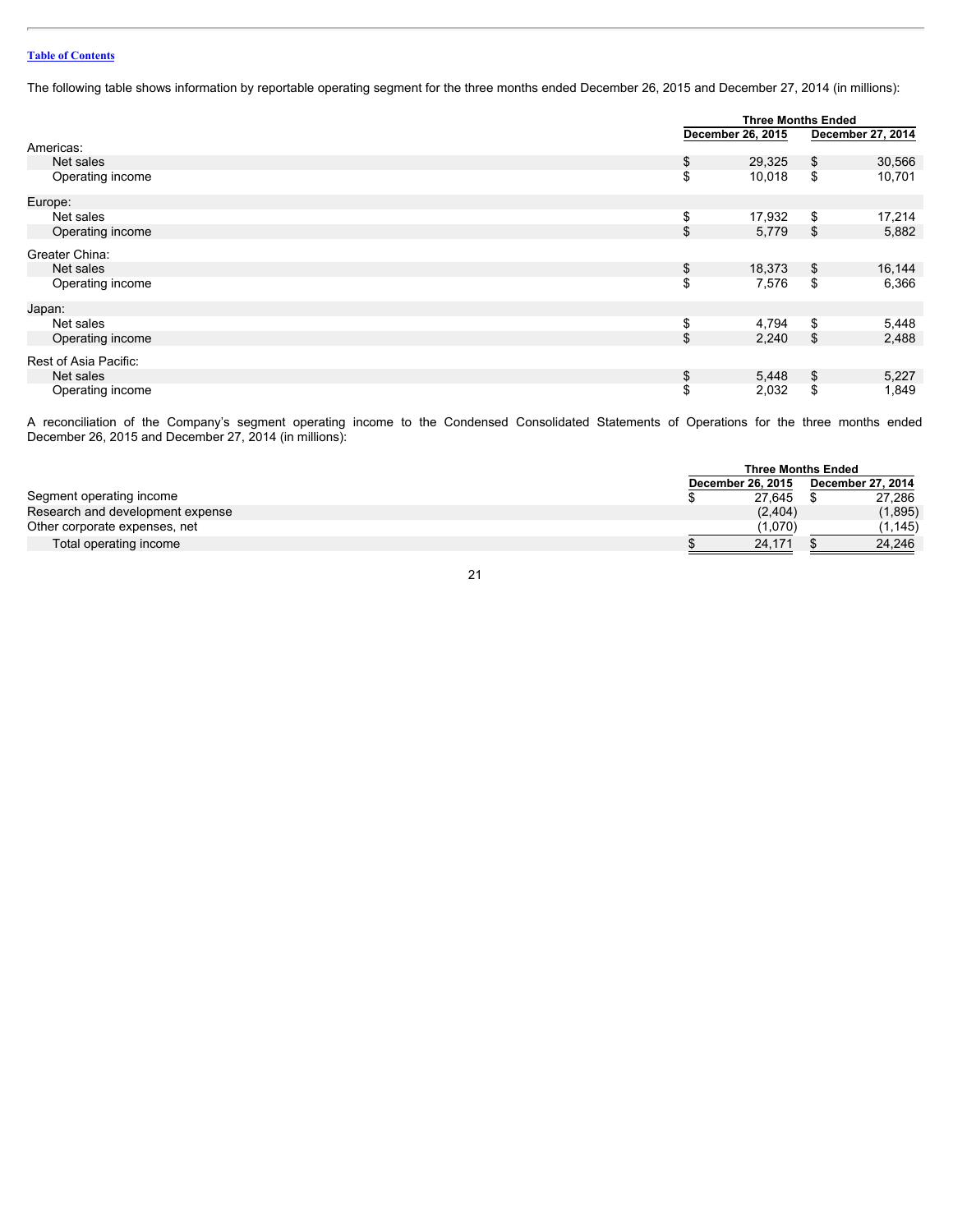#### **Item 2. Management's Discussion and Analysis of Financial Condition and Results of Operations**

*This section and other parts of this Quarterly Report on Form 10-Q contain forward-looking statements, within the meaning of the Private Securities Litigation Reform Act of 1995, that involve risks and uncertainties. Forward-looking statements provide current expectations of future events based on certain assumptions and include any statement that does not directly relate to any historical or current fact. Forward-looking statements can also be identified by words such as* **Table of Contents**<br> **The section and chiever parts of this Quarterly Report on Form 10-Q contain forward-looking statements, within the meaning of the Private Securities Litigation<br>** *This section and other parts of this Q statements are not guarantees," "estimates," "expects," "intends," "plans," "predicts," "will," "would," "could," "can," "may," and similar terms. Forward-looking statements are not guarantees of future performance and th statements. Factors that might cause such differences include, but are not limited to, those discussed in Part II, Item 1A of this Form 10-Q under the heading "Risk Factors," which are incorporated herein by reference. The following discussion should be read in conjunction with the Company's Annual Report on Form 10-K for the year ended September 26, 2015 (the "2015 Form 10-K") filed with the U.S. Securities and Exchange Commission (the "SEC") and the condensed consolidated financial statements and notes thereto included elsewhere in this Form 10-Q. All information presented herein is based on the Company's fiscal calendar. Unless otherwise stated, references to particular years, quarters, months or periods refer to the Company's fiscal years ended in September and the associated quarters, months and periods of those fiscal years. Each of the terms the "Company" and "Apple" as used herein refers collectively to Apple Inc. and its wholly-owned subsidiaries, unless otherwise stated. The Company assumes no obligation to revise or update any forward-looking statements for any reason, except as required by law.* Take if Centralia<br>
This exclude and the SEC at work and Analysis of Financial Condition and Results of Operations<br>
This section and the profession and Analysis of Financial Condition and Results of Operations<br>
Reform Act 1 The section and chief partic of this Quartery Report on Form 0-Q contain the section and the meaning of the Prince in Equation in the meaning of the Prince in Bother Baselines and principle in the meaning of the Prince in digital content and the state interest and methods and methods of the inclusion of the inclusion of the inclusion of the inclusion of the inclusion of the inclusion of the inclusion of the inclusion of the inclusion of the

# **Available Information**

The Company's Annual Report on Form 10-K, Quarterly Reports on Form 10-Q, Current Reports on Form 8-K, and amendments to reports filed pursuant to Sections 13(a) and 15(d) of the Securities Exchange Act of 1934, as amended (the "Exchange Act"), are filed with the SEC. The Company is subject to the informational requirements of the Exchange Act and files or furnishes reports, proxy statements, and other information with the SEC. Such reports and other information filed by the Company with the SEC are available free of charge on the Company's website at investor.apple.com/sec.cfm when such reports are available on the SEC's website. The public may read and copy any materials filed by the Company with the SEC at the SEC's Public Reference Room at 100 F Street, NE, Room 1580, Washington, DC 20549. The public may obtain information on the operation of the Public Reference Room by calling the SEC at 1-800 electronically with the SEC at www.sec.gov. The contents of websites are not incorporated into this filing. Further, the Company's references to website URLs are intended to be inactive textual references only.

# **Overview and Highlights**

#### *Company Background*

The Company designs, manufactures and markets mobile communication and media devices, personal computers and portable digital music players, and sells a variety of related software, services, accessories, networking solutions and third-party digital content and applications. The Company's products and services include iPhone  $\mathcal{O}$ , iPad  $\mathcal{O}$ , Mac  $\mathcal{O}$ , iPod  $\math$ "Internet Services"). The Company sells its products worldwide through its retail stores, online stores and direct sales force, as well as through third-party cellular network carriers, wholesalers, retailers and value-added resellers. In addition, the Company sells a variety of third-party Apple compatible products, including ationments. Fectorial many the societies through initial through its online threats the main of the first threats the main of the first threats through its only and mid-size in the first threats in the company solveing the education, enterprise and government customers. associety developed to the Company is company in the Company is the Company is the Company is company in the Company is company in the Company is company in Apple to the Company is company is company is company is company

# *Business Strategy*

its wholey-wear ability to the company in the Company stations to deligate its verage of the company in the company in the company in the company in the company in the company in the company in the company in the company i except as required by law.<br>
Available information<br>
Amendon methods and solutions for the Such and Such as a method (the Such and the Such and the Such and the Such and<br>
Such taking the Company with the SUC as a statistic f Available Information.<br>The Company's Annual Report on Form 10-K, Guidely Reports on Form 10-Q, Current Reports on Form 8.K, and amendments to report is active to the<br>Technical content of the discovery and of 10-4, a amendm download digital content, iOS, Mac, Apple Watch and Apple TV applications, and books through either a Mac or Windows-based computer or through iPhone, iPad and iPod touch ® devices ("iOS devices") and Apple Watch. The Company also supports a community for the development of third-party software and hardware products and digital content that complement the Company's offerings. The Company believes a high-quality buying experience with knowledgeable salespersons who can convey the value of the Company's products and services greatly enhances its ability to attract and retain customers. Therefore, the Informational requires that is company a consider the original reports, providing includes the including term includes building and the strategy and the strategy also includes building includes building includes building i information likely by Exchange With the SIC as exabilite the of those on the Company substitute the SIC a Public Returned Particular and the company in the company believes and the media and the state interest in which are development ("R&D"), marketing and advertising is critical to the development and sale of innovative products and technologies.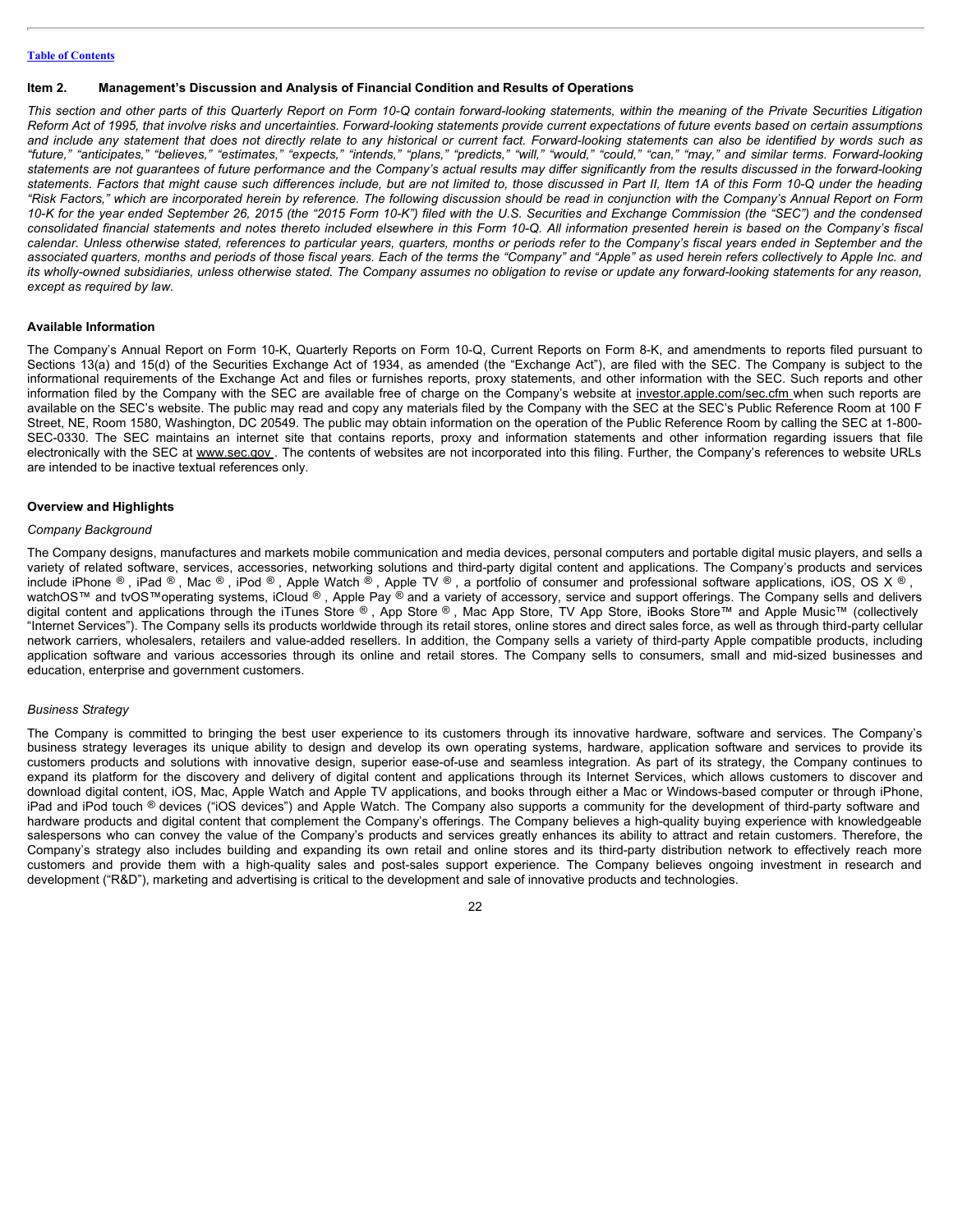# *Business Seasonality and Product Introductions*

Table of Contents<br>Business Seasonality and Product Introductions<br>The Company has historically experienced higher net sales in its first quarter compared to other quarters in its fiscal year due in part to seasonal holiday<br> demand. Additionally, new product introductions can significantly impact net sales, product costs and operating expenses. Product introductions can also impact the Company's net sales to its indirect distribution channels as these channels are filled with new product inventory following a product introduction, and often, channel inventory of a particular product declines as the next related major product launch approaches. Net sales can also be affected when consumers and distributors anticipate a product introduction. However, neither historical seasonal patterns nor historical patterns of product introductions should be considered reliable indicators of the Company's future pattern of product introductions, future net sales or financial performance.

# *First Quarter Fiscal 2016 Highlights*

Net sales grew 2% or \$1.3 billion during the first quarter of 2016 compared to the first quarter of 2015, primarily driven by strong growth in Other Products and in Services, partially offset by lower iPad net sales. Additionally, the effect of weakness in most foreign currencies relative to the U.S. dollar negatively impacted the Company's net sales. Other Products and Services net sales increased in all of the Company's reportable operating segments.

During the first quarter of 2016, the Company released OS X El Capitan, its 12 th major release of OS X, and its new tvOS™ operating system. Additionally, the Company began shipping iPad Pro and the new Apple TV, and launched its Apple TV App Store.

# *Sales Data*

The following table shows net sales by operating segment and net sales and unit sales by product during the three months ended December 26, 2015 and December 27, 2014 (dollars in millions and units in thousands):

|                                 |                   | <b>Three Months Ended</b> |                   |               |  |  |  |  |
|---------------------------------|-------------------|---------------------------|-------------------|---------------|--|--|--|--|
|                                 | December 26, 2015 |                           | December 27, 2014 | <b>Change</b> |  |  |  |  |
| Net Sales by Operating Segment: |                   |                           |                   |               |  |  |  |  |
| Americas                        | 29,325 \$<br>\$   |                           | 30,566            | (4)%          |  |  |  |  |
| Europe                          | 17,932            |                           | 17,214            | 4%            |  |  |  |  |
| Greater China                   | 18,373            |                           | 16,144            | 14%           |  |  |  |  |
| Japan                           | 4,794             |                           | 5,448             | (12)%         |  |  |  |  |
| Rest of Asia Pacific            | 5,448             |                           | 5,227             | 4%            |  |  |  |  |
| Total net sales                 | 75,872            |                           | 74,599            | 2%            |  |  |  |  |
| Net Sales by Product:           |                   |                           |                   |               |  |  |  |  |
| iPhone (1)                      | $51,635$ \$<br>\$ |                           | 51,182            | $1\%$         |  |  |  |  |
| iPad(1)                         | 7,084             |                           | 8,985             | (21)%         |  |  |  |  |
| Mac(1)                          | 6,746             |                           | 6,944             | (3)%          |  |  |  |  |
| Services (2)                    | 6,056             |                           | 4,799             | 26%           |  |  |  |  |
| Other Products (1)(3)           | 4,351             |                           | 2,689             | 62%           |  |  |  |  |
| Total net sales                 | 75,872            |                           | 74,599            | 2%            |  |  |  |  |
| Unit Sales by Product:          |                   |                           |                   |               |  |  |  |  |
| iPhone                          | 74,779            |                           | 74,468            | 0%            |  |  |  |  |
| iPad                            | 16,122            |                           | 21,419            | (25)%         |  |  |  |  |
| Mac                             | 5,312             |                           | 5,519             | (4)%          |  |  |  |  |
|                                 |                   |                           |                   |               |  |  |  |  |

(1) Includes deferrals and amortization of related software upgrade rights and non-software services.

(2) Includes revenue from Internet Services, AppleCare  $\mathcal{O}_1$ , Apple Pay, licensing and other services.

(3) Includes sales of Apple TV, Apple Watch, Beats ® products, iPod and Apple-branded and third-party accessories.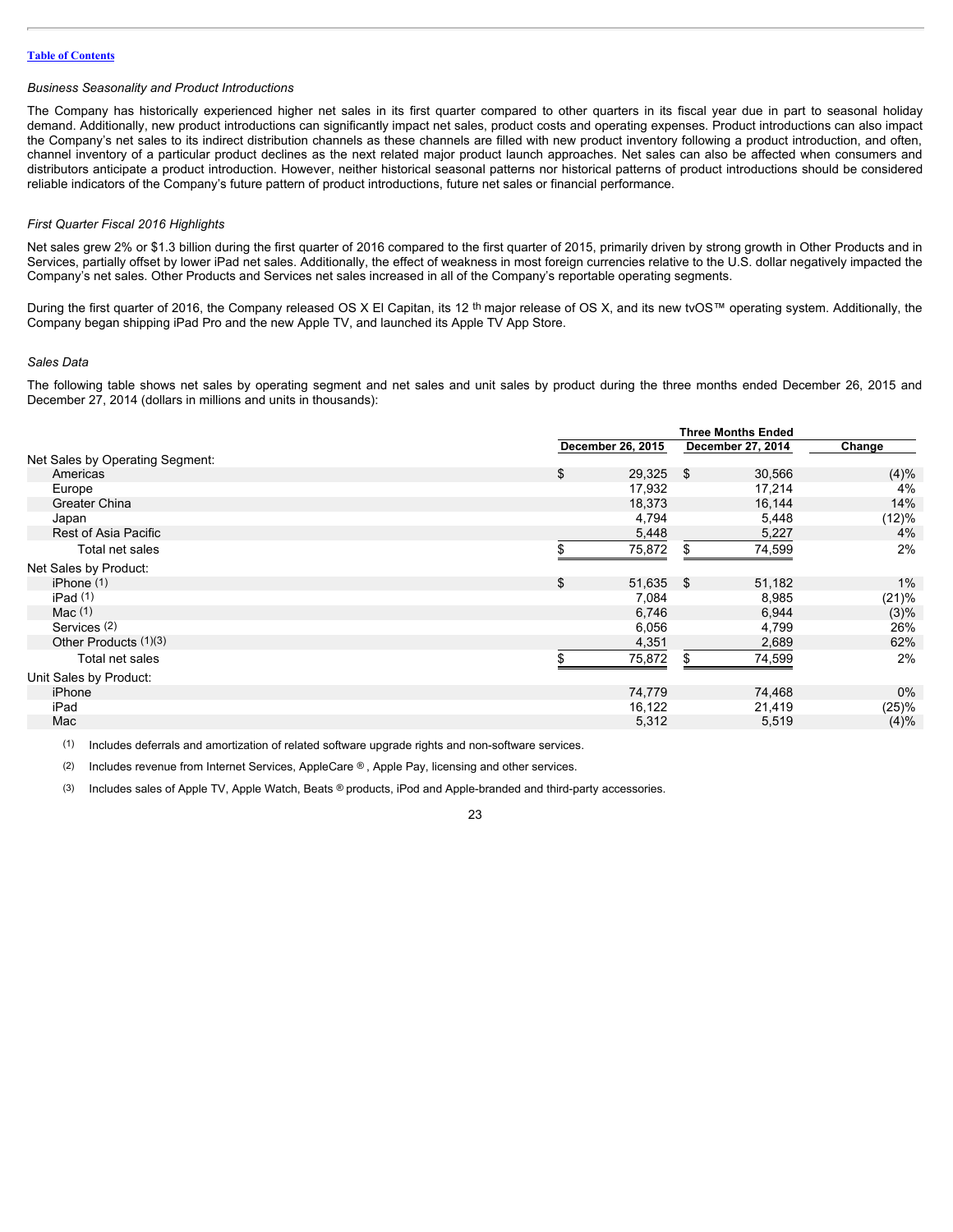# **Product Performance**

*iPhone*

The following table presents iPhone net sales and unit sales information for the first quarter of 2016 and 2015 (dollars in millions and units in thousands):

|                               |  | <b>Three Months Ended</b> |  |                          |        |  |  |  |  |
|-------------------------------|--|---------------------------|--|--------------------------|--------|--|--|--|--|
|                               |  | December 26, 2015         |  | <b>December 27, 2014</b> | Change |  |  |  |  |
| Net sales                     |  | 51,635                    |  | 51,182                   | 1%     |  |  |  |  |
| Percentage of total net sales |  | 68%                       |  | 69%                      |        |  |  |  |  |
| Unit sales                    |  | 74,779                    |  | 74,468                   | 0%     |  |  |  |  |

iPhone net sales and unit sales during the first quarter of 2016 were slightly higher than the first quarter of 2015. Overall average selling prices ("ASPs") for iPhone were flat year-over-year.

# *iPad*

The following table presents iPad net sales and unit sales information for the first quarter of 2016 and 2015 (dollars in millions and units in thousands):

|                               |                                        | <b>Three Months Ended</b> |        |  |  |  |  |  |  |
|-------------------------------|----------------------------------------|---------------------------|--------|--|--|--|--|--|--|
|                               | December 26, 2015<br>December 27, 2014 |                           | Change |  |  |  |  |  |  |
| Net sales                     | 7,084                                  | 8,985                     | (21)%  |  |  |  |  |  |  |
| Percentage of total net sales | 9%                                     | 12%                       |        |  |  |  |  |  |  |
| Unit sales                    | 16,122                                 | 21,419                    | (25)%  |  |  |  |  |  |  |

Net sales and unit sales for iPad declined during the first quarter of 2016 compared to the first quarter of 2015. The Company believes the decline in iPad sales is due in part to a longer repurchase cycle for iPads and some level of cannibalization from the Company's other products. iPad ASPs increased by 5% yearover-year due primarily to a shift in mix to higher-priced iPads, including iPad Pro, partially offset by the effect of weakness in most foreign currencies relative to the U.S. dollar.

# *Mac*

The following table presents Mac net sales and unit sales information for the first quarter of 2016 and 2015 (dollars in millions and units in thousands):

|                                                                                                                                                               | <b>Three Months Ended</b> |       |                          |       |        |  |  |
|---------------------------------------------------------------------------------------------------------------------------------------------------------------|---------------------------|-------|--------------------------|-------|--------|--|--|
|                                                                                                                                                               | December 26, 2015         |       | <b>December 27, 2014</b> |       | Change |  |  |
| Net sales                                                                                                                                                     |                           | 6.746 |                          | 6,944 | (3)%   |  |  |
| Percentage of total net sales                                                                                                                                 |                           | 9%    |                          | 9%    |        |  |  |
| Unit sales                                                                                                                                                    |                           | 5,312 |                          | 5,519 | (4)%   |  |  |
| Mac unit sales declined 4% on a year-over-year basis, which was less than the contraction in the overall personal computer market during the same period. Mac |                           |       |                          |       |        |  |  |

ASPs during the first quarter of 2016 were flat compared to the first quarter of 2015.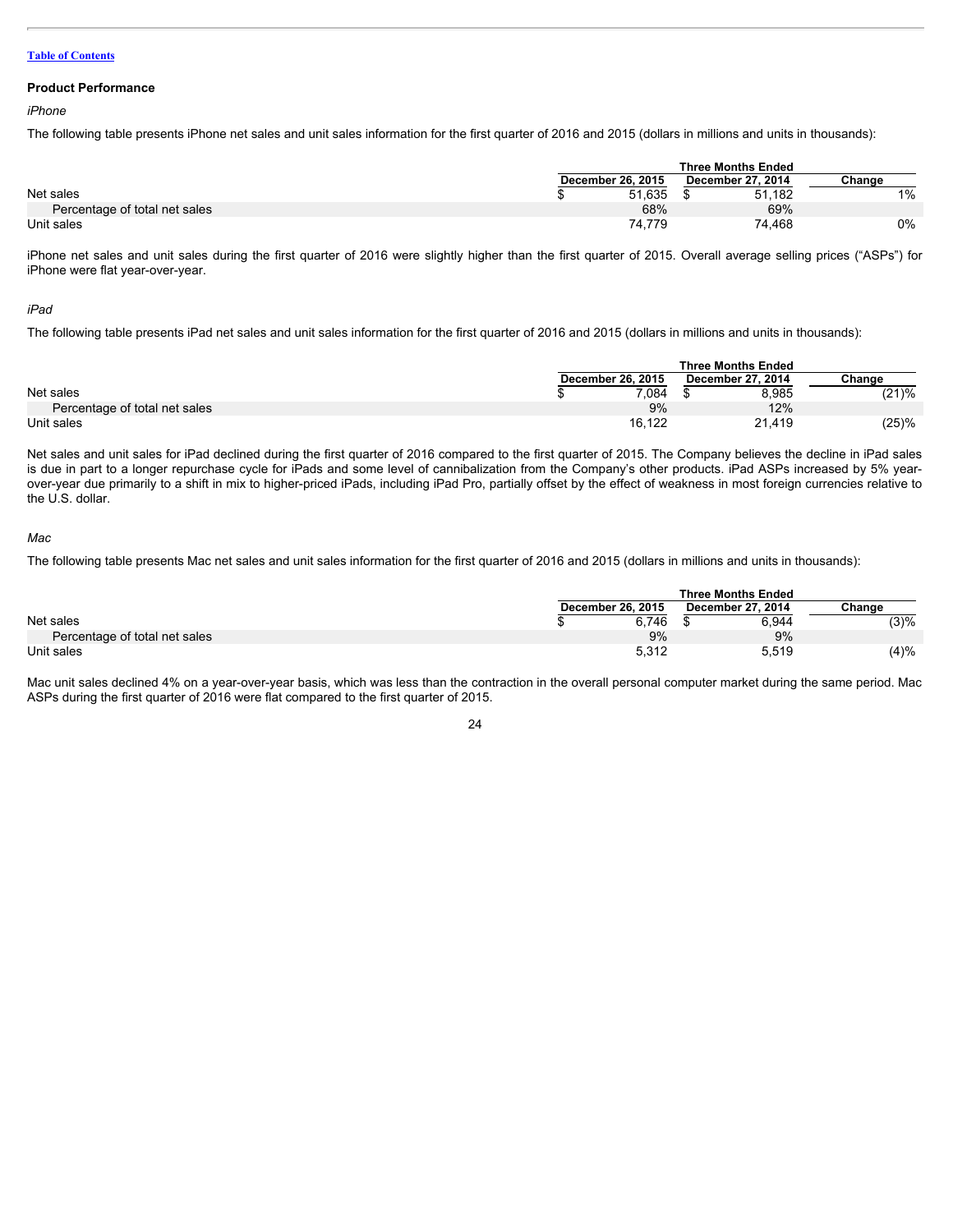# *Services*

The following table presents net sales information of Services for the first quarter of 2016 and 2015 (dollars in millions):

|                               | <b>Three Months Ended</b>              |  |        |     |  |  |  |  |
|-------------------------------|----------------------------------------|--|--------|-----|--|--|--|--|
|                               | December 27, 2014<br>December 26, 2015 |  | Change |     |  |  |  |  |
| Net sales                     | 6,056                                  |  | 4,799  | 26% |  |  |  |  |
| Percentage of total net sales | 8%                                     |  | 6%     |     |  |  |  |  |

During the first quarter of 2016, the Company received \$548 million from Samsung Electronics Co., Ltd. related to its patent infringement lawsuit, which was recorded as licensing net sales within Services. The remainder of the year-over-year growth in net sales of Services was due primarily to higher App Store and AppleCare sales.

# **Segment Operating Performance**

The Company manages its business primarily on a geographic basis. The Company's reportable operating segments consist of the Americas, Europe, Greater China, Japan and Rest of Asia Pacific. The Americas segment includes both North and South America. The Europe segment includes European countries, as Table of Centrests<br>
Services<br>
The following table presents net sales information of Services for the first quarter of 2016 and 2015 (dollars in millions):<br>
Determiner 26, 2015<br>
Determiner 26, 2016<br>
Determiner 26, 2016<br>
Det Australia and those Asian countries not included in the Company's other reportable operating segments. Although, each reportable operating segment provides similar hardware and software products and similar services, they are managed separately to better align with the location of the Company's customers and distribution partners and the unique market dynamics of each geographic region. Further information regarding the Company's reportable operating segments Can be found in Part I, Item 1 of this Found in Office is the first quarter of 2016 and 2015 (dollars in millions):<br>
Periodion gradient and states information of Services for the first quarter of 2016 and 2015 (dollars in Geographic Data."

#### *Americas*

The following table presents Americas net sales information for the first quarter of 2016 and 2015 (dollars in millions):

|                               | <b>Three Months Ended</b> |  |                   |        |  |  |  |  |
|-------------------------------|---------------------------|--|-------------------|--------|--|--|--|--|
|                               | December 26, 2015         |  | December 27, 2014 | Change |  |  |  |  |
| Net sales                     | 29,325                    |  | 30,566            | (4)%   |  |  |  |  |
| Percentage of total net sales | 39%                       |  | 41%               |        |  |  |  |  |

Americas net sales decreased during the first quarter of 2016 compared to the first quarter of 2015 due primarily to lower net sales of iPhone and the effect of weakness in foreign currencies relative to the U.S. dollar, partially offset by an increase in net sales of Other Products.

#### *Europe*

The following table presents Europe net sales information for the first quarter of 2016 and 2015 (dollars in millions):

|                               | <b>Three Months Ended</b> |  |                   |        |  |  |  |
|-------------------------------|---------------------------|--|-------------------|--------|--|--|--|
|                               | December 26, 2015         |  | December 27, 2014 | Change |  |  |  |
| Net sales                     | 17,932                    |  | 17.214            | 4%     |  |  |  |
| Percentage of total net sales | 24%                       |  | 23%               |        |  |  |  |

The year-over-year increase in Europe net sales during the first quarter of 2016 was driven primarily by growth in net sales of iPhone, partially offset by the effect of weakness in foreign currencies relative to the U.S. dollar.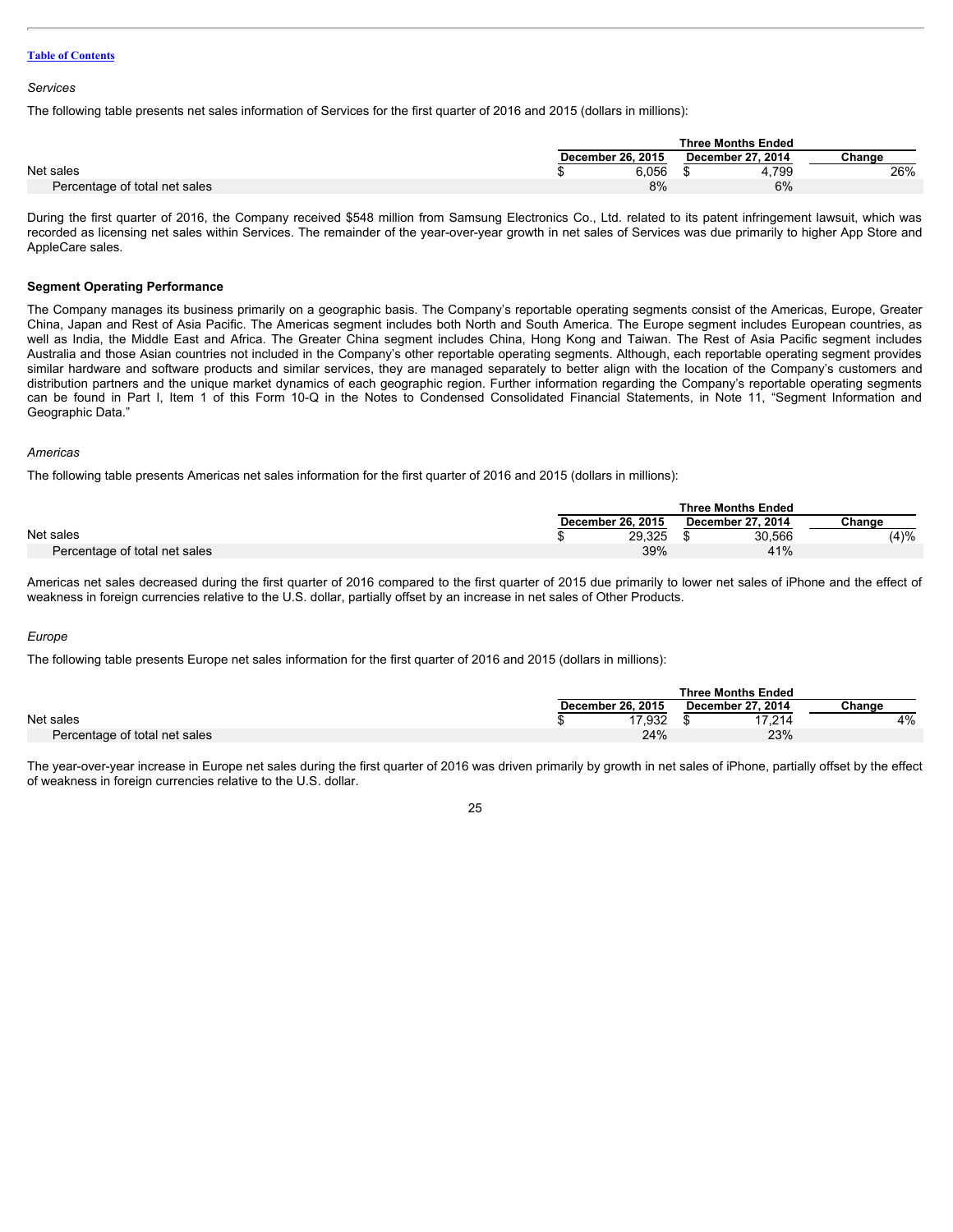# *Greater China*

The following table presents Greater China net sales information for the first quarter of 2016 and 2015 (dollars in millions):

|                               |                   | <b>Three Months Ended</b> |        |
|-------------------------------|-------------------|---------------------------|--------|
|                               | December 26, 2015 | <b>December 27, 2014</b>  | Change |
| Net sales                     | 18,373            | 16,144                    | 14%    |
| Percentage of total net sales | 24%               | 22%                       |        |

The Greater China segment experienced year-over-year growth in net sales during the first guarter of 2016 that was significantly higher than the growth rate for the Company overall. Greater China experienced year-over-year increases in net sales driven primarily by strong iPhone performance, partially offset by the effect of weakness in foreign currencies relative to the U.S. dollar.

### *Japan*

The following table presents Japan net sales information for the first quarter of 2016 and 2015 (dollars in millions):

|                               |                   | <b>Three Months Ended</b> |        |  |
|-------------------------------|-------------------|---------------------------|--------|--|
|                               | December 26, 2015 | <b>December 27, 2014</b>  | Change |  |
| Net sales                     | .794              | 5,448                     | (12)%  |  |
| Percentage of total net sales | 6%                | 70/                       |        |  |

Japan net sales decreased during the first quarter of 2016 compared to the first quarter of 2015 due primarily to lower net sales of iPhone and the effect of weakness in the Japanese yen relative to the U.S. dollar, partially offset by higher net sales of Services.

# *Rest of Asia Pacific*

The following table presents Rest of Asia Pacific net sales information for the first quarter of 2016 and 2015 (dollars in millions):

|                               |                     | <b>Three Months Ended</b>       |        |
|-------------------------------|---------------------|---------------------------------|--------|
|                               | December 26, 2015   | December 27, 2014               | Change |
| Net sales                     | 5,448               | <b>- 00-</b><br>3.ZZ            |        |
| Percentage of total net sales | $\rightarrow$<br>70 | $\overline{\phantom{0}}$<br>170 |        |

The year-over-year increase in Rest of Asia Pacific net sales during the first quarter of 2016 primarily reflects higher demand for iPhone, partially offset by the effect of weakness in foreign currencies relative to the U.S. dollar.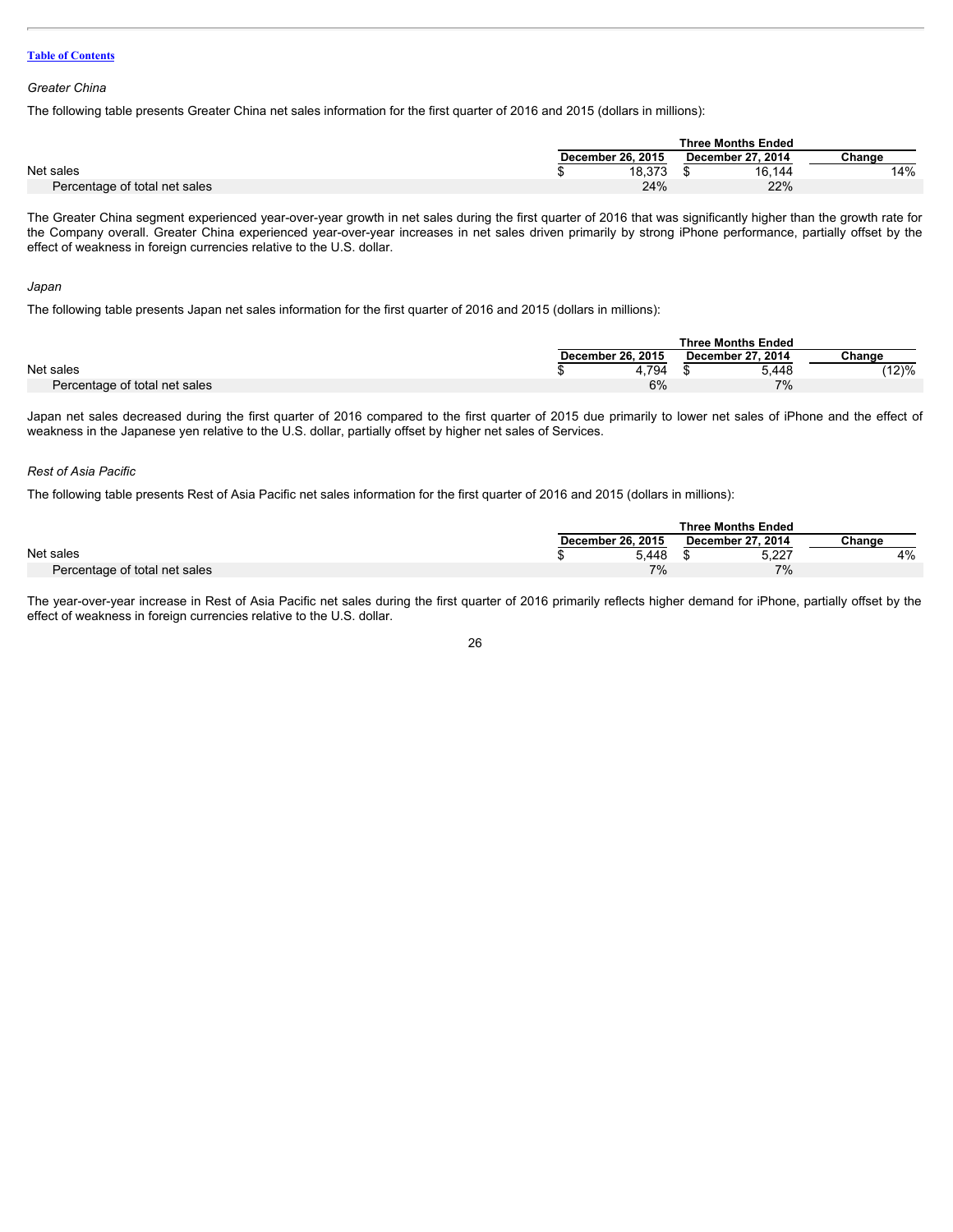# **Gross Margin**

Gross margin for the first quarter of 2016 and 2015 was as follows (dollars in millions):

|                         | <b>Three Months Ended</b> |  |                   |  |  |
|-------------------------|---------------------------|--|-------------------|--|--|
|                         | December 26, 2015         |  | December 27, 2014 |  |  |
| Net sales               | 75,872                    |  | 74,599            |  |  |
| Cost of sales           | 45,449                    |  | 44,858            |  |  |
| Gross margin            | 30,423                    |  | 29,741            |  |  |
| Gross margin percentage | 40.1%                     |  | 39.9%             |  |  |

The year-over-year increase in the gross margin percentage during the first quarter of 2016 was driven primarily by a favorable shift in mix to products with higher margins, partially offset by the effect of weakness in most foreign currencies relative to the U.S. dollar.

The Company anticipates gross margin during the second quarter of 2016 to be between 39% and 39.5%. The foregoing statement regarding the Company's expected gross margin percentage in the second quarter of 2016 is forward-looking and could differ from actual results. The Company's future gross margins can be impacted by multiple factors including, but not limited to, those set forth in Part II, Item 1A of this Form 10-Q under the heading "Risk Factors" and those Table of Centrats<br>Gross margin for the first quarter of 2016 and 2015 was as follows (dollars in millions):<br>Cross margin for the first quarter of 2016 and 2015 was as follows (dollars in millions):<br>
The Company and the Com continued industry wide global product pricing pressures, increased competition, compressed product life cycles, product transitions, potential increases in the cost of components, and potential strengthening of the U.S. dollar, as well as potential increases in the costs of outside manufacturing services and a potential shift in the Company's sales mix towards products with lower gross margins. In response to competitive pressures, the Company expects it will continue to take product pricing actions, which would adversely affect gross margins. Gross margins could also be affected by the Company's ability to manage product quality Table of Centratia<br>
Circuit mates<br>
Costs margin for the first quarter of 2016 and 2015 was as follows (dollars in millions):<br>
Cost or failes<br>
Cost of failes<br>
Cost of failes<br>
Cost of failes<br>
Costs effectively be effect of condition and operating results, including gross margins, could be significantly affected by fluctuations in exchange rates.

# **Operating Expenses**

Operating expenses for the first quarter of 2016 and 2015 were as follows (dollars in millions):

|                                     |                   | <b>Three Months Ended</b> |        |
|-------------------------------------|-------------------|---------------------------|--------|
|                                     | December 26, 2015 | <b>December 27, 2014</b>  | Change |
| Research and development            | 2,404             | 1,895                     | 27%    |
| Percentage of total net sales       | 3%                | 3%                        |        |
| Selling, general and administrative | $3,848$ \$        | 3,600                     | 7%     |
| Percentage of total net sales       | 5%                | 5%                        |        |
| Total operating expenses            | $6,252$ \$        | 5,495                     | 14%    |
| Percentage of total net sales       | 8%                | 7%                        |        |

# *Research and Development*

The year-over-year increase in R&D expense during the first quarter of 2016 was driven primarily by an increase in headcount and related expenses, including share-based compensation costs, and material costs to support expanded R&D activities. The Company continues to believe that focused investments in R&D are critical to its future growth and competitive position in the marketplace and are directly related to timely development of new and updated products that are central to the Company's core business strategy.

# *Selling, General and Administrative*

The year-over-year increase in selling, general and administrative expense during the first quarter of 2016 was due primarily to increased headcount and related expenses, including share-based compensation costs.

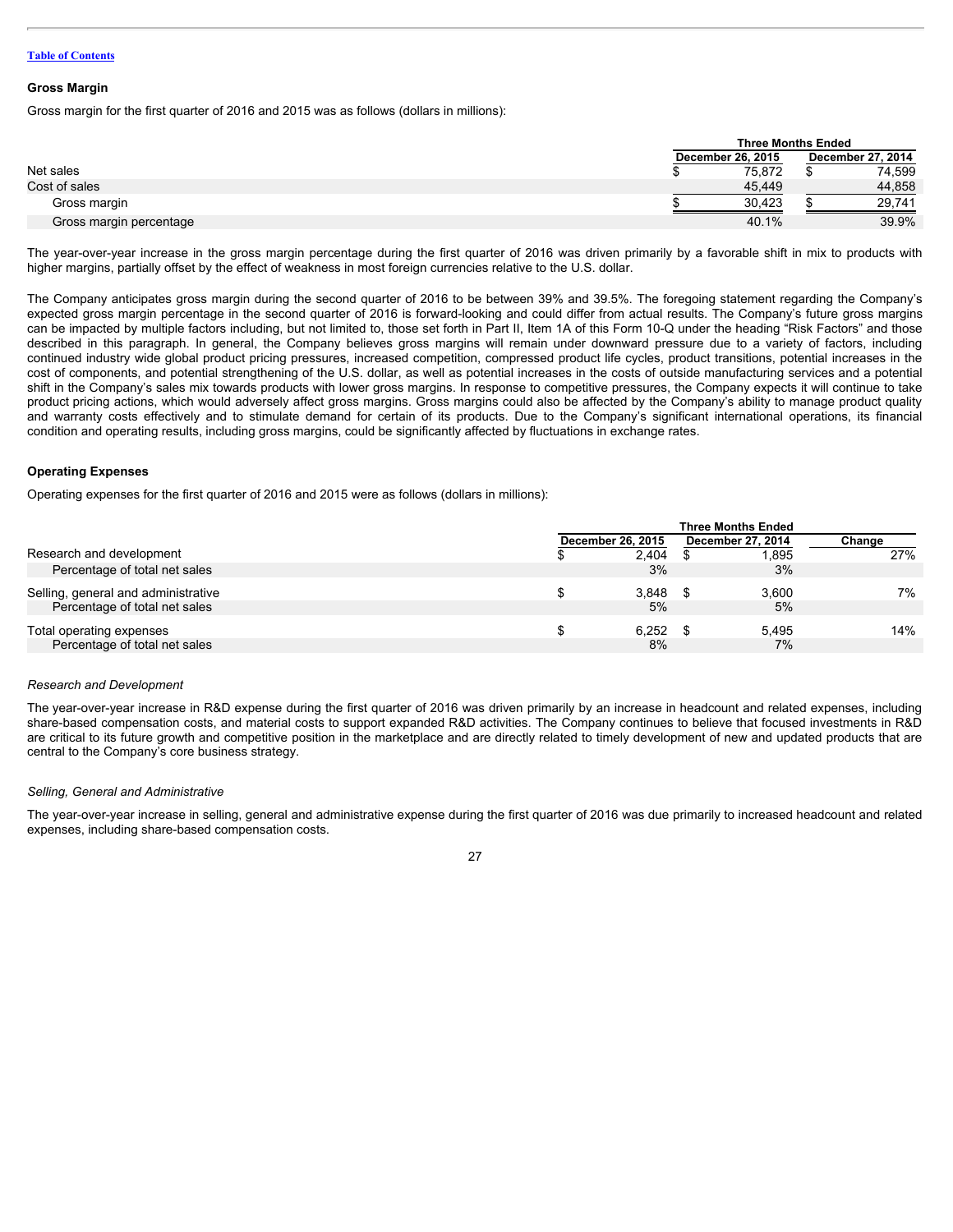# **Other Income/(Expense), Net**

| <b>Table of Contents</b>                                                                                                                                                                                                                                                                                                                                                                                                                                                                                                                                                                                                                                |                   |                 |                            |                           |       |
|---------------------------------------------------------------------------------------------------------------------------------------------------------------------------------------------------------------------------------------------------------------------------------------------------------------------------------------------------------------------------------------------------------------------------------------------------------------------------------------------------------------------------------------------------------------------------------------------------------------------------------------------------------|-------------------|-----------------|----------------------------|---------------------------|-------|
| Other Income/(Expense), Net                                                                                                                                                                                                                                                                                                                                                                                                                                                                                                                                                                                                                             |                   |                 |                            |                           |       |
|                                                                                                                                                                                                                                                                                                                                                                                                                                                                                                                                                                                                                                                         |                   |                 |                            |                           |       |
| Other income/(expense), net for the first quarter of 2016 and 2015 was as follows (dollars in millions):                                                                                                                                                                                                                                                                                                                                                                                                                                                                                                                                                |                   |                 |                            |                           |       |
|                                                                                                                                                                                                                                                                                                                                                                                                                                                                                                                                                                                                                                                         |                   |                 | <b>Three Months Ended</b>  |                           |       |
|                                                                                                                                                                                                                                                                                                                                                                                                                                                                                                                                                                                                                                                         | December 26, 2015 |                 | December 27, 2014          | Change                    |       |
| Interest and dividend income                                                                                                                                                                                                                                                                                                                                                                                                                                                                                                                                                                                                                            |                   | <b>S</b><br>941 | 654                        |                           |       |
| Interest expense                                                                                                                                                                                                                                                                                                                                                                                                                                                                                                                                                                                                                                        |                   | (276)           | (131)                      |                           |       |
| Other expense, net                                                                                                                                                                                                                                                                                                                                                                                                                                                                                                                                                                                                                                      |                   | (263)           | (353)                      |                           |       |
| Total other income/(expense), net                                                                                                                                                                                                                                                                                                                                                                                                                                                                                                                                                                                                                       |                   | 402<br>- \$     | 170                        |                           | 136%  |
| The increase in other income/(expense), net during the first quarter of 2016 compared to the first quarter of 2015 was due primarily to lower expenses<br>associated with foreign exchange activity and higher interest income, partially offset by higher interest expense on debt. The weighted-average interest rate<br>earned by the Company on its cash, cash equivalents and marketable securities was 1.65% and 1.41% in the first quarter of 2016 and 2015, respectively.                                                                                                                                                                       |                   |                 |                            |                           |       |
| <b>Provision for Income Taxes</b>                                                                                                                                                                                                                                                                                                                                                                                                                                                                                                                                                                                                                       |                   |                 |                            |                           |       |
| Provision for income taxes and effective tax rates for the first quarter of 2016 and 2015 were as follows (dollars in millions):                                                                                                                                                                                                                                                                                                                                                                                                                                                                                                                        |                   |                 |                            |                           |       |
|                                                                                                                                                                                                                                                                                                                                                                                                                                                                                                                                                                                                                                                         |                   |                 |                            | <b>Three Months Ended</b> |       |
| Provision for income taxes                                                                                                                                                                                                                                                                                                                                                                                                                                                                                                                                                                                                                              |                   | \$              | December 26, 2015<br>6,212 | December 27, 2014<br>\$   | 6,392 |
| Effective tax rate                                                                                                                                                                                                                                                                                                                                                                                                                                                                                                                                                                                                                                      |                   |                 | 25.3%                      |                           | 26.2% |
|                                                                                                                                                                                                                                                                                                                                                                                                                                                                                                                                                                                                                                                         |                   |                 |                            |                           |       |
| The Company's effective tax rates for the first quarter of 2016 and 2015 differ from the statutory federal income tax rate of 35% due primarily to certain<br>undistributed foreign earnings, a substantial portion of which was generated by subsidiaries organized in Ireland, for which no U.S. taxes are provided when<br>such earnings are intended to be indefinitely reinvested outside the U.S. The lower effective tax rate during the first quarter of 2016 compared to the first quarter<br>of 2015 was due primarily to a different geographic mix of earnings as well as the retroactive reinstatement of the U.S. federal R&D tax credit. |                   |                 |                            |                           |       |
| The U.S. Internal Revenue Service is currently examining the years 2010 through 2012, and all years prior to 2010 are closed. In addition, the Company is<br>subject to audits by state, local and foreign tax authorities. Management believes that adequate provisions have been made for any adjustments that may result                                                                                                                                                                                                                                                                                                                             |                   |                 |                            |                           |       |

# **Provision for Income Taxes**

|                            | <b>Three Months Ended</b> |                   |
|----------------------------|---------------------------|-------------------|
|                            | December 26, 2015         | December 27, 2014 |
| Provision for income taxes | 6,212                     | 6,392             |
| Effective tax rate         | 25.3%                     | 26.2%             |

The U.S. Internal Revenue Service is currently examining the years 2010 through 2012, and all years prior to 2010 are closed. In addition, the Company is subject to audits by state, local and foreign tax authorities. Management believes that adequate provisions have been made for any adjustments that may result from tax examinations. However, the outcome of tax audits cannot be predicted with certainty. If any issues addressed in the Company's tax audits are resolved in a manner not consistent with management's expectations, the Company could be required to adjust its provision for income taxes in the period such resolution occurs.

On June 11, 2014, the European Commission issued an opening decision initiating a formal investigation against Ireland for alleged state aid to the Company. The opening decision concerns the allocation of profits for taxation purposes of the Irish branches of two subsidiaries of the Company. The Company believes the european Commission and the European Commission's assertion of 2016 compared by the European Commission's assertion of 2016<br>
The European Commission and the European Commission were to be a commission of 2016 concluse require Ireland to recover from the Company past taxes covering a period of up to 10 years reflective of the disallowed state aid. While such amount could be material, as of December 26, 2015 the Company is unable to estimate the impact. earned by the Company on its cisin, cash equivalents and marketable securities was 1.65% and 1.41% in the final quarter of 2016 and 2015, which as follows (of later in illions):<br>Provision for income traces<br>certain aspects

# **Recent Accounting Pronouncements**

In January 2016, the Financial Accounting Standards Board ("FASB") issued Accounting Standards Update ("ASU") No. 2016-01, Financial Instruments – Overall 2016-01 will be effective for the Company beginning in its first quarter of 2019 and early adoption is not permitted. The Company does not believe the adoption of the new financial instruments standard will have a material impact on its consolidated financial statements.

In May 2014, the FASB issued ASU No. 2014-09, Revenue from Contracts with Customers (Topic 606) ("ASU 2014-09"), which amends the existing accounting standards for revenue recognition. ASU 2014-09 is based on principles that govern the recognition of revenue at an amount an entity expects to be entitled when products are transferred to customers.

The original effective date for ASU 2014-09 would have required the Company to adopt beginning in its first quarter of 2018. In August 2015, the FASB issued ASU No. 2015-14, Revenue from Contracts with Customers (Topic 606) – Deferral of the Effective Date, which defers the effective date of ASU 2014-09 for one year and permits early adoption as early as the original effective date of ASU 2014-09. Accordingly, the Company may adopt the standard in either its first quarter of 2018 or 2019. The new revenue standard may be applied retrospectively to each prior period presented or retrospectively with the cumulative effect recognized as of the date of adoption. The Company is currently evaluating the timing of its adoption and the impact of adopting the new revenue standard on its consolidated financial statements.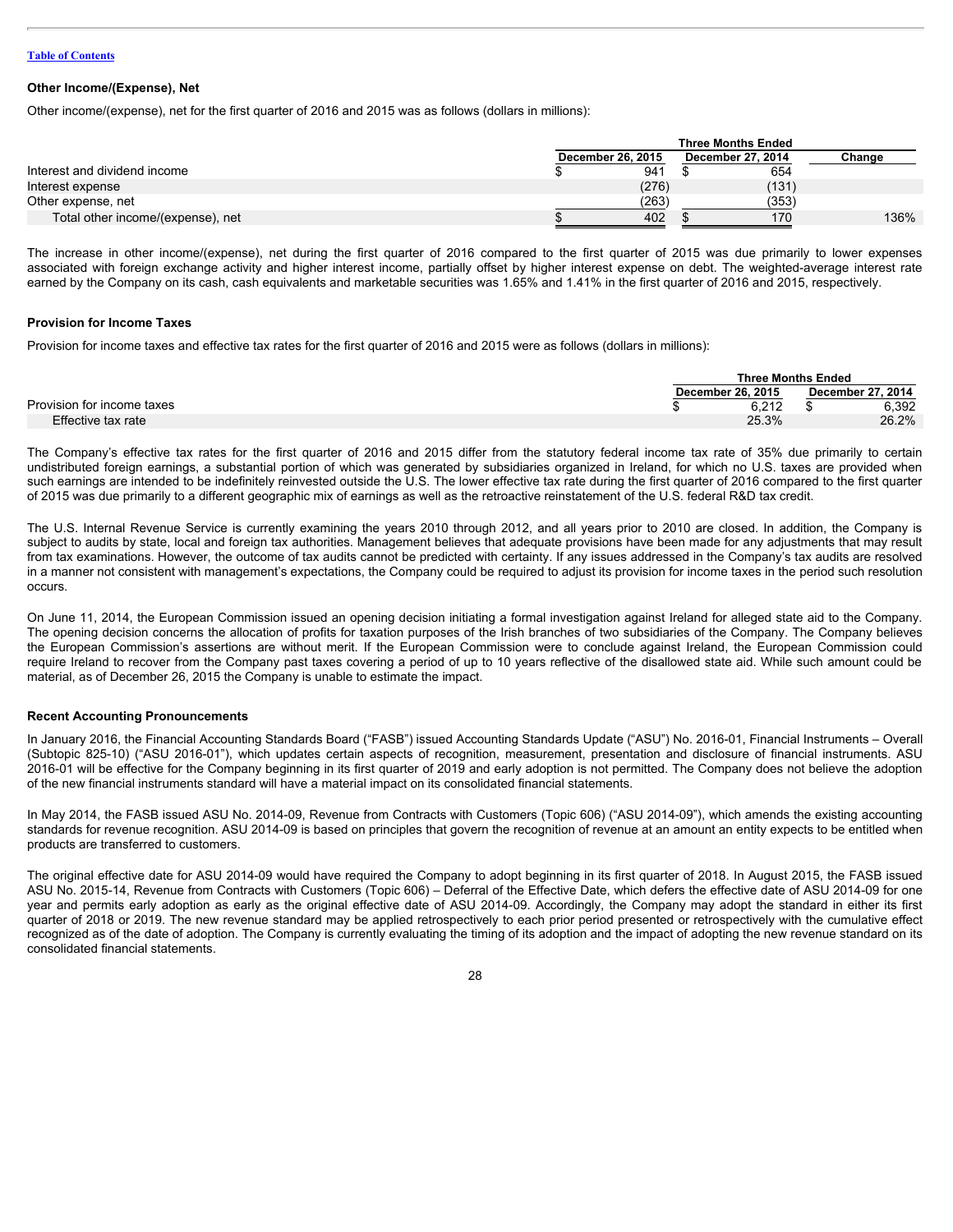# **Liquidity and Capital Resources**

| <b>Table of Contents</b>                                                                                                                                                                                                                                                                                                                                                                                                                                                                                                                                                                                                                                                                                                                                                                                                                                                                                                                                                                                                                                     |                           |          |                           |
|--------------------------------------------------------------------------------------------------------------------------------------------------------------------------------------------------------------------------------------------------------------------------------------------------------------------------------------------------------------------------------------------------------------------------------------------------------------------------------------------------------------------------------------------------------------------------------------------------------------------------------------------------------------------------------------------------------------------------------------------------------------------------------------------------------------------------------------------------------------------------------------------------------------------------------------------------------------------------------------------------------------------------------------------------------------|---------------------------|----------|---------------------------|
| <b>Liquidity and Capital Resources</b>                                                                                                                                                                                                                                                                                                                                                                                                                                                                                                                                                                                                                                                                                                                                                                                                                                                                                                                                                                                                                       |                           |          |                           |
| The following tables present selected financial information and statistics as of and during the three months ended December 26, 2015 and September 26, 2015<br>(in millions):                                                                                                                                                                                                                                                                                                                                                                                                                                                                                                                                                                                                                                                                                                                                                                                                                                                                                |                           |          |                           |
|                                                                                                                                                                                                                                                                                                                                                                                                                                                                                                                                                                                                                                                                                                                                                                                                                                                                                                                                                                                                                                                              | December 26, 2015         |          | <b>September 26, 2015</b> |
| Cash, cash equivalents and marketable securities                                                                                                                                                                                                                                                                                                                                                                                                                                                                                                                                                                                                                                                                                                                                                                                                                                                                                                                                                                                                             | 215,739                   | \$       | 205,666                   |
| Property, plant and equipment, net                                                                                                                                                                                                                                                                                                                                                                                                                                                                                                                                                                                                                                                                                                                                                                                                                                                                                                                                                                                                                           | 22,300                    | <b>S</b> | 22,471                    |
| Commercial paper                                                                                                                                                                                                                                                                                                                                                                                                                                                                                                                                                                                                                                                                                                                                                                                                                                                                                                                                                                                                                                             | $7,259$ \$                |          | 8,499                     |
| Total term debt<br>Working capital                                                                                                                                                                                                                                                                                                                                                                                                                                                                                                                                                                                                                                                                                                                                                                                                                                                                                                                                                                                                                           | 55,704 \$<br>127S         |          | 55,963<br>8,768           |
|                                                                                                                                                                                                                                                                                                                                                                                                                                                                                                                                                                                                                                                                                                                                                                                                                                                                                                                                                                                                                                                              |                           |          |                           |
|                                                                                                                                                                                                                                                                                                                                                                                                                                                                                                                                                                                                                                                                                                                                                                                                                                                                                                                                                                                                                                                              | <b>Three Months Ended</b> |          |                           |
|                                                                                                                                                                                                                                                                                                                                                                                                                                                                                                                                                                                                                                                                                                                                                                                                                                                                                                                                                                                                                                                              | December 26, 2015         |          | December 27, 2014         |
| Cash generated by operating activities                                                                                                                                                                                                                                                                                                                                                                                                                                                                                                                                                                                                                                                                                                                                                                                                                                                                                                                                                                                                                       | 27,463                    | \$       | 33,722                    |
| Cash used in investing activities                                                                                                                                                                                                                                                                                                                                                                                                                                                                                                                                                                                                                                                                                                                                                                                                                                                                                                                                                                                                                            | \$<br>$(20, 450)$ \$      |          | (21, 165)                 |
| Cash used in financing activities                                                                                                                                                                                                                                                                                                                                                                                                                                                                                                                                                                                                                                                                                                                                                                                                                                                                                                                                                                                                                            | $(11, 444)$ \$            |          | (6,923)                   |
| The Company believes its existing balances of cash, cash equivalents and marketable securities will be sufficient to satisfy its working capital needs, capital<br>asset purchases, outstanding commitments and other liquidity requirements associated with its existing operations over the next 12 months. The Company<br>currently anticipates the cash used for future dividends, the share repurchase program and debt repayments will come from its current domestic cash, cash<br>generated from on-going U.S. operating activities and from borrowings.                                                                                                                                                                                                                                                                                                                                                                                                                                                                                             |                           |          |                           |
| As of December 26, 2015 and September 26, 2015, the Company's cash, cash equivalents and marketable securities held by foreign subsidiaries were \$200.1<br>billion and \$186.9 billion, respectively, and are generally based in U.S. dollar-denominated holdings. Amounts held by foreign subsidiaries are generally subject<br>to U.S. income taxation on repatriation to the U.S. The Company's marketable securities investment portfolio is invested primarily in highly-rated securities and<br>its investment policy generally limits the amount of credit exposure to any one issuer. The policy requires investments generally to be investment grade with the<br>objective of minimizing the potential risk of principal loss.                                                                                                                                                                                                                                                                                                                    |                           |          |                           |
| During the three months ended December 26, 2015, cash generated from operating activities of \$27.5 billion was a result of \$18.4 billion of net income, non-<br>cash adjustments to net income of \$5.6 billion and an increase in the net change in operating assets and liabilities of \$3.5 billion. Cash used in investing<br>activities of \$20.5 billion during the three months ended December 26, 2015 consisted primarily of cash used for purchases of marketable securities, net of sales<br>and maturities, of \$16.1 billion and cash used to acquire property, plant and equipment of \$3.6 billion. Cash used in financing activities of \$11.4 billion during the<br>three months ended December 26, 2015 consisted primarily of cash used to repurchase common stock of \$6.9 billion, and cash used to pay dividends and<br>dividend equivalents of \$3.0 billion.                                                                                                                                                                       |                           |          |                           |
| During the three months ended December 27, 2014, cash generated from operating activities of \$33.7 billion was a result of \$18.0 billion of net income, non-<br>cash adjustments to net income of \$5.7 billion and an increase in the net change in operating assets and liabilities of \$10.0 billion. Cash used in investing<br>activities of \$21.2 billion during the three months ended December 27, 2014 consisted primarily of cash used for purchases of marketable securities, net of sales<br>and maturities, of \$17.9 billion and cash used to acquire property, plant and equipment of \$3.2 billion. Cash used in financing activities of \$6.9 billion during the<br>three months ended December 27, 2014 consisted primarily of cash used to repurchase common stock of \$5.0 billion, cash used to pay dividends and dividend<br>equivalents of \$2.8 billion and cash used for repayments of commercial paper, net of proceeds, of \$2.4 billion, partially offset by proceeds from the issuance of<br>long-term debt of \$3.5 billion. |                           |          |                           |
|                                                                                                                                                                                                                                                                                                                                                                                                                                                                                                                                                                                                                                                                                                                                                                                                                                                                                                                                                                                                                                                              |                           |          |                           |

# *Capital Assets*

The Company's capital expenditures were \$2.3 billion during the first quarter of 2016. The Company anticipates utilizing approximately \$15.0 billion for capital expenditures during 2016, which includes product tooling and manufacturing process equipment; data centers; corporate facilities and infrastructure, including information systems hardware, software and enhancements; and retail store facilities.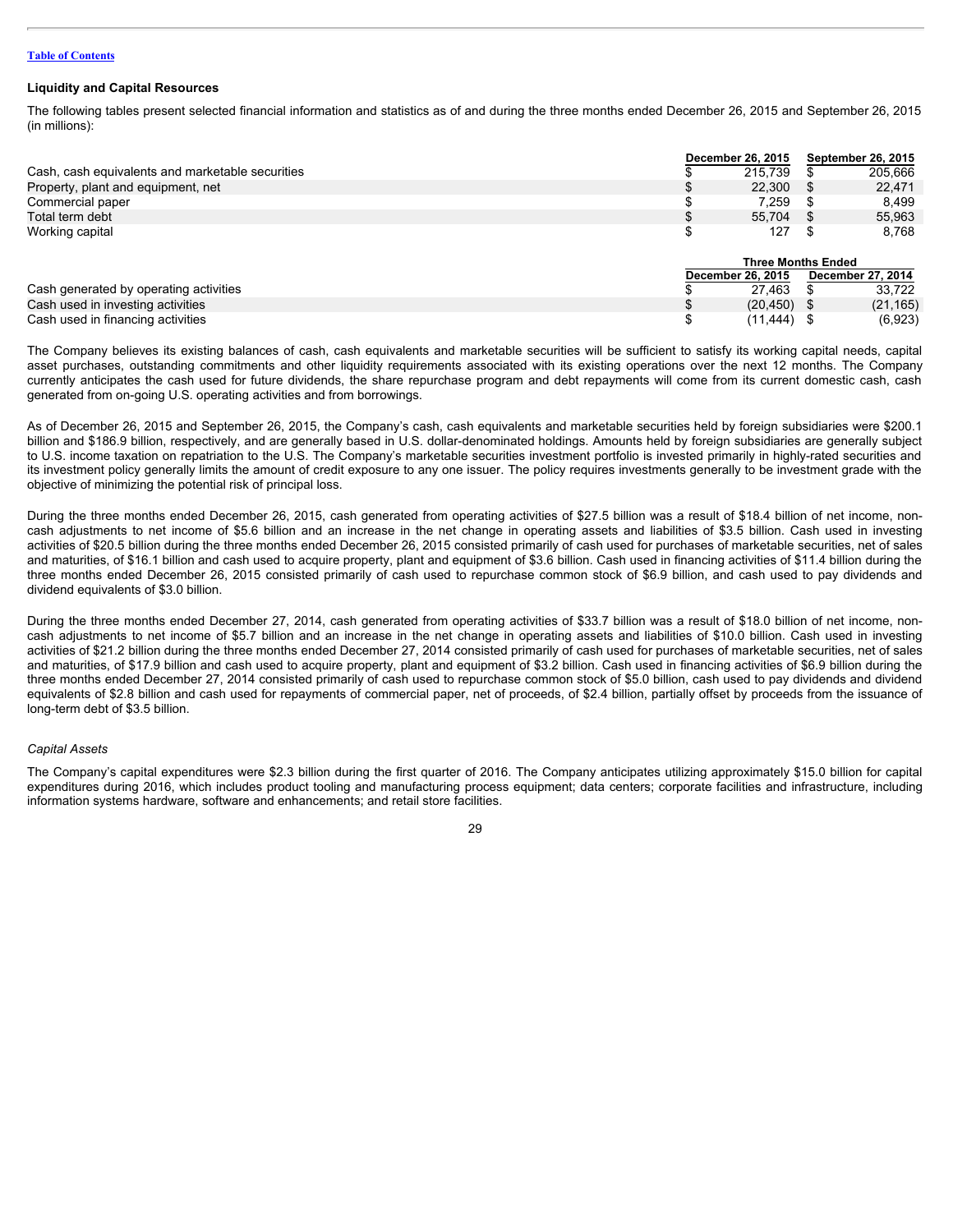# *Debt*

Company had \$7.3 billion of Commercial Paper outstanding, with a weighted-average interest rate of 0.20% and maturities generally less than nine months.

Table of Contents<br>
The Company issues unsecured short-term promissory notes ("Commercial Paper") pursuant to a commercial paper program. The Company uses the net<br>
proceeds from the commercial paper program for general corp Table of Contents<br>
The Company issues unsecured short-term promissory notes ("Commercial Paper") pursuant to a commercial paper program. The Company uses the net<br>
proceeds from the commercial paper program for general corp Table of Contents<br>
The Company issues unsecured short-term promissory notes ("Commercial Paper") pursuant to a commercial paper program. The Company uses the net<br>
proceeds from the commercial paper program for general corp "Notes"). The Company has entered, and in the future may enter, into interest rate swaps to manage interest rate risk on the Notes. In addition, the Company has entered, and in the future may enter, into currency swaps to manage foreign currency risk on the Notes.

Condensed Consolidated Financial Statements, in Note 2, "Financial Instruments" and Note 6, "Debt."

## *Capital Return Program*

Table of Centrants<br>
The Company issues unsecured short-term promissory notes ("Commercial Paper") pursuant to a commercial paper program. The Company uses the net<br>
From the company issues unsecured paper program for genera Table of Contents<br>Debt<br>Company has unsecured short-term promissory notes ("Commercial Paper") pursuant to a commercial paper program. The Company uses the net<br>The Company has unsecured short-term for general corporate purp common stock, increasing the expected total size of the capital return program to \$200 billion. The Company expects to execute the capital return program by Table of Centerias<br>Debt<br>The Company issues unsecured short-term promissory notes ("Commercial Paper") pursuant to a commercial paper program. The Company uses the net<br>The Company issues unsecured paper program for general Table of Contents<br>Debt<br>The Company Issues unsecured short-term promissory notes ("Commercial Paper") pursuant to a commercial paper program. The Company uses the net<br>The Company has cause in funding in funding in the pursu internationally. As of December 26, 2015, \$110 billion of the share repurchase program has been utilized. The Company's share repurchase program does not obligate it to acquire any specific number of shares. Under the prog Table of Contents<br>Debt<br>The Company issues unsecured short-term promissory notes ("Commercial Paper") pursuant to a commercial paper program, The Company reses the net<br>process form the commercial paper program for general c including under plans complying with Rule 10b5-1 under the Exchange Act.

| Condensed Consolidated Financial Statements, in Note 2, "Financial Instruments" and Note 6, "Debt."                                                                                                                                                                                                                                                                                                                                                                                                                                                                                                                                                                                                                                                                                                                                                                                                                                                                                                                                                     |                                                                |                                                   |                                                   |                                                                            |      |         |
|---------------------------------------------------------------------------------------------------------------------------------------------------------------------------------------------------------------------------------------------------------------------------------------------------------------------------------------------------------------------------------------------------------------------------------------------------------------------------------------------------------------------------------------------------------------------------------------------------------------------------------------------------------------------------------------------------------------------------------------------------------------------------------------------------------------------------------------------------------------------------------------------------------------------------------------------------------------------------------------------------------------------------------------------------------|----------------------------------------------------------------|---------------------------------------------------|---------------------------------------------------|----------------------------------------------------------------------------|------|---------|
| Capital Return Program                                                                                                                                                                                                                                                                                                                                                                                                                                                                                                                                                                                                                                                                                                                                                                                                                                                                                                                                                                                                                                  |                                                                |                                                   |                                                   |                                                                            |      |         |
| In April 2015, the Company's Board of Directors increased the share repurchase program authorization from \$90 billion to \$140 billion of the Company's<br>common stock, increasing the expected total size of the capital return program to \$200 billion. The Company expects to execute the capital return program by<br>the end of March 2017 by paying dividends and dividend equivalents, repurchasing shares and remitting withheld taxes related to net share settlement of<br>restricted stock units. To assist in funding its capital return program, the Company expects to continue to access the debt markets, both domestically and<br>internationally. As of December 26, 2015, \$110 billion of the share repurchase program has been utilized. The Company's share repurchase program does not<br>obligate it to acquire any specific number of shares. Under the program, shares may be repurchased in privately negotiated or open market transactions,<br>including under plans complying with Rule 10b5-1 under the Exchange Act. |                                                                |                                                   |                                                   |                                                                            |      |         |
| In April 2015, the Company's Board of Directors raised the quarterly cash dividend by 11%. The Company plans to increase its dividend on an annual basis<br>subject to declaration by the Board of Directors.                                                                                                                                                                                                                                                                                                                                                                                                                                                                                                                                                                                                                                                                                                                                                                                                                                           |                                                                |                                                   |                                                   |                                                                            |      |         |
| The following table presents the Company's dividends, dividend equivalents, share repurchases and net share settlement activity from the start of the capital<br>return program in August 2012 through December 26, 2015 (in millions):                                                                                                                                                                                                                                                                                                                                                                                                                                                                                                                                                                                                                                                                                                                                                                                                                 |                                                                |                                                   |                                                   |                                                                            |      |         |
|                                                                                                                                                                                                                                                                                                                                                                                                                                                                                                                                                                                                                                                                                                                                                                                                                                                                                                                                                                                                                                                         | Dividends and<br><b>Dividend</b><br><b>Equivalents</b><br>Paid | Accelerated<br><b>Share</b><br><b>Repurchases</b> | <b>Open Market</b><br><b>Share</b><br>Repurchases | <b>Taxes</b><br><b>Related to</b><br>Settlement of<br><b>Equity Awards</b> |      | Total   |
| Q1 2016                                                                                                                                                                                                                                                                                                                                                                                                                                                                                                                                                                                                                                                                                                                                                                                                                                                                                                                                                                                                                                                 | 2,969                                                          | 3,000<br>S.                                       | \$<br>3,000                                       | \$<br>597                                                                  | - \$ | 9,566   |
| 2015                                                                                                                                                                                                                                                                                                                                                                                                                                                                                                                                                                                                                                                                                                                                                                                                                                                                                                                                                                                                                                                    | 11,561                                                         | 6.000                                             | 30,026                                            | 1,499                                                                      |      | 49,086  |
| 2014                                                                                                                                                                                                                                                                                                                                                                                                                                                                                                                                                                                                                                                                                                                                                                                                                                                                                                                                                                                                                                                    | 11,126                                                         | 21,000                                            | 24.000                                            | 1,158                                                                      |      | 57,284  |
| 2013                                                                                                                                                                                                                                                                                                                                                                                                                                                                                                                                                                                                                                                                                                                                                                                                                                                                                                                                                                                                                                                    | 10.564                                                         | 13.950                                            | 9,000                                             | 1,082                                                                      |      | 34,596  |
| 2012                                                                                                                                                                                                                                                                                                                                                                                                                                                                                                                                                                                                                                                                                                                                                                                                                                                                                                                                                                                                                                                    | 2.488                                                          |                                                   |                                                   | 56                                                                         |      | 2,544   |
| Total                                                                                                                                                                                                                                                                                                                                                                                                                                                                                                                                                                                                                                                                                                                                                                                                                                                                                                                                                                                                                                                   | 38,708                                                         | 43,950                                            | 66,026                                            | 4,392                                                                      |      | 153,076 |
| <b>Off-Balance Sheet Arrangements and Contractual Obligations</b>                                                                                                                                                                                                                                                                                                                                                                                                                                                                                                                                                                                                                                                                                                                                                                                                                                                                                                                                                                                       |                                                                |                                                   |                                                   |                                                                            |      |         |
| The Company has not entered into any transactions with unconsolidated entities whereby the Company has financial guarantees, subordinated retained<br>interests, derivative instruments, or other contingent arrangements that expose the Company to material continuing risks, contingent liabilities, or any other<br>obligation under a variable interest in an unconsolidated entity that provides financing, liguidity, market risk, or credit risk support to the Company, or engages in<br>leasing, hedging, or R&D services with the Company.                                                                                                                                                                                                                                                                                                                                                                                                                                                                                                   |                                                                |                                                   |                                                   |                                                                            |      |         |
| <b>Operating Leases</b>                                                                                                                                                                                                                                                                                                                                                                                                                                                                                                                                                                                                                                                                                                                                                                                                                                                                                                                                                                                                                                 |                                                                |                                                   |                                                   |                                                                            |      |         |
| The Company's major facility leases are typically for terms not exceeding 10 years and generally contain multi-year renewal options. As of December 26, 2015,<br>the Company had a total of 469 retail stores. Leases for retail space are for terms ranging from five to 20 years, the majority of which are for 10 years, and often                                                                                                                                                                                                                                                                                                                                                                                                                                                                                                                                                                                                                                                                                                                   |                                                                |                                                   |                                                   |                                                                            |      |         |

# **Off-Balance Sheet Arrangements and Contractual Obligations**

# *Operating Leases*

The Company's major facility leases are typically for terms not exceeding 10 years and generally contain multi-year renewal options. As of December 26, 2015, the Company had a total of 469 retail stores. Leases for retail space are for terms ranging from five to 20 years, the majority of which are for 10 years, and often contain multi-year renewal options. As of December 26, 2015, the Company's total future minimum lease payments under noncancelable operating leases were \$6.6 billion, of which \$3.7 billion related to leases for retail space.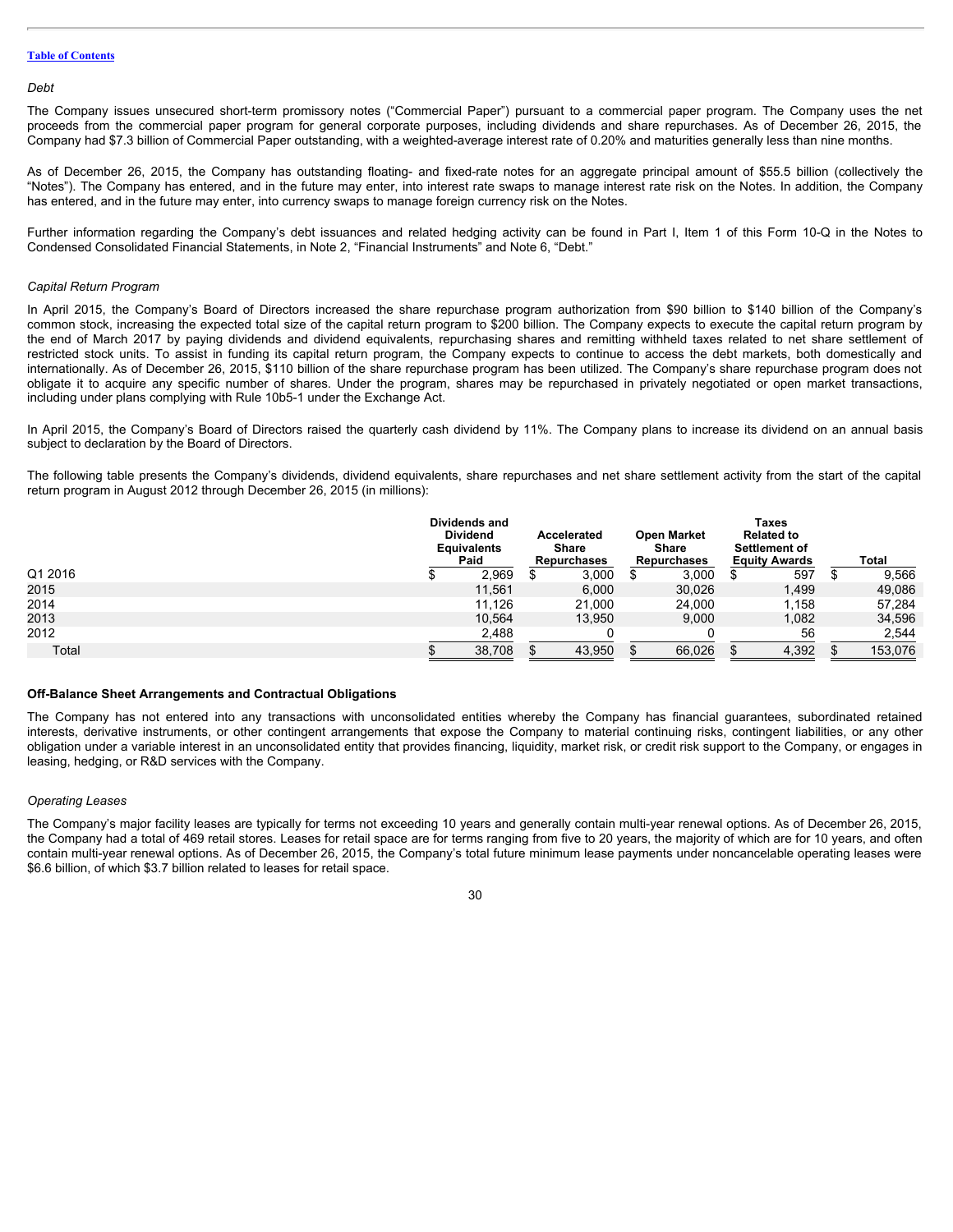# *Purchase Commitments*

The Company utilizes several outsourcing partners to manufacture sub-assemblies for the Company's products and to perform final assembly and testing of finished products. These outsourcing partners acquire components and build product based on demand information supplied by the Company, which typically covers periods up to 150 days. The Company also obtains individual components for its products from a wide variety of individual suppliers. Consistent with Table of Contents<br>
Purchase Commitments<br>
Purchase Commitments<br>
The Company utilizes several outsourcing partners to manufacture sub-assemblies for the Company's products and to perform final assembly and testing of<br>
finish demand information. Where appropriate, the purchases are applied to inventory component prepayments that are outstanding with the respective supplier. As of December 26, 2015, the Company had outstanding off-balance sheet third-party manufacturing commitments and component purchase commitments of \$20.7 billion. Thake of Courtants<br>
The Company utilizes several outsourcing partners to manufacture sub-assemblies for the Company's products and to perform final assembly and testing of<br>The Company utilizes several outsourcing partners The Company of the internal with a third-party instandant and anarchies to the Company include and parton final assembly and the trade-in right and the trade-in right and the trade-in right and the trade-in right and the t

# *Other Obligations*

In addition to the commitments mentioned above, the Company had other off-balance sheet obligations of \$7.9 billion as of December 26, 2015 that consisted of commitments to acquire capital assets, including product tooling and manufacturing process equipment, and commitments related to inventory prepayments, advertising, licensing, R&D, internet and telecommunications services, energy and other obligations.

The Company's other non-current liabilities in the Condensed Consolidated Balance Sheets consist primarily of deferred tax liabilities, gross unrecognized tax benefits and the related gross interest and penalties. As of December 26, 2015, the Company had non-current deferred tax liabilities of \$21.6 billion. Additionally, classified as non-current liabilities. At this time, the Company is unable to make a reasonably reliable estimate of the timing of payments due to uncertainties in the timing of tax audit outcomes.

## **Indemnification**

The Company generally does not indemnify end-users of its operating system and application software against legal claims that the software infringes third-party intellectual property rights. Other agreements entered into by the Company sometimes include indemnification provisions under which the Company could be subject to costs and/or damages in the event of an infringement claim against the Company or an indemnified third-party. In the opinion of management, there was not at least a reasonable possibility the Company may have incurred a material loss with respect to indemnification of end-users of its operating system or application software for infringement of third-party intellectual property rights.

The Company offers an iPhone Upgrade Program, which is available to customers who purchase an iPhone 6s and 6s Plus in one of its U.S. physical retail stores and activate the purchased iPhone with one of the four national carriers. The iPhone Upgrade Program provides customers the right to trade in that iPhone for a new iPhone, provided certain conditions are met. One of the conditions of this program requires the customer to finance the initial purchase price of balance due to the third-party lender on the original device. The Company accounts for the trade-in right as a guarantee liability and recognizes arrangement revenue net of the fair value of such right with subsequent changes to the guarantee liability recognized within revenue.

demand into which the Company has electronical properties are entered into intered into intered into intered into intered into the Company has entered into the Company has entered intered intered intered intered intered in indemnify such individuals to the fullest extent permitted by law against liabilities that arise by reason of their status as directors or officers and to advance expenses incurred by such individuals in connection with related legal proceedings. It is not possible to determine the maximum potential amount of payments the Company could be required to make under these agreements due Other Oblyations<br>Commenters the committeeds residend above, the Company had cherc fibelized above divelappines of 3 0 Sillin as of December 26, 2015 that consisted of<br>any distance, the company could be recommentations devi Oner Obleations<br>company of the company and company had oner of believes sheet colligences if a believe to be company and the company and the company and company of the most present insurance in each company and the Company obligations.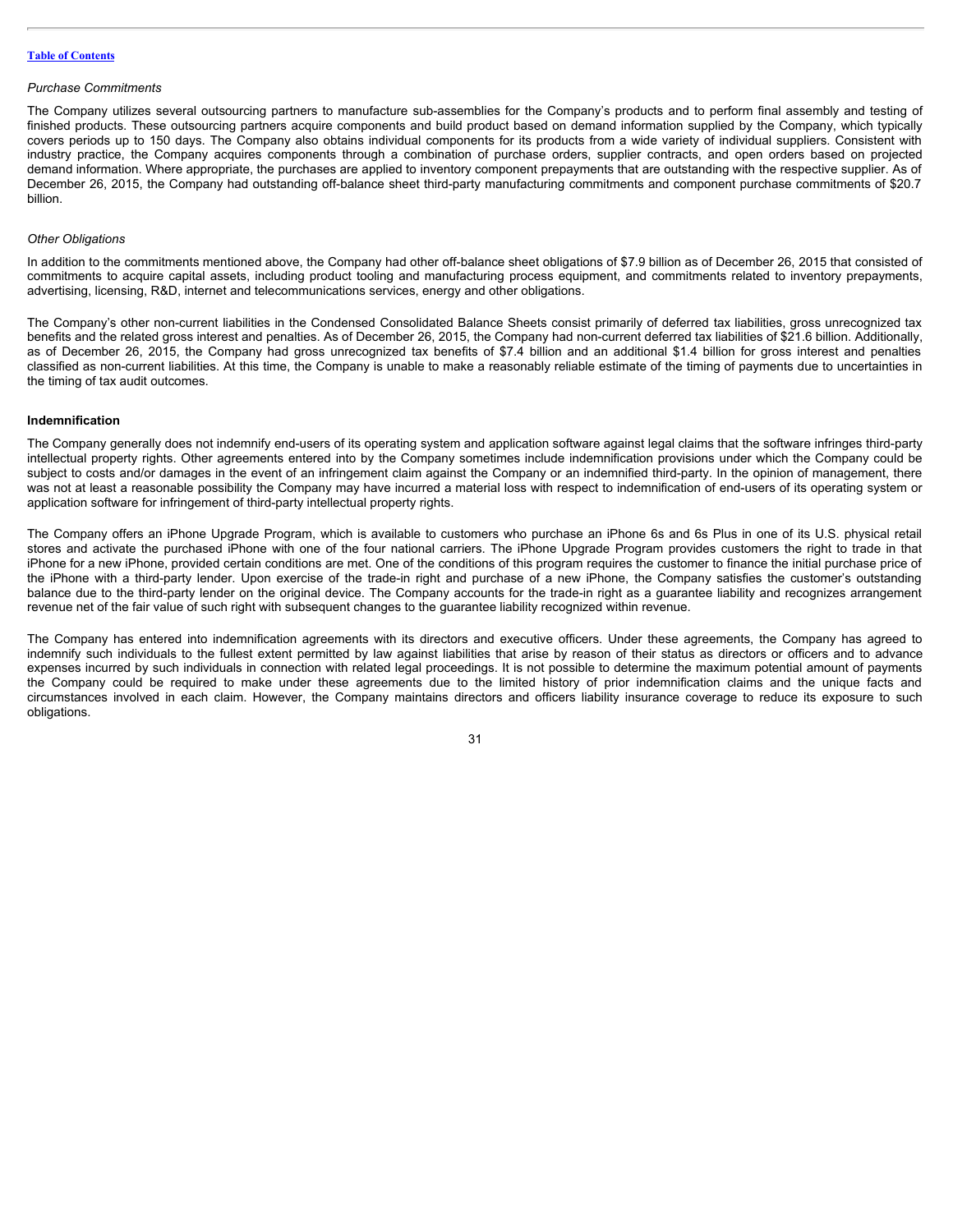# **Critical Accounting Policies and Estimates**

The preparation of financial statements and related disclosures in conformity with U.S. generally accepted accounting principles ("GAAP") and the Company's discussion and analysis of its financial condition and operating results require the Company's management to make judgments, assumptions and estimates that Table of Contents<br>
Tritical Accounting Policies and Estimates<br>
The preparation of financial statements and related disclosures in conformity with U.S. generally accepted accounting principles ("GAAP") and the Company's<br>
di experience and on various other assumptions it believes to be reasonable under the circumstances, the results of which form the basis for making judgments about the carrying values of assets and liabilities. Actual results may differ from these estimates, and such differences may be material. Table of Contents<br>The preparation of financial statements and related disclosures in conformity with U.S. generally accepted accounting principles ("GAAP") and the Company's<br>discussion and analysis of its financial conditi

Note 1, "Summary of Significant Accounting Policies" in Part I, Item 1 of this Form 10-Q and in the Notes to Consolidated Financial Statements in Part II, Item 8 of the 2015 Form 10-K, and "Critical Accounting Policies and Estimates" in Part I, Item 7 of the 2015 Form 10-K describe the significant accounting policies and critical accounting policies and estimates since the 2015 Form 10-K.

# **Item 3. Quantitative and Qualitative Disclosures About Market Risk**

There have been no material changes to the Company's market risk during the first quarter of 2016. For a discussion of the Company's exposure to market risk, refer to the Company's market risk disclosures set forth in Part II, Item 7A, "Quantitative and Qualitative Disclosures About Market Risk" of the 2015 Form 10-K.

# **Item 4. Controls and Procedures**

### *Evaluation of Disclosure Controls and Procedures*

Based on an evaluation under the supervision and with the participation of the Company's management, the Company's principal executive officer and principal financial officer have concluded that the Company's disclosure controls and procedures as defined in Rules 13a-15(e) and 15d-15(e) under the Exchange Act were effective as of December 26, 2015 to ensure that information required to be disclosed by the Company in reports that it files or submits under the Exchange Act is (i) recorded, processed, summarized and reported within the time periods specified in the SEC rules and forms and (ii) accumulated and communicated to the Company's management, including its principal executive officer and principal financial officer, as appropriate to allow timely decisions regarding required disclosure. Ortice Accounting Policies and Estimates in contempt with U.S. generally accorded accounting prompts ("GAAP") and the Company's internal control over financial control over financial reports in the financial control of the

# *Changes in Internal Control Over Financial Reporting*

management's evaluation required by paragraph (d) of Rules 13a-15 and 15d-15 under the Exchange Act, that have materially affected, or are reasonably likely to materially affect, the Company's internal control over financial reporting.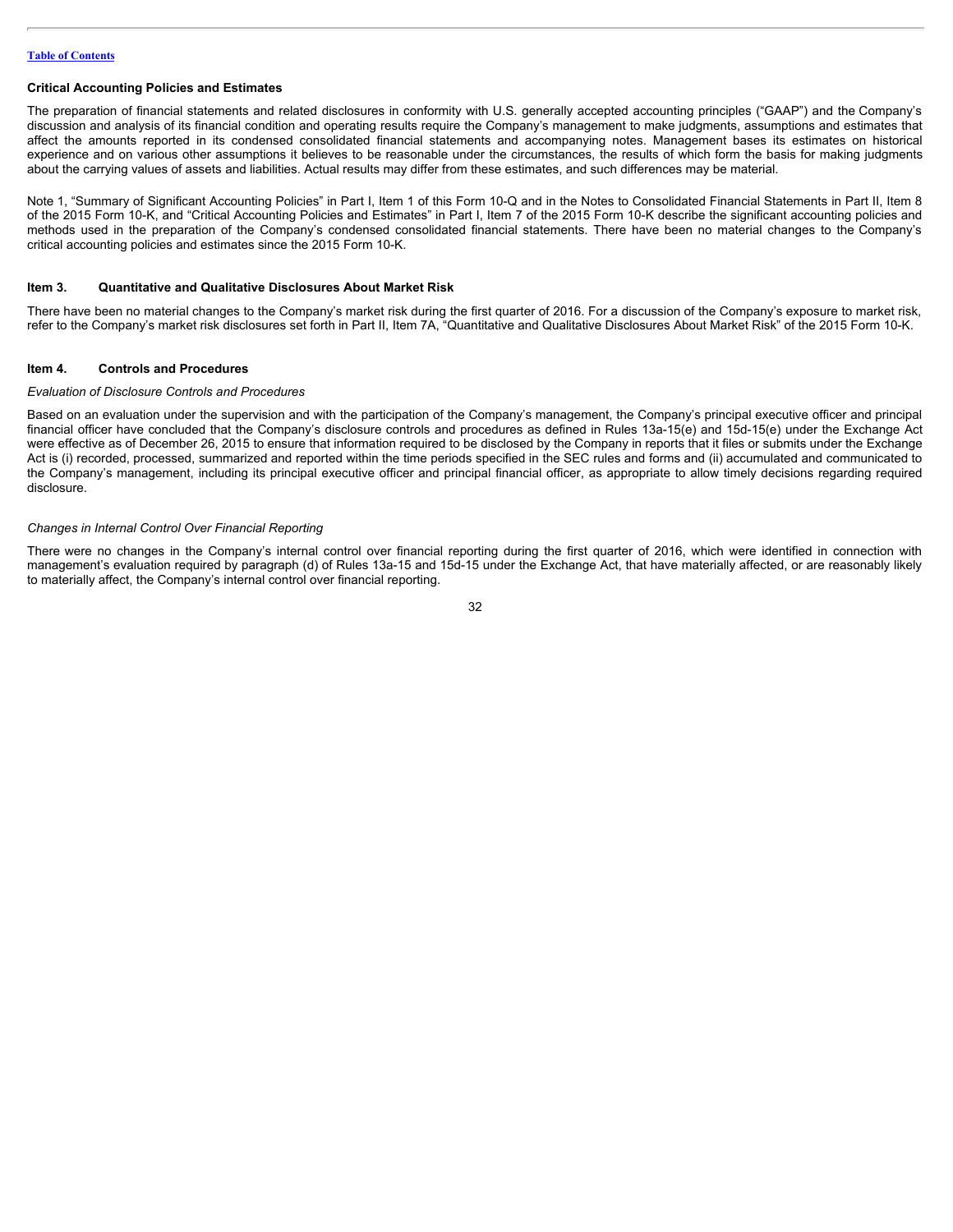# **PART II—OTHER INFORMATION**

# **Item 1. Legal Proceedings**

The Company is subject to the legal proceedings and claims discussed below as well as certain other legal proceedings and claims that have not been fully resolved and that have arisen in the ordinary course of business. In the opinion of management, there was not at least a reasonable possibility the Company may have incurred a material loss, or a material loss in excess of a recorded accrual, with respect to loss contingencies for asserted legal and other claims. Table of Contents<br> **However, the Company** is subject to the legal proceedings and claims discussed below as well as certain other legal proceedings and claims that have not been fully<br>
The Company is subject to the legal p considers the likelihood of such an outcome to be remote, if one or more of these legal matters were resolved against the Company in a reporting period for amounts in excess of management's expectations, the Company's cons Table of Centrats<br> **The Company** is subject to the legal proceedings and claims discussed below as well as certain other legal proceedings and claims that have not been fully<br>
the Company is subject to the legal proceeding affected. See the risk factor " *The Company could be impacted by unfavorable results of legal proceedings, such as being found to have infringed on intellectual property rights* " in Part II, Item 1A of this Form 10-Q under the heading "Risk Factors." The Company settled certain matters during the first quarter of 2016 that did not individually or in the aggregate have a material impact on the Company's financial condition or operating results.

# *Apple eBooks Antitrust Litigation (United States of America v. Apple Inc., et al.)*

On April 11, 2012, the U.S. Department of Justice filed a civil antitrust action against the Company and five major book publishers in the U.S. District Court for the Southern District of New York, alleging an unreasonable restraint of interstate trade and commerce in violation of §1 of the Sherman Act and seeking, among other things, injunctive relief, the District Court's declaration that the Company's agency agreements with the publishers are null and void and/or the District Court's reformation of such agreements. On July 10, 2013, the Table of Cunterns<br>
The Coronary is RPoceedings<br>
The Coronary is RPoceedings<br>
The Coronary is reformation of such agreements and chienes discussed below as well as certain other when do processings and chiens the benuel of<br> violation of §1 of the Sherman Act and relevant state statutes to the extent those laws are congruent with §1 of the Sherman Act. The District Court entered a permanent injunction, which took effect on October 6, 2013 and will be in effect for five years unless the judgment is overturned on appeal. The Company has<br>taken the necessary steps to comply with the terms of the Distric Take of Currents<br>
The Company is subject to the legal proceedings and claims discussed below as well as certain other legal proceedings and claims brew measurement<br>
The Company is subject to the legal proceedings and claim updating its antitrust training program and completing a two-year monitorship with a court-appointed antitrust compliance monitor, whose appointment the District Court ended in October 2015. The Company appealed the District Court's decision. Pursuant to a settlement agreement reached in June 2014, any damages the Company may be obligated to pay will be determined by the outcome of the final adjudication following exhaustion of all appeals.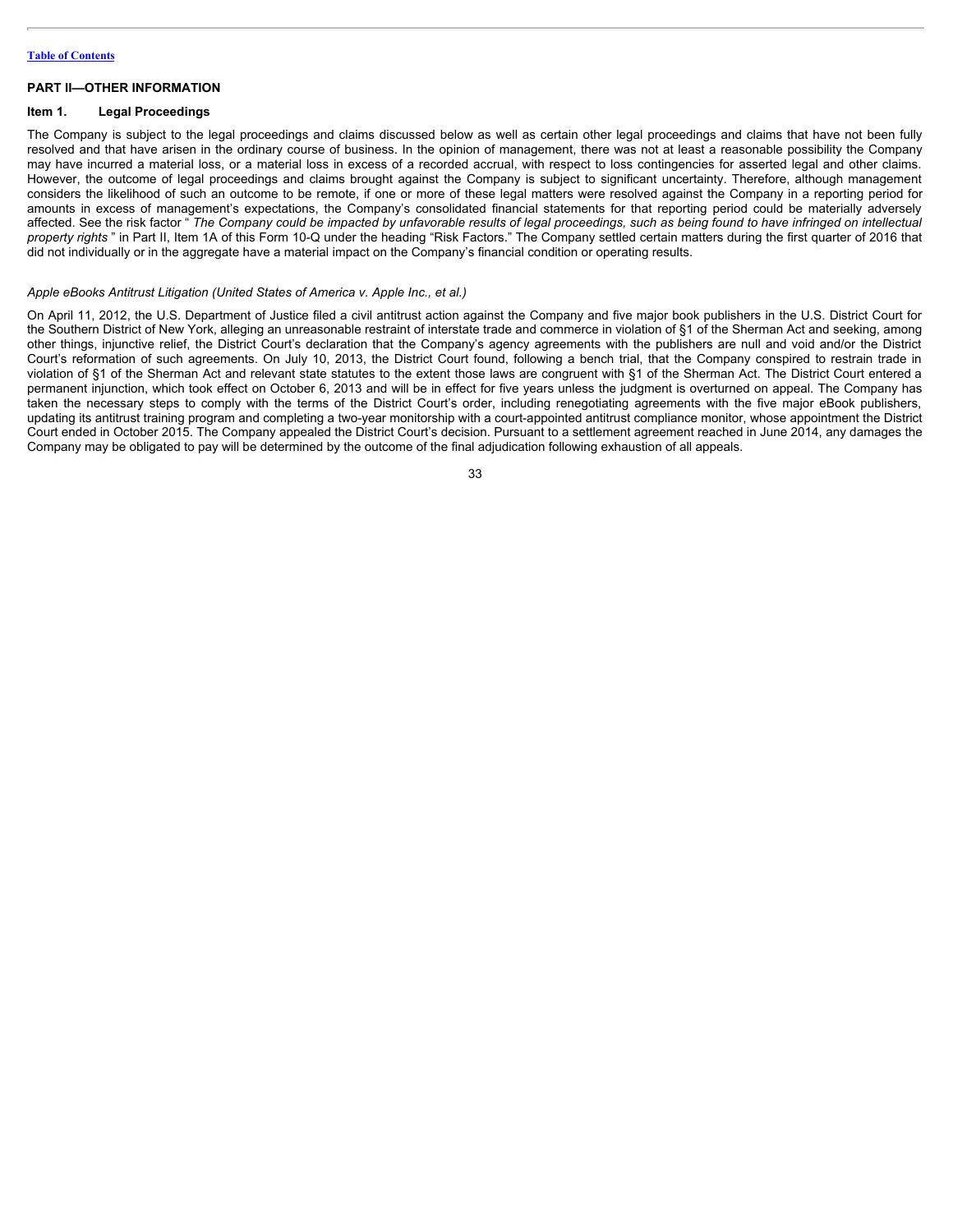# **Item 1A. Risk Factors**

Table of Contents<br>The following description of risk factors includes any material changes to, and supersedes the description of, risk factors associated with the Company's<br>business previously disclosed in Part I, Item 1A o business previously disclosed in Part I, Item 1A of the 2015 Form 10-K under the heading "Risk Factors." The business, financial condition and operating results of the Company can be affected by a number of factors, whether currently known or unknown, including but not limited to those described below, any one or more of which could, directly or indirectly, cause the Company's actual financial condition and operating results to vary materially from past, or from anticipated future, financial condition and operating results. Any of these factors, in whole or in part, could materially and adversely affect the Company's business, financial condition, operating results and stock price.

The following discussion of risk factors contains forward-looking statements. These risk factors may be important to understanding other statements in this Form 10-Q. The following information should be read in conjunction with the condensed consolidated financial statements and related notes in Part I, Item 1, "Financial Statements" and Part I, Item 2, "Management's Discussion and Analysis of Financial Condition and Results of Operations" of this Form 10-Q.

Because of the following factors, as well as other factors affecting the Company's financial condition and operating results, past financial performance should not be considered to be a reliable indicator of future performance, and investors should not use historical trends to anticipate results or trends in future periods.

#### *Global and regional economic conditions could materially adversely affect the Company.*

The Company's operations and performance depend significantly on global and regional economic conditions. Uncertainty about global and regional economic conditions poses a risk as consumers and businesses may postpone spending in response to tighter credit, higher unemployment, financial market volatility, government austerity programs, negative financial news, declines in Table of Centerats<br>The following description of risk factors includes any material changes to, and supersedes the description of, risk factors associated with the Company's<br>The following description fracts. Item AX of the conditions could have a material adverse effect on demand for the Company's products and services. Demand also could differ materially from the Company's expectations as a result of currency fluctuations because the Company generally raises prices on goods and services sold outside the U.S. to correspond with the effect of a strengthening of the U.S. dollar. Other factors that could influence worldwide or regional demand include changes in fuel and other energy costs, The information and the Recors<br>The following description of real federal includes any material changes to, and supersedes the description of risk federal states including the real financial consumers including but collimit macroeconomic factors affecting consumer spending behavior. These and other economic factors could materially adversely affect demand for the Company's products and services. In the Costate<br>In the Costate Section of rest factors includes any material changes to, and supersens the described not relations and operating energy<br>The filterations presented and the affective material turmoids in the b

financial service institution failures, there could be tightening in the credit markets, low liquidity and extreme volatility in fixed income, credit, currency and equity markets. This could have a number of effects on the Company's business, including the insolvency or financial instability of outsourcing partners or suppliers or their inability to obtain credit to finance development and/or manufacture products resulting in product delays; inability of customers, including channel partners, to obtain credit to finance purchases of the Company's pr then NA. Relatestore of risk factors includes any material changes to, and supersects the decoration of, risk factors associated with the Company's based and content to the credit to finance based and content to the Compan Company's ability to issue new debt. Other income and expense also could vary materially from expectations depending on gains or losses realized on the sale or exchange of financial instruments; impairment charges resulting from revaluations of debt and equity securities and other investments; changes in interest rates; increases or decreases in cash balances; volatility in foreign exchange rates; and changes in fair value of derivative instruments. Increased volatility in the financial markets and overall economic uncertainty would increase the risk of the actual amounts realized in the future on the Company's financial instruments differing significantly from the fair values currently assigned to them.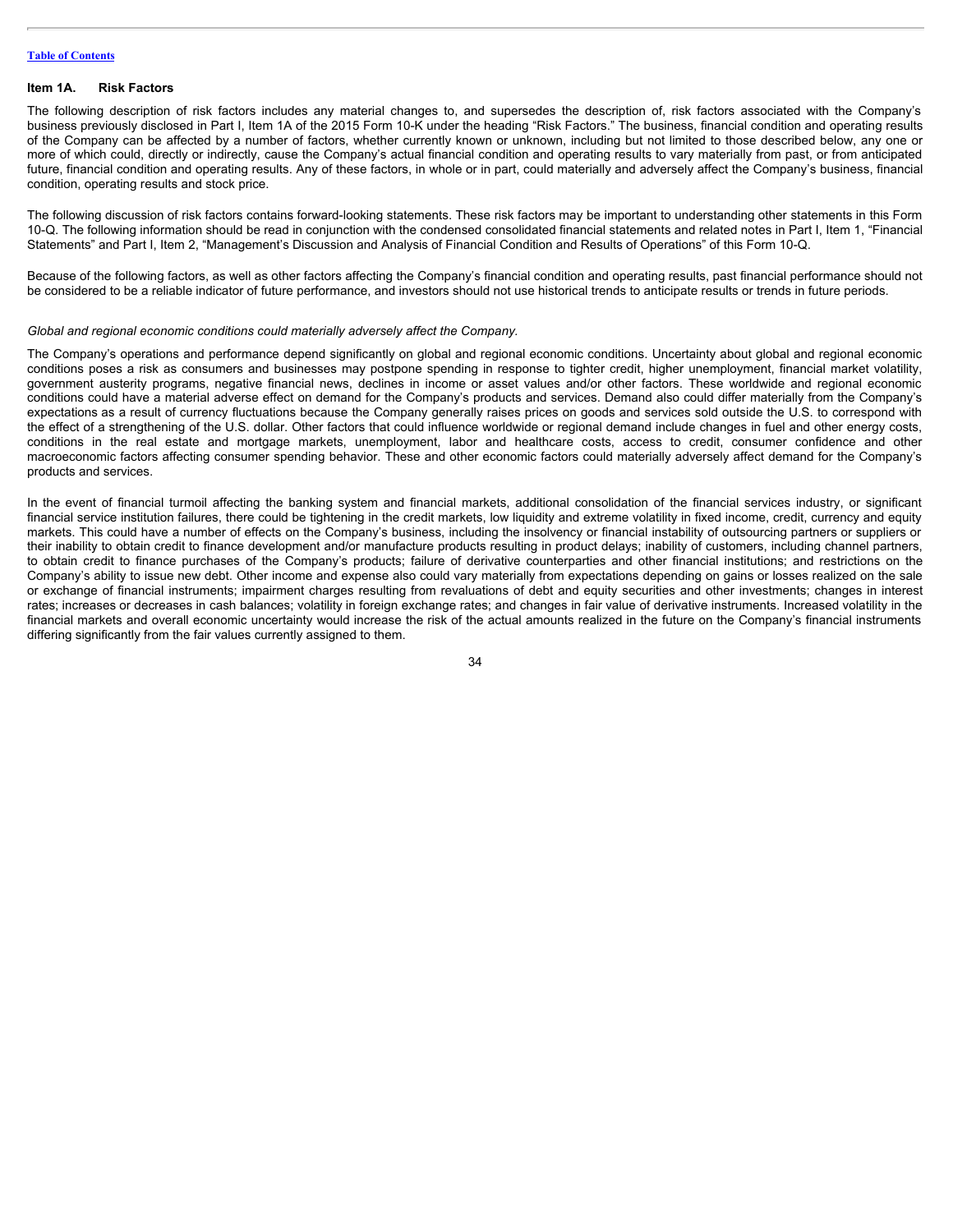*Global markets for the Company's products and services are highly competitive and subject to rapid technological change, and the Company may be unable to compete effectively in these markets.*

The Company's products and services compete in highly competitive global markets characterized by aggressive price cutting and resulting downward pressure on gross margins, frequent introduction of new products, short prod price/performance characteristics, rapid adoption of technological and product advancements by competitors and price sensitivity on the part of consumers.

Table of Contents<br>
Global markets for the Company's products and services are highly competitive and subject to rapid technological change, and the Company may be unable to<br>
compete effectively in these markets.<br>
The Compa The Company's ability to compete successfully depends heavily on its ability to ensure a continuing and timely introduction of innovative new products, services and technologies to the marketplace. The Company believes it is unique in that it designs and develops nearly the entire solution for its products, including the hardware, operating system, numerous software applications and related services. As a result, the Company must make significant investments in R&D. The Company currently holds a significant number of patents and copyrights and has registered and/or has applied to register numerous patents, trademarks and Table of Contrants<br>
Global markets for the Company's products and services are highly competitive and subject to rapid technological change, and the Company may be unable to<br>
Global markets for the Company's products compe emulating the Company's products and infringing on its intellectual property. If the Company is unable to continue to develop and sell innovative new products with attractive margins or if competitors infringe on the Company's intellectual property, the Company's ability to maintain a competitive advantage could be adversely affected.

The Company markets certain mobile communication and media devices based on the iOS mobile operating system and also markets related third-party digital content and applications. The Company faces substantial competition in these markets from companies that have significant technical, marketing, distribution and other resources, as well as established hardware, software and digital content supplier relationships; and the Company has a minority market share in the global smartphone market. Additionally, the Company faces significant price competition as competitors reduce their selling prices and attempt to imitate the Company's product features and applications within their own products or, alternatively, collaborate with each other to offer solutions that are more competitive Table of Cauteaus<br>Chicket manies for the Company's products and services are highly competitive and subject to rapid technological change, and the Company may be unable to<br>compete effectively in these markets.<br>The Company' Take aCustest<br>
idioby marked for the Company's products and services are highly competitive and subject to apid technological change, and the Company may be unable to<br>
compete effectively in these markets.<br>
The Company's p Take af Causais<br>
Take afformation company's products and services are highly competitive and subject to rapid technological change, and the Company may be unable to<br>Gordal markets for the Company's products and services co Table if Centents<br>
Table in career for the Company's products and services are highly competitive and subject to rapid fechnological change and the Company may be unable to<br>Compare effectively in heat may be may be in high Take affections attempt to the Company's products and services are highly competitive and subject to applie the Company and the Company and the Company and the Company and the Company and the Company in the Company in the integrated solutions. The Company's financial condition and operating results depend substantially on the Company's ability to continually improve iOS and iOS devices in order to maintain their functional and design advantages. Like if Courses for the Company's products and series are highly competitive and askiet for earlier the makers using and the Company may be unable to company in these makers using company in the makers using the makers usi The Company's products and series competent in high competitive photomaster and operations are competent in the competent on its ability to the continue and the photomaster in the main of the main of the main of the main o another and more than the company and and complete and will be company introduce to the highly to company is the company of the company competitive nature of the industrial property. The Company is unable to company is una

The Company is the only authorized maker of hardware using OS X, which has a minority market share in the personal computer market. This market has been accessories, the Company faces a significant number of competitors, many of which have broader product lines, lower priced products and a larger installed customer base. Historically, consolidation in this market has resulted in larger competitors. Price competition has been particularly intense as competitors selling Windows-based personal computers have aggressively cut prices and lowered product margins. An increasing number of internet-enabled devices that include software applications and are smaller and simpler than traditional personal computers compete for market share with the Company's existing products. The<br>Company's financial condition and operating results also depend on it advantages.

There can be no assurance the Company will be able to continue to provide products and services that compete effectively.

# *To remain competitive and stimulate customer demand, the Company must successfully manage frequent product introductions and transitions.*

services and technologies, enhance existing products and services, effectively stimulate customer demand for new and upgraded products and successfully manage the transition to these new and upgraded products. The success of new product introductions depends on a number of factors including, but not limited to, timely and successful product development, market acceptance, the Company's ability to manage the risks associated with new product production ramp-up issues, the availability of application software for new products, the effective management of purchase commitments and inventory levels in line with anticipated product demand, the availability of products in appropriate quantities and at expected costs to meet anticipated demand and the risk that new products may have quality or other defects or deficiencies in the early stages of introduction. Accordingly, the Company cannot determine in advance the ultimate effect of new product introductions and transitions.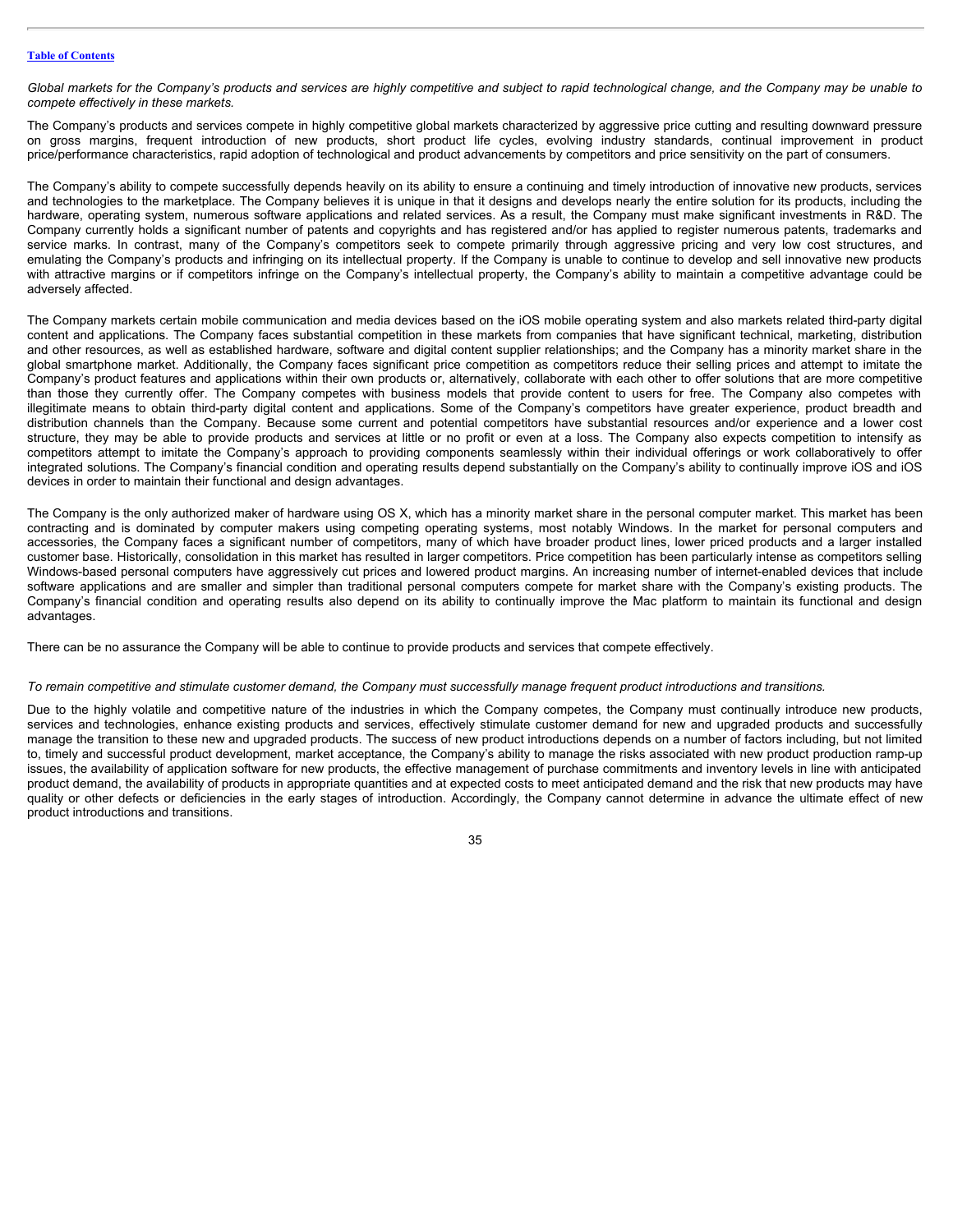#### *The Company depends on the performance of distributors, carriers and other resellers.*

The Company distributes its products through cellular network carriers, wholesalers, national and regional retailers and value-added resellers, many of whom education, enterprise and government customers and consumers and small and mid-sized businesses through its online and retail stores.

Table of Contents<br>The Company depends on the performance of distributors, carriers and other resellers.<br>The Company distributes its products through cellular network carriers, wholesalers, national and regional retailers a continued at all or in the same amounts upon renewal of the Company's agreements with these carriers or in agreements the Company enters into with new carriers.

Table of Contents<br>The Company depends on the performance of distributors, carriers and other resellers.<br>The Company distributes its products through cellular network carriers, wholesalers, national and regional retailers a Many resellers have narrow operating margins and have been adversely affected in the past by weak economic conditions. Some resellers have perceived the expansion of the Company's direct sales as conflicting with their business interests as distributors and resellers of the Company's products. Such a perception could discourage resellers from investing resources in the distribution and sale of the Company's products or lead them to limit or cease distribution of those products. The Company has invested and will continue to invest in programs to enhance reseller sales, including staffing selected resellers' stores with Company employees and contractors, and improving product placement displays. These programs could require a substantial investment while providing no assurance of return or incremental revenue. The financial condition of these res Table of Coments<br>The Company depends on the performance of distributions, carriers and other resellers, national and regional retailers and value-added resellers, many of whom<br>The Company distributions its products through The company depends on the performance of distributions, carriers and other resellers.<br>The Company distributes its products through cellular network carriers, wholesiales, national and regional retailers and value-added re products. Take Company depends on the performance of distribution, camera and other reselects, national and regional retailers and value-addiset nearly of whom<br>The Company distributes its products through cellular method camings, wh The Company depends on the purformance of distribution, carriers and other reseles.<br>The Company distributions is crossile transformations are applied to investe are applied to invention and the purchases are applied to inv company and the Company operation in the Company company current will here carriers or in agreements from supply resident to the Company computer and the Company in the Company is a method in the Company contains in the Co company these there is a multiple sources in the company selection in the company is obtained to the company are at times are at the company and the company and the company and the company and the company and the company a

# *The Company faces substantial inventory and other asset risk in addition to purchase commitment cancellation risk.*

The Company records a write-down for product and component inventories that have become obsolete or exceed anticipated demand or net realizable value and accrues necessary cancellation fee reserves for orders of excess products and components. The Company also reviews its long-lived assets, including capital assets held at its suppliers' facilities and inventory prepayments, for impairment whenever events or circumstances indicate the carrying amount of an asset may not be recoverable. If the Company determines that impairment has occurred, it records a write-down equal to the amount by which the carrying value of the assets exceeds its fair value. Although the Company believes its provisions related to inventory, capital assets, inventory prepayments and other assets and purchase commitments are currently adequate, no assurance can be given that the Company will not incur additional related charges given the rapid and unpredictable pace of product obsolescence in the industries in which the Company competes.

practice, components are normally acquired through a combination of purchase orders, supplier contracts and open orders, in each case based on projected commitments typically cover forecasted component and manufacturing requirements for periods up to 150 days. Because the Company's markets are volatile, competitive and subject to rapid technology and price changes, there is a risk the Company will forecast incorrectly and order or produce excess or insufficient amounts of components or products, or not fully utilize firm purchase commitments.

# *Future operating results depend upon the Company's ability to obtain components in sufficient quantities.*

fluctuations. While the Company has entered into agreements for the supply of many components, there can be no assurance that the Company will be able to extend or renew these agreements on similar terms, or at all. A number of suppliers of components may suffer from poor financial conditions, which can lead to business failure for the supplier or consolidation within a particular industry, further limiting the Company's ability to obtain sufficient quantities of components.<br>The effects of global or regional economic conditions o The Company meants of the product or regional economic conditions on the Company's product society. The company is the company is the company in the company is the Company's suppliers. The company is the company is the com *adversely affect the Company"* above, also could affect the Company's ability to obtain components *.* Therefore, the Company remains subject to significant risks of supply shortages and price increases.

The Company and other participants in the markets for mobile communication and media devices and personal computers also compete for various components with other industries that have experienced increased demand for their products. The Company uses some custom components that are not common to the rest of these industries. The Company's new products often utilize custom components available from only one source. When a component or product uses new technologies, initial capacity constraints may exist until the suppliers' yields have matured or manufacturing capacity has increased. Continued availability of these components at acceptable prices, or at all, may be affected for any number of reasons, including if those suppliers decide to concentrate on the production of common components instead of components customized to meet the Company's requirements. The supply of components for a new or existing product could be delayed or constrained, or a key manufacturing vendor could delay shipments of completed products to the Company.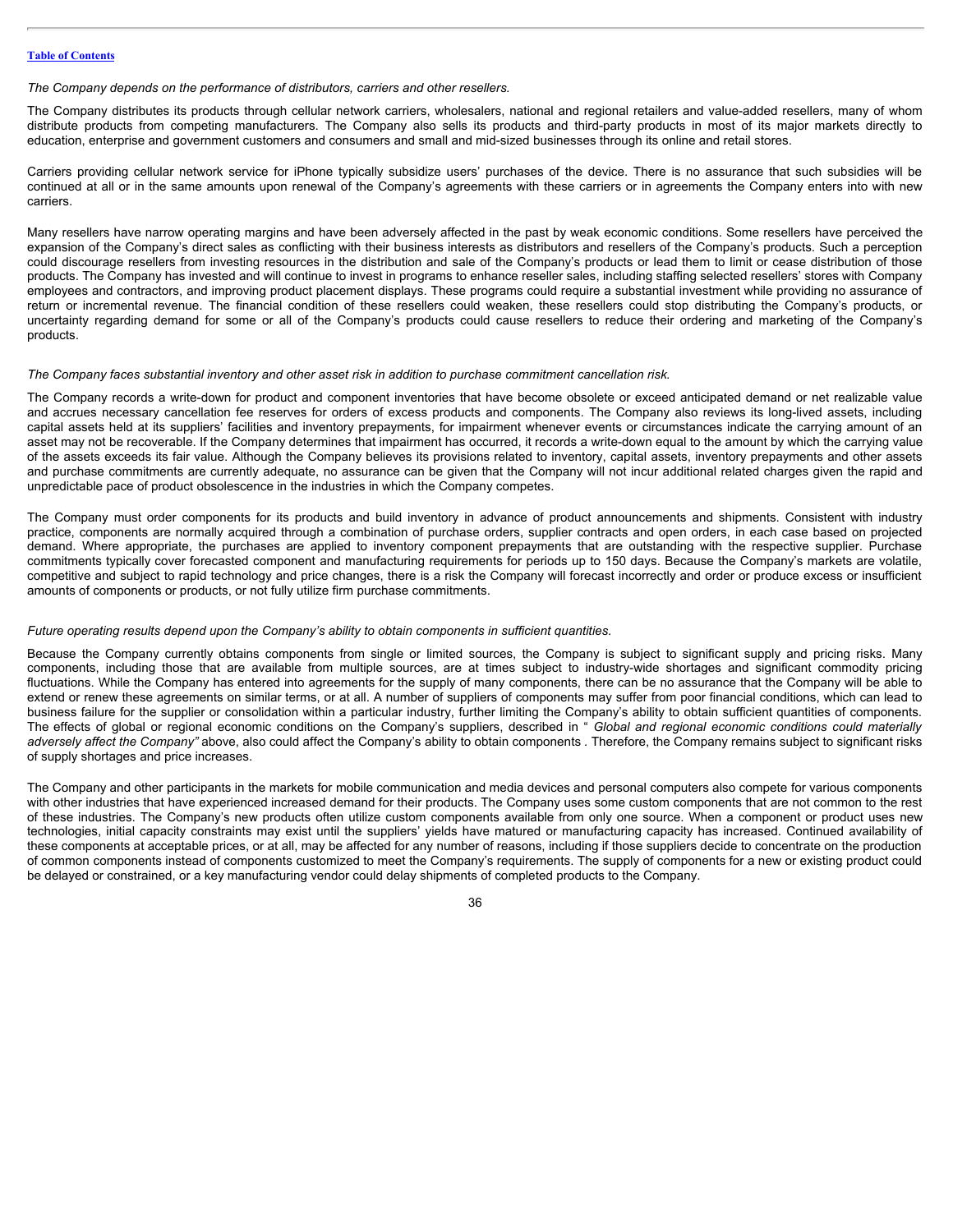*The Company depends on component and product manufacturing and logistical services provided by outsourcing partners, many of which are located outside of the U.S.*

Substantially all of the Company's manufacturing is performed in whole or in part by a few outsourcing partners located primarily in Asia. The Company has also outsourced much of its transportation and logistics management. While these arrangements may lower operating costs, they also reduce the Company's direct control over production and distribution. It is uncertain what effect such diminished control will have on the quality or quantity of products or services, or the Company's flexibility to respond to changing conditions. Al Table of Contents<br>The Company depends on component and product manufacturing and logistical services provided by outsourcing partners, many of which are located outside of<br>the U.S.<br>Substantially all of the Company's manufa Table of Contents<br>The Company depends on component and product manufacturing and logistical services provided by outsourcing partners, many of which are located outside of<br>the U.S.<br>Substantially all of the Company's manufa unanticipated product defect or warranty liability. While the Company relies on its partners to adhere to its supplier code of conduct, material violations of the supplier code of conduct could occur. Table of Contrants<br>The Company depends on component and product manufacturing and logistical services provided by outsourcing partners, many of which are located outside of<br>Substantially all of the Company's manufacturing

outsourcing partners primarily located in Asia, for final assembly of substantially all of the Company's hardware products. Any failure of these partners to perform may have a negative impact on the Company's cost or supply of components or finished goods. In addition, manufacturing or logistics in these locations or transit to final destinations may be disrupted for a variety of reasons including, but not limited to, natural and man-made disasters, information technology system failures, commercial disputes, military actions or economic, business, labor, environmental, public health, or political issues.

The Company has invested in manufacturing process equipment, much of which is held at certain of its outsourcing partners, and has made prepayments to certain of its suppliers associated with long-term supply agreements. While these arrangements help ensure the supply of components and finished goods, if these outsourcing partners or suppliers experience severe financial problems or other disruptions in their business, such continued supply could be reduced or terminated and the net realizable value of these assets could be negatively impacted.

# *The Company's products and services may experience quality problems from time to time that can result in decreased sales and operating margin and harm to the Company's reputation.*

The Company sells complex hardware and software products and services that can contain design and manufacturing defects. Sophisticated operating system software and applications, such as those sold by the Company, often contain "bugs" that can unexpectedly interfere with the software's intended operation. The Company's online services may from time to time experience outages, service slowdowns, or errors. Defects may also occur in components and products the Company purchases from third parties. There can be no assurance the Company will be able to detect and fix all defects in the hardware, software and services it sells. Failure to do so could result in lost revenue, significant warranty and other expenses and harm to the Company's reputation.

# *The Company relies on access to third-party digital content, which may not be available to the Company on commercially reasonable terms or at all.*

The Company contracts with numerous third parties to offer their digital content to customers. This includes the right to sell currently available music, movies, TV shows and books. The licensing or other distribution arrangements with these third parties are for relatively short terms and do not guarantee the continuation or renewal of these arrangements on reasonable terms, if at all. Some third-party content providers and distributors currently or in the future may offer competing products and services, and could take action to make it more difficult or impossible for the Company to license or otherwise distribute their content in the future. Other content owners, providers or distributors may seek to limit the Company's access to, or increase the cost of, such content. The Company may be unable to continue to offer a wide variety of content at reasonable prices with acceptable usage rules, or continue to expand its geographic reach. Failure to obtain the right to make available third-party digital content, or to make available such content on commercially reasonable terms, could have a material adverse impact on the Company's financial condition and operating results. the internal risk increases its distribution for the company to recomment and the increases in the company to content and the method of the method content and the method content and the method content has the method in the

Some third-party digital content providers require the Company to provide digital rights management and other security solutions. If requirements change, the Company may have to develop or license new technology to provide these solutions. There is no assurance the Company will be able to develop or license such solutions at a reasonable cost and in a timely manner. In addition, certain countries have passed or may propose and adopt legislation that would force the arrangements with the Company's content providers.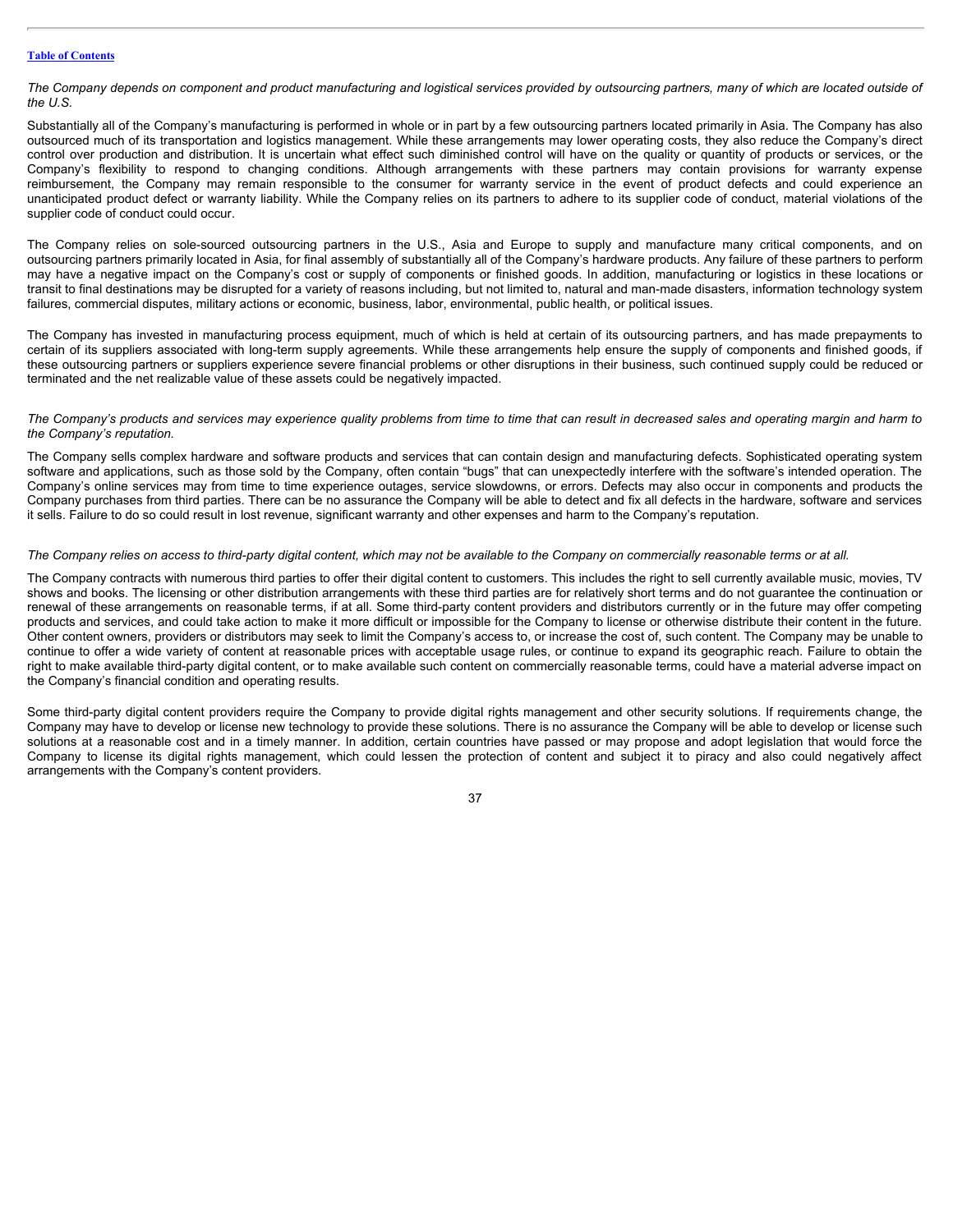*The Company's future performance depends in part on support from third-party software developers.*

Table of Contents<br>The Company's future performance depends in part on support from third-party software developers.<br>The Company's future performance depends in part on support from third-party software developers.<br>The Comp services. There is no assurance that third-party developers will continue to develop and maintain software applications and services for the Company's products. Company's products.

Table of Contents<br>
The Company's future performance depends in part on support from third-party software developers.<br>
The Company's future performance depends in part on support from third-party software developers.<br>
Servi With respect to its Mac products, the Company believes the availability of third-party software applications and services depends in part on the developers' perception and analysis of the relative benefits of developing, maintaining and upgrading such software for the Company's products compared to Windowsbased products. This analysis may be based on factors such as the market position of the Company and its products, the anticipated revenue that may be generated, expected future growth of Mac sales and the costs of develop Table of Contrasts<br>The Company's future performance depends in part on support from third-party software developers.<br>The Company's future grootens by customers to purchase its hardware products depend in part on the availa Table of Contrants<br>The Company's future performance depends in part on support from third-party software developers.<br>The Company's future performance that intrid-party developers will contrinue to develop and marketin soft Company's Mac products and more inclined to devote their resources to developing and upgrading software for the larger Windows market.

With respect to iOS devices, the Company relies on the continued availability and development of compelling and innovative software applications, which are distributed through a single distribution channel, the App Store. iOS devices are subject to rapid technological change, and, if third-party developers are unable to or choose not to keep up with this pace of change, third-party applications might not successfully operate and may result in dissatisfied customers. As with applications for the Company's Mac products, the availability and development of these applications also depend on developers' perceptions and analysis of the relative benefits of developing, maintaining or upgrading softw That a Custrasts<br>The Company shate performance depends in part on support from third-party software developers.<br>The Company spieces decisions by customers to purchase its hardware products depend in part on the availabilit developers focus their efforts on these competing platforms, the availability and quality of applications for the Company's iOS devices may suffer.

# *The Company relies on access to third-party intellectual property, which may not be available to the Company on commercially reasonable terms or at all.*

Many of the Company's products include third-party intellectual property, which requires licenses from those third parties. Based on past experience and industry practice, the Company believes such licenses generally can be obtained on reasonable terms. There is, however, no assurance that the necessary licenses can be obtained on acceptable terms or at all. Failure to obtain the right to use third-party intellectual property, or to use such intellectual property on commercially reasonable terms, could preclude the Company from selling certain products or otherwise have a material adverse impact on the Company's financial condition and operating results.

*The Company could be impacted by unfavorable results of legal proceedings, such as being found to have infringed on intellectual property rights.*

The Company is subject to various legal proceedings and claims that have not yet been fully resolved and that have arisen in the ordinary course of business, and additional claims may arise in the future.

For example, technology companies, including many of the Company's competitors, frequently enter into litigation based on allegations of patent infringement or other violations of intellectual property rights. In addition, patent holding companies seek to monetize patents they have purchased or otherwise obtained. As the Company has grown, the intellectual property rights claims against it have increased and may continue to increase. In particular, the Company's cellular enabled products compete with products from mobile communication and media device companies that hold significant patent portfolios, and the number of patent claims with respect to its Near products. Its Company believes the washing of three paids that significant action is developerated. That company increases a more in the relationstitute in the Company increased. The Company increa before the U.S. International Trade Commission, as well as internationally in various countries. The plaintiffs in these actions frequently seek injunctions and substantial damages. With respect to 105 devices, the Company relies on the continued availability and development of correcting and innovative applications, which are continued to a third-party in the system of corrections of the continue and

Regardless of the scope or validity of such patents or other intellectual property rights, or the merits of any claims by potential or actual litigants, the Company may have to engage in protracted litigation. If the Company is found to infringe one or more patents or other intellectual property rights, regardless of whether it can develop non-infringing technology, it may be required permanent injunction prohibiting the Company from marketing or selling certain products.

In certain cases, the Company may consider the desirability of entering into licensing agreements, although no assurance can be given that such licenses can be obtained on acceptable terms or that litigation will not occur. These licenses may also significantly increase the Company's operating expenses.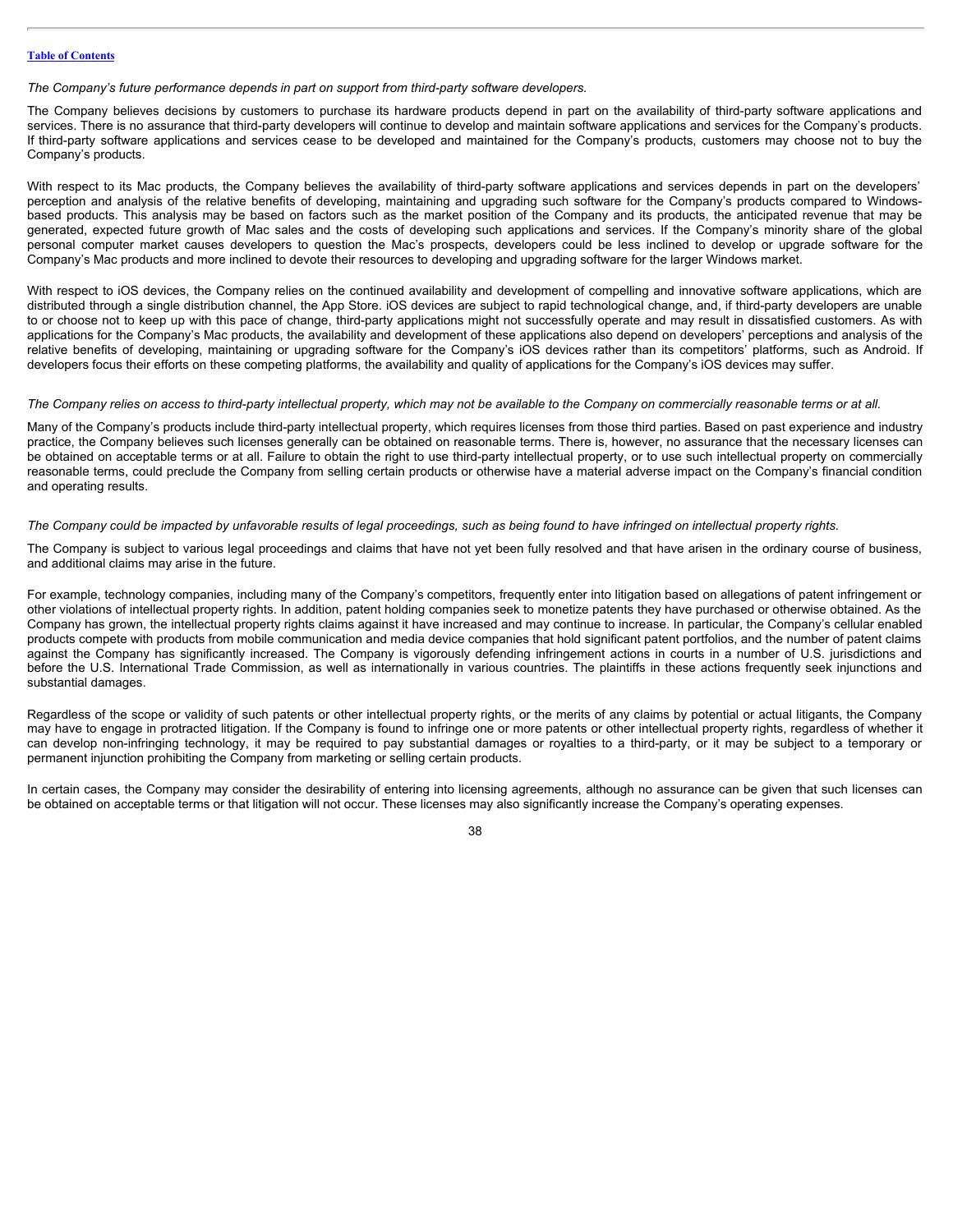management. In recognition of these considerations, the Company may enter into arrangements to settle litigation.

Table of Contents<br>Regardless of the merit of particular claims, litigation may be expensive, time-consuming, disruptive to the Company's operations and distracting to<br>management's opinion, there is not at least a reasonabl In management's opinion, there is not at least a reasonable possibility the Company may have incurred a material loss, or a material loss in excess of a recorded accrual, with respect to loss contingencies, including matters related to infringement of intellectual property rights. However, the outcome of litigation is inherently uncertain.

Although management considers the likelihood of such an outcome to be remote, if one or more legal matters were resolved against the Company in a reporting **Table of Centrats**<br>Regardless of the merit of particular claims, litigation may be expensive, time-consuming, disruptive to the Company's operations and distracting to<br>management's opinion, there is not at least a reasona Table of Contents<br>Regardless of the merit of particular claims, litigation may be expensive, time-consuming, disruptive to the Company's operations and distracting to<br>management. In recognition of these considerations, the profits, remedial corporate measures or injunctive relief against the Company that could materially adversely affect its financial condition and operating results.

# *The Company is subject to laws and regulations worldwide, changes to which could increase the Company's costs and individually or in the aggregate adversely affect the Company's business.*

The Company is subject to laws and regulations affecting its domestic and international operations in a number of areas. These U.S. and foreign laws and regulations affect the Company's activities including, but not limited to, in areas of labor, advertising, digital content, consumer protection, real estate, billing, ecommerce, promotions, quality of services, telecommunications, mobile communications and media, television, intellectual property ownership and infringement, tax, import and export requirements, anti-corruption, foreign exchange controls and cash repatriation restrictions, data privacy requirements, anti-competition, environmental, health and safety.

By way of example, laws and regulations related to mobile communications and media devices in the many jurisdictions in which the Company operates are extensive and subject to change. Such changes could include, among othe Taik affection of the ment of particular claims, litigation may be expensive, time-consuming, disruptive to the Company's operations in origination of the consulterations in Company we enter into announce to such this part locking devices to a carrier's network, or mandating the use of devices on more than one carrier's network. These devices are also subject to certification and Take diCustes<br>
regulates of the ment of particular claims, litigation may be expensive, time-consuming, disruptive to the Company's operations and distracting to<br>monogeneral in cooperation of these considerations, the Comp extensive and time consuming, and could result in additional testing requirements, product modifications, or delays in product shipment dates, or could preclude the Company from selling certain products.

Compliance with these laws, regulations and similar requirements may be onerous and expensive, and they may be inconsistent from jurisdiction to jurisdiction, further increasing the cost of compliance and doing business. Any such costs, which may rise in the future as a result of changes in these laws and regulations or in their interpretation, could individually or in the aggregate make the Company's products and services less attractive to the Company's customers, delay the introduction of new products in one or more regions, or cause the Company to change or limit its business practices. The Company has implemented policies makespear, in recompton of these considerations, the Company may enter into anangements to selle the mangement solenoids in oroses of an analysis of the mangement solenoids and an expertement and the mangement solenoids an contractors, or agents will not violate such laws and regulations or the Company's policies and procedures. reptronment in excess of managements conserved for a competition fractions increases to the competitions and the competitions of the competitions of the competitions of the costs of the conserved and anti-competition restr could remetate consorte measures or injenctive relat ragnet the Company hat could materially adverse direct the formany's costs and reduced the company is a state of the company is a state of the company is and reduced to The Company is subject to be significant working the constraint of the constraint of the constraint is a could be significantly affect the constraint and the constraint and the company is a change of the significant and th

# *The Company's business is subject to the risks of international operations.*

The Company derives a significant portion of its revenue and earnings from its international operations. Compliance with applicable U.S. and foreign laws and regulations, such as import and export requirements, anti-corruption laws, tax laws, foreign exchange controls and cash repatriation restrictions, data privacy Company has implemented policies and procedures to comply with these laws and regulations, a violation by the Company's employees, contractors, or agents business.

conditions, increased duties, taxes and other costs and political instability. Margins on sales of the Company's products in foreign countries, and on sales of products that include components obtained from foreign suppliers, could be materially adversely affected by international trade regulations, including duties, tariffs and antidumping penalties. The Company is also exposed to credit and collectability risk on its trade receivables with customers in certain international markets. There can be no assurance the Company can effectively limit its credit risk and avoid losses.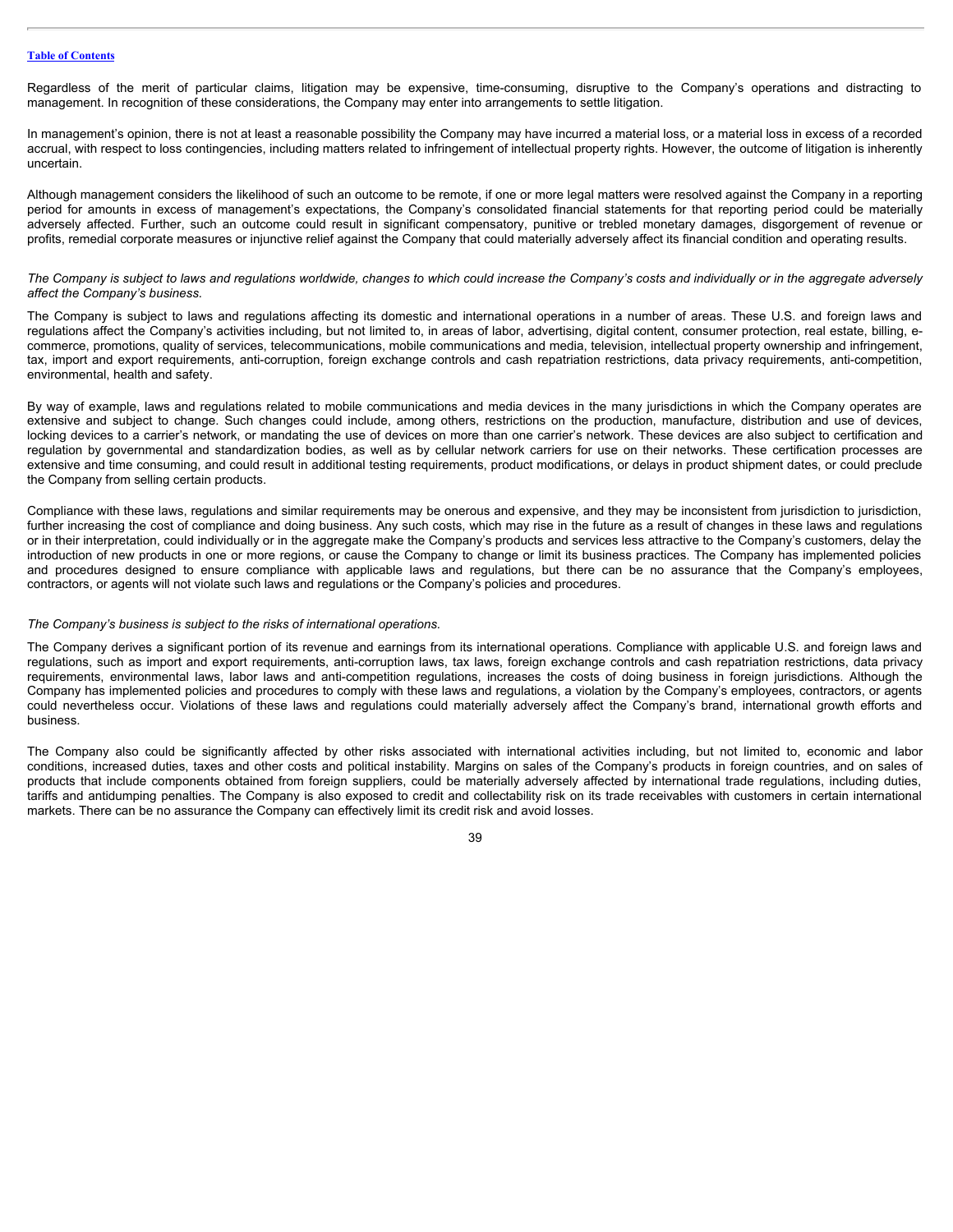*The Company's retail stores have required and will continue to require a substantial investment and commitment of resources and are subject to numerous risks and uncertainties.*

The Company's retail stores have required substantial investment in equipment and leasehold improvements, information systems, inventory and personnel. The Company also has entered into substantial operating lease commitments for retail space. Certain stores have been designed and built to serve as high-profile venues to promote brand awareness and serve as vehicles for corporate sales and marketing activities. Because of their unique design elements, locations and Table of Contents<br>The Company's retail stores have required and will continue to require a substantial investment and commitment of resources and are subject to numerous risks<br>and uncertainties.<br>The Company's retail stores Company's retail stores, a decline in sales or the closure or poor performance of individual or multiple stores could result in significant lease termination costs, write-offs of equipment and leasehold improvements and severance costs. Thak of Courtants<br>The Company's retail stores have required and will continue to require a substantial investment and commitment of resources and are subject to numerous risks<br>and uncertainties.<br>The Company sites all state Table of Cantests<br>The Company's retail stores have required and will continue to require a substantial investment and commitment of resources and are subject to numerous risks<br>and throethaties.<br>The Company's retail stores Table of Cantons<br>The Company's retail stores have required and will confirme to require a substanted investment and communication resources and are subject to numerous risks<br>and uncertainties.<br>The Company's result attentio Take of Company's redail stores have required and will continue to require a substantial investment and commitment of resources and are subject to runnerous relations. The Company's redail stores have required substantial Liable of Centrals<br>The Company's relations have required and will continue to require a substantial improvements, information and an abject to numerican and<br>and three-faints.<br>The Company's endit eitser have required substa The Company's total stores have required and will continue to require a substanted investment and computers and are subject to numeric to the Company's technology in the Company's technology in the Company's inclusions in and inversidents. The company to adverse and the company in the company in the company is to only institute only in the company is to company in the company in the company in the company in the company in the company in th

Many factors unique to retail operations, some of which are beyond the Company's control, pose risks and uncertainties. These risks and uncertainties include, but are not limited to, macro-economic factors that could have an adverse effect on general retail activity, as well as the Company's inability to manage costs associated with store construction and operation, the Company's failure to manage relationships with its existing retail partners, more challenging environments in managing retail operations outside the U.S., costs associated with unanticipated fluctuations in the value of retail inventory, and the Company's inability to obtain and renew leases in quality retail locations at a reasonable cost.

# *Investment in new business strategies and acquisitions could disrupt the Company's ongoing business and present risks not originally contemplated.*

unidentified issues not discovered in the Company's due diligence. These new ventures are inherently risky and may not be successful.

## *The Company's business and reputation may be impacted by information technology system failures or network disruptions.*

The Company may be subject to information technology system failures and network disruptions. These may be caused by natural disasters, accidents, power disruptions could, among other things, prevent access to the Company's online stores and services, preclude retail store transactions, compromise Company or delivery of online services, transactions processing and financial reporting. ventere is provide to the second that the second served by the company and the second of the information into the contact preference in the contact preference in the contact preference in the content of the contact prefere

*consequences.*

The Company's business requires it to use and store customer, employee and business partner personally identifiable information ("PII"). This may include, among other information, names, addresses, phone numbers, email add information. Although malicious attacks to gain access to PII affect many companies across various industries, the Company is at a relatively greater risk of being targeted because of its high profile and the amount of PII it manages.

The Company requires user names and passwords in order to access its information technology systems. The Company also uses encryption and authentication technologies designed to secure the transmission and storage of data and prevent access to Company data or accounts. As with all companies, these security measures are subject to third-party security breaches, employee error, malfeasance, faulty password management, or other irregularities. For example, third parties may attempt to fraudulently induce employees or customers into disclosing user names, passwords or other sensitive information, which may in turn be used to access the Company's information technology systems. To help protect customers and the Company, the Company monitors accounts and systems for unusual activity and may freeze accounts under suspicious circumstances, which may result in the delay or loss of customer orders.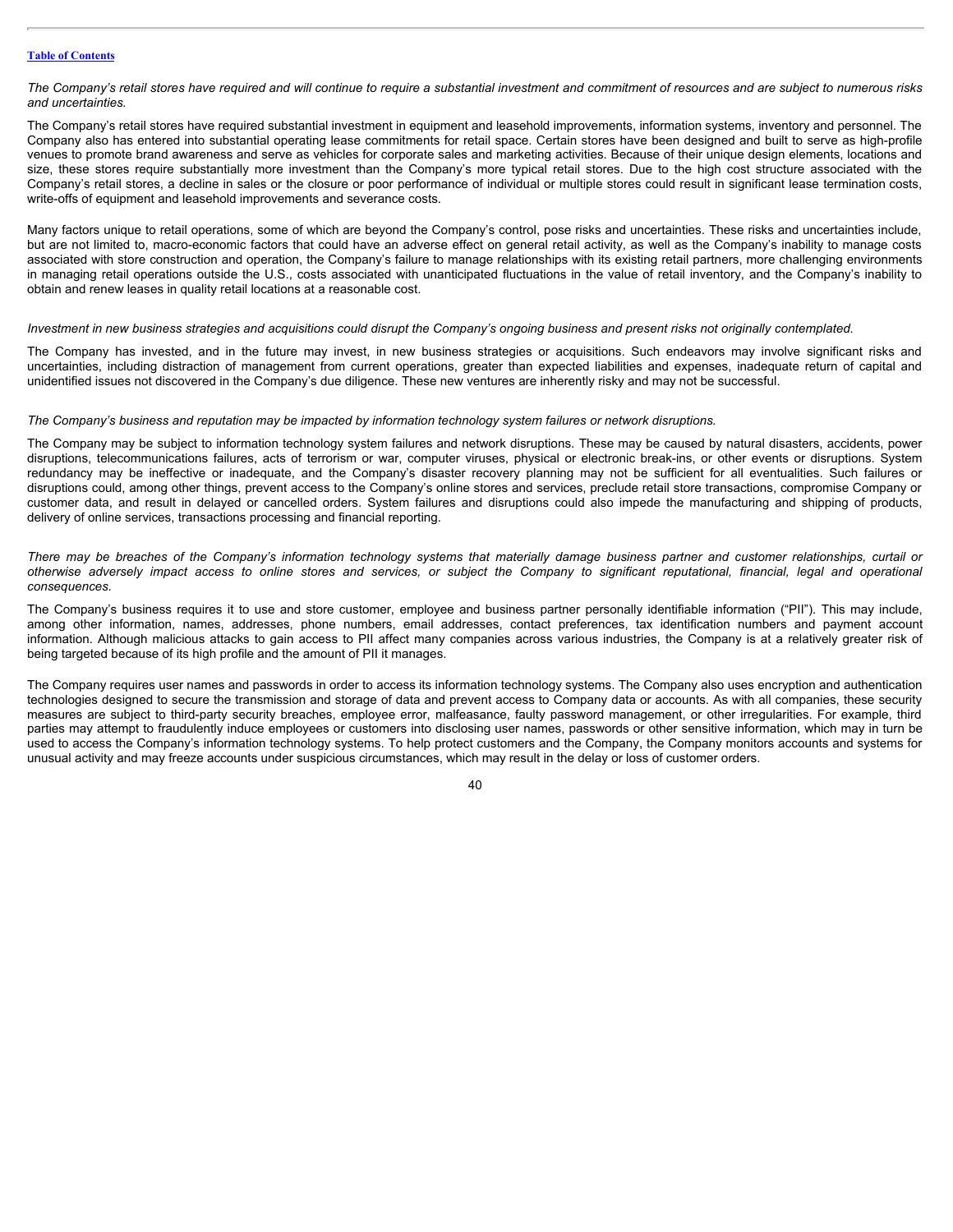The Company devotes significant resources to network security, data encryption and other security measures to protect its systems and data, but these security measures cannot provide absolute security. To the extent the Company was to experience a breach of its systems and was unable to protect sensitive data, such a breach could materially damage business partner and customer relationships, and curtail or otherwise adversely impact access to online stores and services. Moreover, if a computer security breach affects the Company's systems or results in the unauthorized release of PII, the Company's reputation and Table of Contents<br>The Company devotes significant resources to network security, data encryption and other security measures to protect its systems and data, but these security<br>measures cannot provide absolute security. To litigation and possible liability. While the Company maintains insurance coverage that, subject to policy terms and conditions and subject to a significant selfinsured retention, is designed to address certain aspects of cyber risks, such insurance coverage may be insufficient to cover all losses or all types of claims that may arise in the continually evolving area of cyber risk. Table of Contents<br>The Company devotes significant resources to network security, data encryption and other security measures to protect its systems and data, but these security<br>measures cannot provide absolute security. To Table at Centrata<br>The Company devotes significant resources to network security, data encryption and other security measures to protect its systems and data, but these security<br>measures cannot provide absolute security. To The Company develops algorithm resources to network security, data encyption and other security measures to protect the systems and data, but these security<br>The Company is contract to payment resources to network incompany Thalc at Centents<br>The Company devotes algorithm researches to network security, data encryption and different security messures to protect the systems and data, but these security<br>measures carnot provide devoted experiment

# *The Company's business is subject to a variety of U.S. and international laws, rules, policies and other obligations regarding data protection.*

The Company is subject to federal, state and international laws relating to the collection, use, retention, security and transfer of PII. In many cases, these laws subsidiaries and other parties with which the Company has commercial relations. Several jurisdictions have passed laws in this area, and other jurisdictions are considering imposing additional restrictions. These laws continue to develop and may be inconsistent from jurisdiction to jurisdiction. Complying with emerging Noncompliance could result in penalties or significant legal liability.

The Company's privacy policy, which includes related practices concerning the use and disclosure of data, is posted on its website. Any failure by the Company, its suppliers or other parties with whom the Company does business to comply with its posted privacy policy or with other federal, state or international privacyrelated or data protection laws and regulations could result in proceedings against the Company by governmental entities or others.

Company fails to follow payment card industry security standards, even if no customer information is compromised, the Company could incur significant fines or experience a significant increase in payment card transaction costs.

# *The Company's success depends largely on the continued service and availability of key personnel.*

Much of the Company's future success depends on the continued availability and service of key personnel, including its Chief Executive Officer, executive team and other highly skilled employees. Experienced personnel in the technology industry are in high demand and competition for their talents is intense, especially in Silicon Valley, where most of the Company's key personnel are located.

# *The Company's business may be impacted by political events, war, terrorism, public health issues, natural disasters and other business interruptions.*

busine in the metalloid summate, using the company is predict and issues and the wises and the company could be expected by interruptions in the company interruptions in the company of the details in the state of the detai international commerce and the global economy, and thus could have a material adverse effect on the Company, its suppliers, logistics providers, manufacturing vendors and customers, including channel partners. The Company's business operations are subject to interruption by, among others, natural disasters, whether as a result of climate change or otherwise, fire, power shortages, nuclear power plant accidents, terrorist attacks and other hostile acts, labor disputes, public The Company's autorest is subject to a water) of U.S. and international laws. niees, policies and other company issues and photospherical states in the company is and the toto property is and the company is and the first i The Company's business is aubject to a variety of U.S. and international laws. Ayies, politicial of the Color partners, including the components in any international and the components in a make and the components in the m inefficiencies in the Company's supply chain. Should major public health issues, including pandemics, arise, the Company could be adversely affected by more stringent employee travel restrictions, additional limitations in freight services, governmental actions limiting the movement of products between regions, delays in production ramps of new products and disruptions in the operations of the Company's manufacturing vendors and component suppliers. The majority of the<br>Company's R&D activities, its corporate headquarters, information te initionisers in company's success depend on the company is company including through provides in the passion as in the interaction of the passion is the response to the mass and other particular technology interactions are suppliers and manufacturing vendors, are in locations that could be affected by natural disasters. In the event of a natural disaster, the Company could incur significant losses, require substantial recovery time and experience significant expenditures in order to resume operations.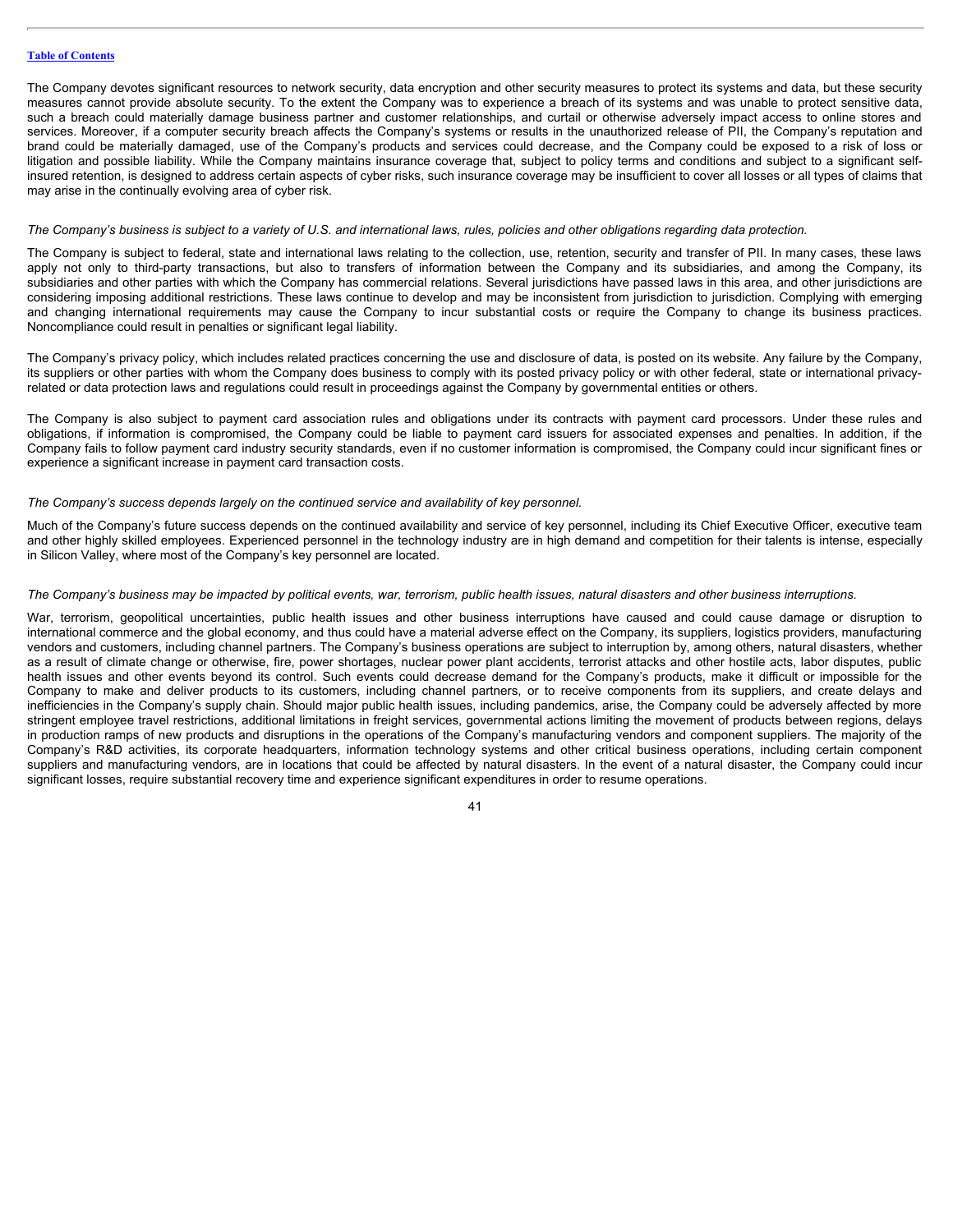*The Company expects its quarterly revenue and operating results to fluctuate.*

Table of Contents<br>The Company expects its quarterly revenue and operating results to fluctuate.<br>The Company's profit margins vary across its products and distribution channels. The Company's software, accessories, and serv generally have higher gross margins than certain of the Company's other products. Gross margins on the Company's hardware products vary across product lines and can change over time as a result of product transitions, pricing and configuration changes, and component, warranty, and other cost fluctuations. The Company's direct sales generally have higher associated gross margins than its indirect sales through its channel partners. In addition, the Company's gross margin and operating margin percentages, as well as overall profitability, may be materially adversely impacted as a result of a shift in product, geographic or channel mix, component cost increases, the strengthening U.S. dollar, price competition, or the introduction of new products, including those that have higher cost structures with flat or reduced pricing. Table of Contents<br>The Company's profit margins vary across its products and distribution channels. The Company's software, accessories, and service and support contracts<br>The Company's profit margins vary across its product

The Company has typically experienced higher net sales in its first quarter compared to other quarters due in part to seasonal holiday demand. Additionally, new product introductions can significantly impact net sales, product costs and operating expenses. Further, the Company generates a majority of its net sales from a developments late in a quarter, such as lower-than-anticipated demand for the Company's products, issues with new product introductions, an internal systems failure, or failure of one of the Company's logistics, components supply, or manufacturing partners.

#### *The Company's stock price is subject to volatility.*

Thak of Centratis<br>The Company's profit margins vary soros at products and distribution channels. The Company's software, accessories, and service and susport contrades<br>The Company's profit margins vary access to products a technology industry and the stock market as a whole have experienced extreme stock price and volume fluctuations that have affected stock prices in ways that may have been unrelated to these companies' operating performance. Price volatility over a given period may cause the average price at which the Company repurchases its own stock to exceed the stock's price at a given point in time. The Company believes its stock price should reflect expectations of future growth and profitability. The Company also believes its stock price should reflect expectations that its cash dividend will continue at current levels or grow and that its The current share of each of the company of the current shares are a matter in the company's software, accessories, and service and support contrads<br>The Company's profit manning in the next are distributed by flucture the Company's share repurchase program does not obligate it to acquire any specific number of shares. If the Company fails to meet expectations related to future growth, profitability, dividends, share repurchases or other market expectations, its stock price may decline significantly, which could have a material adverse impact on investor confidence and employee retention. The Company's primary exposure to purely a company experimentally increases to movement and services and services and services and services and services and services in foreign currency increases in product to movement pri

## *The Company's financial performance is subject to risks associated with changes in the value of the U.S. dollar versus local currencies.*

worldwide. Weakening of foreign currencies relative to the U.S. dollar adversely affects the U.S. dollar value of the Company's foreign currency-denominated sales and earnings, and generally leads the Company to raise international pricing, potentially reducing demand for the Company's products. Margins on sales of the Company's products in foreign countries and on sales of products that include components obtained from foreign suppliers, could be materially adversely affected by foreign currency exchange rate fluctuations. In some circumstances, for competitive or other reasons, the Company may decide not to raise local prices to fully offset the dollar's strengthening, or at all, which would adversely affect the U.S. dollar value of the Company's foreign currency-denominated sales Company's alternative to the converse is a strengthening of foreign currencies, a strengthening of foreign contents and the conversely map of the U.S. dollar, product in the U.S. dollar, the conversely map of the U.S. doll may have been unrelated to these companys in the big cause the Company internation and a second of a could cause in the Company to reduce internation and the company to reduce the method. The company internation and the Co thereby limiting the benefit. Additionally, strengthening of foreign currencies may also increase the Company's cost of product components denominated in those currencies, thus adversely affecting gross margins.

The Company uses derivative instruments, such as foreign currency forward and option contracts, to hedge certain exposures to fluctuations in foreign currency exchange rates. The use of such hedging activities may not offset any, or more than a portion, of the adverse financial effects of unfavorable movements in foreign exchange rates over the limited time the hedges are in place.

#### *The Company is exposed to credit risk and fluctuations in the market values of its investment portfolio.*

Given the global nature of its business, the Company has both domestic and international investments. Credit ratings and pricing of the Company's investments can be negatively affected by liquidity, credit deterioration, financial results, economic risk, political risk, sovereign risk or other factors. As a result, the value and liquidity of the Company's cash, cash equivalents and marketable securities may fluctuate substantially. Therefore, although the Company has not realized any significant losses on its cash, cash equivalents and marketable securities, future fluctuations in their value could result in a significant realized loss.

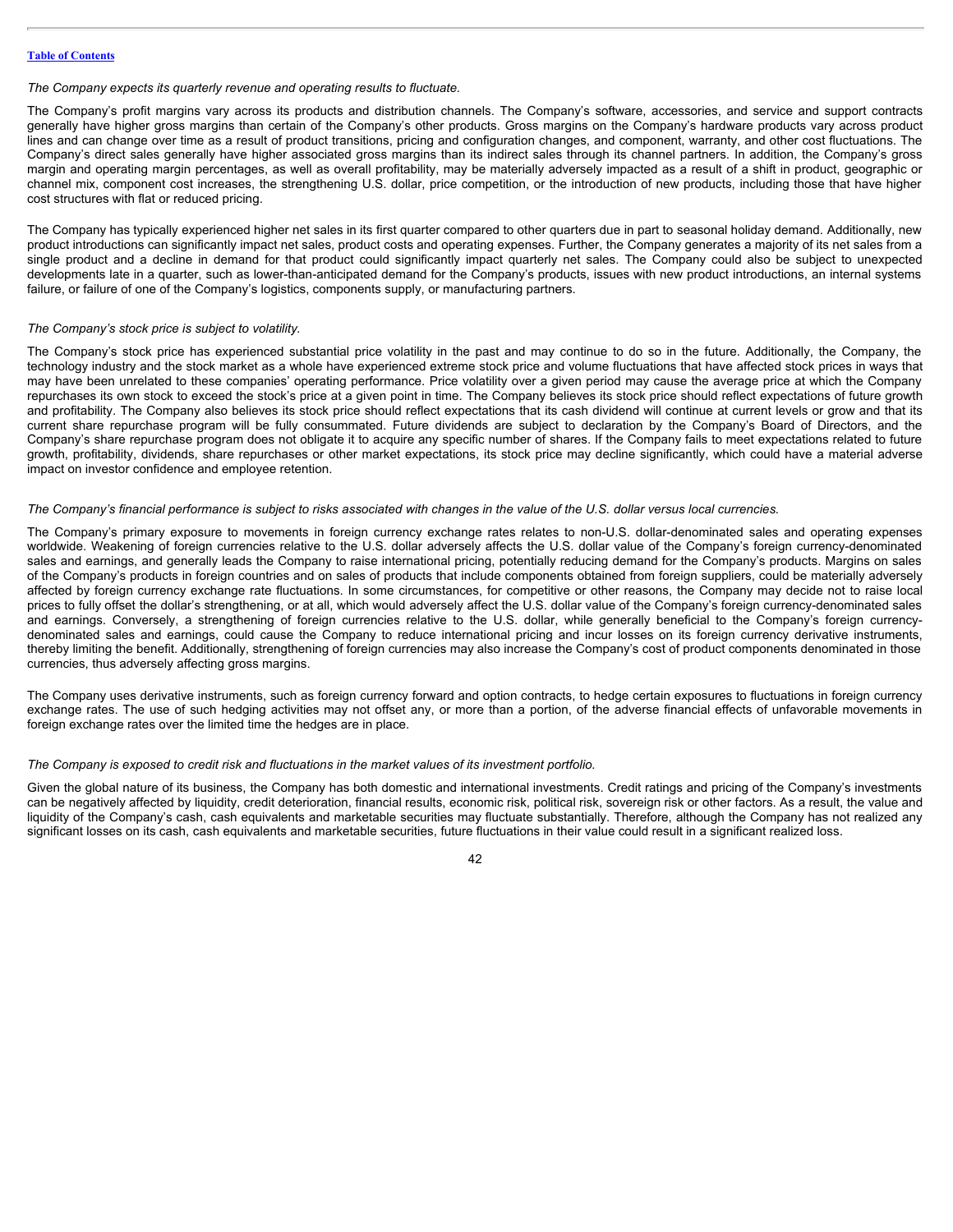*The Company is exposed to credit risk on its trade accounts receivable, vendor non-trade receivables and prepayments related to long-term supply agreements, and this risk is heightened during periods when economic conditions worsen.*

The Company distributes its products through third-party cellular network carriers, wholesalers, retailers and value-added resellers. The Company also sells its products directly to small and mid-sized businesses and education, enterprise and government customers. A substantial majority of the Company's outstanding trade receivables are not covered by collateral, third-party financing arrangements or credit insurance. The Company's exposure to credit and collectability risk on its trade receivables is higher in certain international markets and its ability to mitigate such risks may be limited. The Company also has unsecured vendor non-trade receivables resulting from purchases of components by outsourcing partners and other vendors that manufacture sub-assemblies or assemble final products for the Company. In addition, the Company has made prepaymen Table of Contents<br>The Company is exposed to credit risk on its trade accounts receivable, vendor non-trade receivables and prepayments related to long-term supply agreements,<br>and this risk is heightened during periods when components. As of December 26, 2015, a significant portion of the Company's trade receivables was concentrated within cellular network carriers, and its vendor non-trade receivables and prepayments related to long-term supply agreements were concentrated among a few individual vendors located primarily in Asia. While the Company has procedures to monitor and limit exposure to credit risk on its trade and vendor non-trade receivables, as well as long-term prepayments, there can be no assurance such procedures will effectively limit its credit risk and avoid losses. Table at Centamic<br>
The Company is accored to credit risk on its trade accounts receivable, vendor non-trade receivables and propayments related to long-tem supply agreements.<br>The Company is also products through pincipally

# *The Company could be subject to changes in its tax rates, the adoption of new U.S. or international tax legislation or exposure to additional tax liabilities.*

The Company is subject to taxes in the U.S. and numerous foreign jurisdictions, including Ireland, where a number of the Company's subsidiaries are organized. Due to economic and political conditions, tax rates in various jurisdictions may be subject to significant change. The Company's effective tax rates could be affected by changes in the mix of earnings in countries with differing statutory tax rates, changes in the valuation of deferred tax assets and liabilities, or changes in tax laws or their interpretation, including in the U.S. and Ireland. For example, in June 2014, the European Commission opened a formal investigation of Ireland to examine whether decisions by the tax authorities with regard to the corporate income tax to be paid by two of the Company's Irish subsidiaries comply with European Union rules on state aid. If the European Commission were to conclude against Ireland, it could require Ireland to recover from the Company past taxes covering a period of up to 10 years reflective of the disallowed state aid, and such amount could be material.

governmental bodies. The Company regularly assesses the likelihood of an adverse outcome resulting from these examinations to determine the adequacy of its provision for taxes. There can be no assurance as to the outcome of these examinations. If the Company's effective tax rates were to increase, particularly in the U.S. or Ireland, or if the ultimate determination of the Company's taxes owed is for an amount in excess of amounts previously accrued, the Company's financial condition, operating results and cash flows could be adversely affected.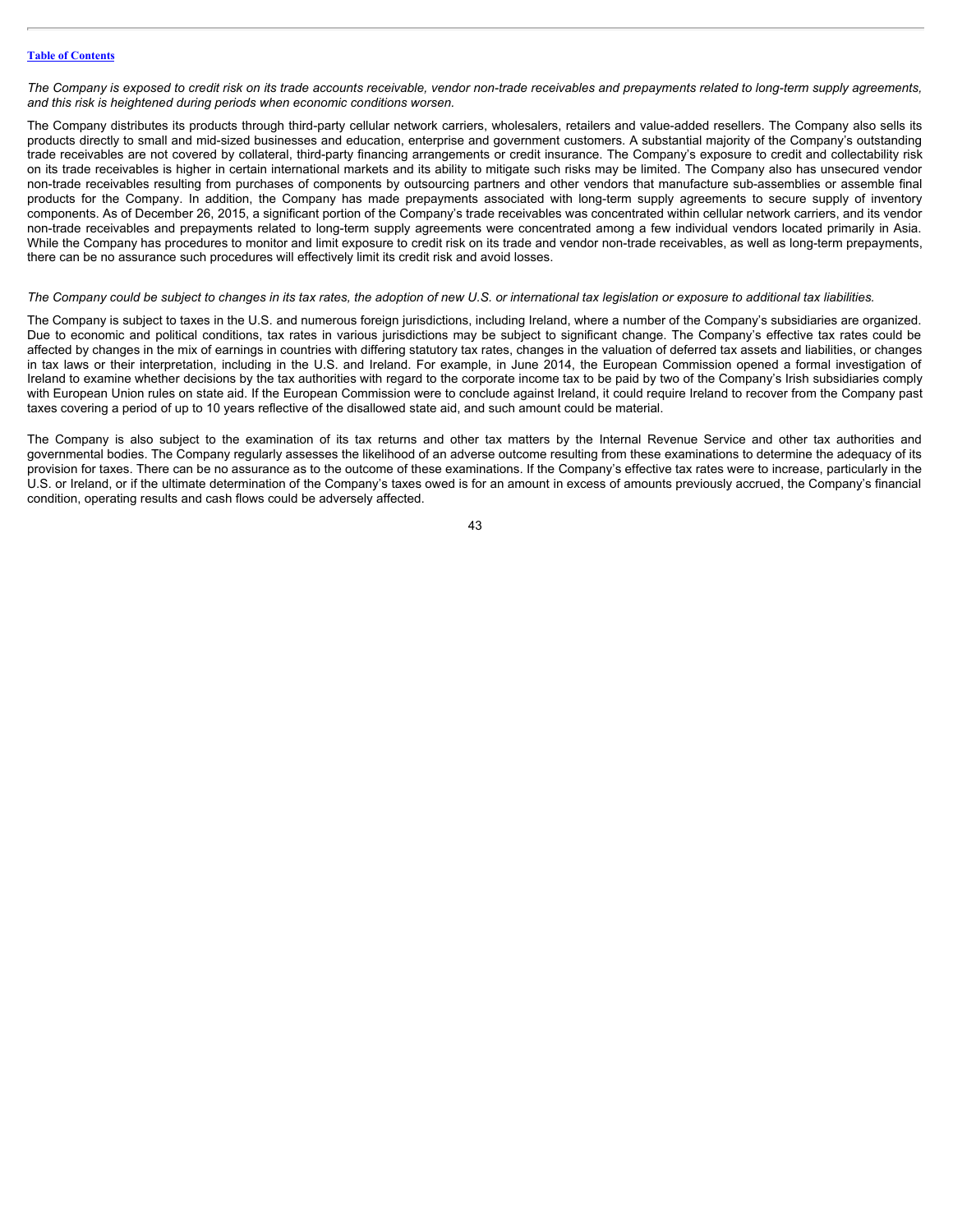# **Item 2. Unregistered Sales of Equity Securities and Use of Proceeds**

| <b>Table of Contents</b><br><b>Unregistered Sales of Equity Securities and Use of Proceeds</b><br>Item 2.<br>thousands, and per share amounts):<br><b>Total Number of</b><br><b>Shares Purchased</b><br><b>Total Number</b><br>Average<br>as Part of Publicly<br>of Shares<br><b>Price Paid</b><br><b>Announced Plans</b><br>the Plans or<br>Periods<br>Purchased<br>Per Share<br>or Programs<br>September 27, 2015 to October 31, 2015:<br>12,638<br>Open market and privately negotiated purchases<br>112.58<br>12,638<br>November 1, 2015 to November 28, 2015:<br>20,382(2)<br>20,382(2)<br>November 2015 ASR | (2)<br>Open market and privately negotiated purchases<br>13,346<br>118.18<br>13,346<br>- \$ | November 29, 2015 to December 26, 2015:<br>\$<br>$\Omega$<br>$\Omega$ | Open market and privately negotiated purchases<br>46,366<br>Total |  |  |  |  |  |
|-------------------------------------------------------------------------------------------------------------------------------------------------------------------------------------------------------------------------------------------------------------------------------------------------------------------------------------------------------------------------------------------------------------------------------------------------------------------------------------------------------------------------------------------------------------------------------------------------------------------|---------------------------------------------------------------------------------------------|-----------------------------------------------------------------------|-------------------------------------------------------------------|--|--|--|--|--|
| Share repurchase activity during the three months ended December 26, 2015 was as follows (in millions, except number of shares, which are reflected in<br><b>Approximate Dollar</b><br><b>Value of Shares</b><br>That May Yet Be<br><b>Purchased Under</b><br>Programs (1)                                                                                                                                                                                                                                                                                                                                        |                                                                                             |                                                                       |                                                                   |  |  |  |  |  |
|                                                                                                                                                                                                                                                                                                                                                                                                                                                                                                                                                                                                                   |                                                                                             |                                                                       | 30,024                                                            |  |  |  |  |  |
|                                                                                                                                                                                                                                                                                                                                                                                                                                                                                                                                                                                                                   |                                                                                             |                                                                       |                                                                   |  |  |  |  |  |
|                                                                                                                                                                                                                                                                                                                                                                                                                                                                                                                                                                                                                   |                                                                                             |                                                                       |                                                                   |  |  |  |  |  |
|                                                                                                                                                                                                                                                                                                                                                                                                                                                                                                                                                                                                                   |                                                                                             |                                                                       |                                                                   |  |  |  |  |  |
|                                                                                                                                                                                                                                                                                                                                                                                                                                                                                                                                                                                                                   |                                                                                             |                                                                       |                                                                   |  |  |  |  |  |

# **Item 3. Defaults Upon Senior Securities**

None.

# **Item 4. Mine Safety Disclosures**

Not applicable.

#### **Item 5. Other Information**

None.

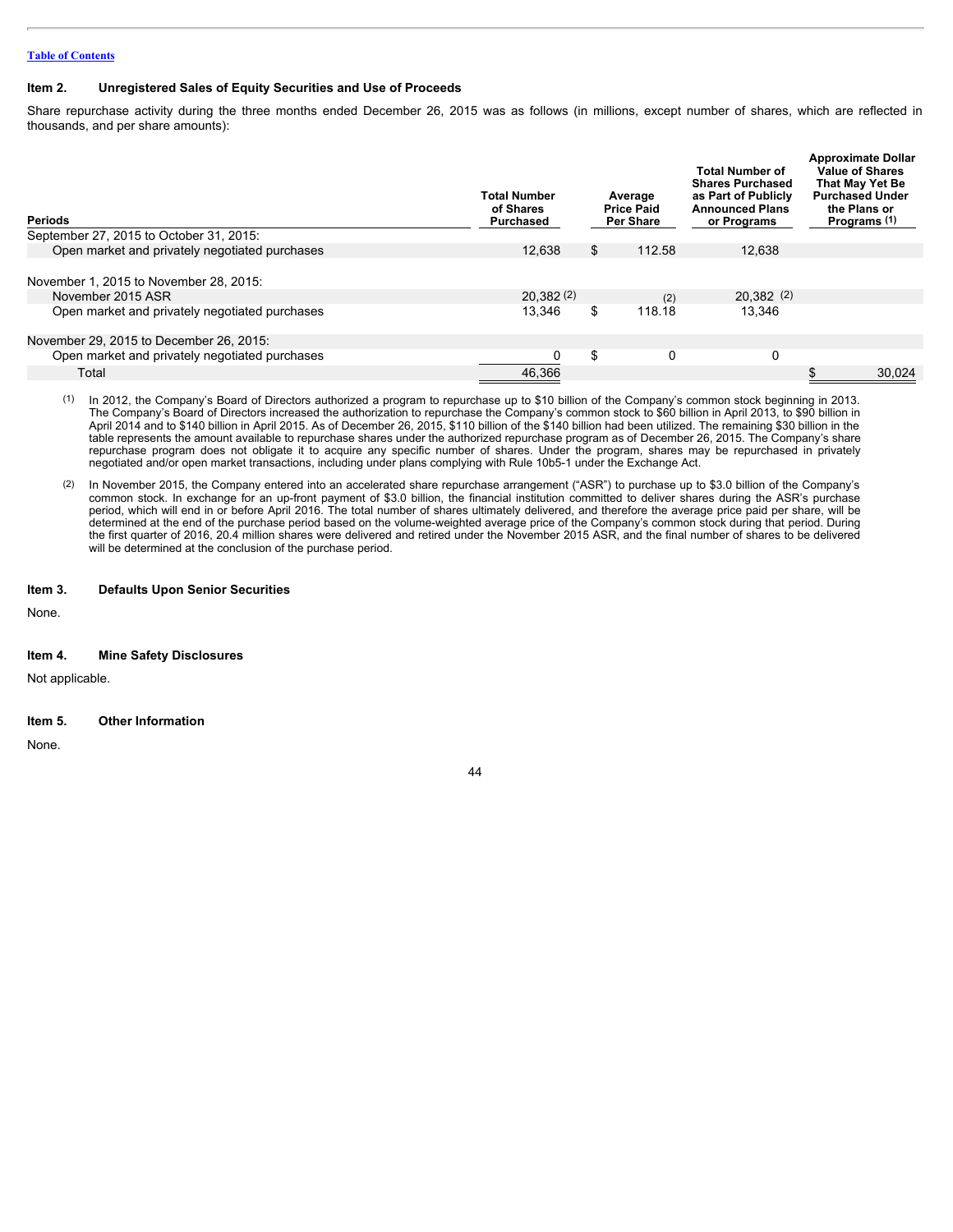# **Item 6. Exhibits**

# **Index to Exhibits**

|                   |                                                                                                           |       |         | <b>Incorporated by Reference</b>                 |
|-------------------|-----------------------------------------------------------------------------------------------------------|-------|---------|--------------------------------------------------|
| Exhibit<br>Number | <b>Exhibit Description</b>                                                                                | Form  | Exhibit | <b>Filing Date/</b><br><b>Period End</b><br>Date |
| 3.2               | Amended and Restated Bylaws of the Registrant effective as of<br>December 21, 2015.                       | $8-K$ | 3.2     | 12/22/15                                         |
| $10.15$ *, **     | Form of Restricted Stock Unit Award Agreement under the 1997 Director Stock Plan as of November 17, 2015. |       |         |                                                  |
| $31.1***$         | Rule 13a-14(a) / 15d-14(a) Certification of Chief Executive Officer.                                      |       |         |                                                  |
| 31.2**            | Rule 13a-14(a) / 15d-14(a) Certification of Chief Financial Officer.                                      |       |         |                                                  |
| 32.1***           | Section 1350 Certifications of Chief Executive Officer and Chief Financial Officer.                       |       |         |                                                  |
| 101.INS**         | <b>XBRL Instance Document.</b>                                                                            |       |         |                                                  |
| 101.SCH**         | XBRL Taxonomy Extension Schema Document.                                                                  |       |         |                                                  |
| 101.CAL**         | XBRL Taxonomy Extension Calculation Linkbase Document.                                                    |       |         |                                                  |
| 101.DEF**         | XBRL Taxonomy Extension Definition Linkbase Document.                                                     |       |         |                                                  |
| 101.LAB**         | XBRL Taxonomy Extension Label Linkbase Document.                                                          |       |         |                                                  |
| 101.PRE**         | XBRL Taxonomy Extension Presentation Linkbase Document.                                                   |       |         |                                                  |
|                   | Indicates management contract or compensatory plan or arrangement.                                        |       |         |                                                  |
| $***$             | Filed herewith.                                                                                           |       |         |                                                  |
| ***               | Furnished herewith.                                                                                       |       |         |                                                  |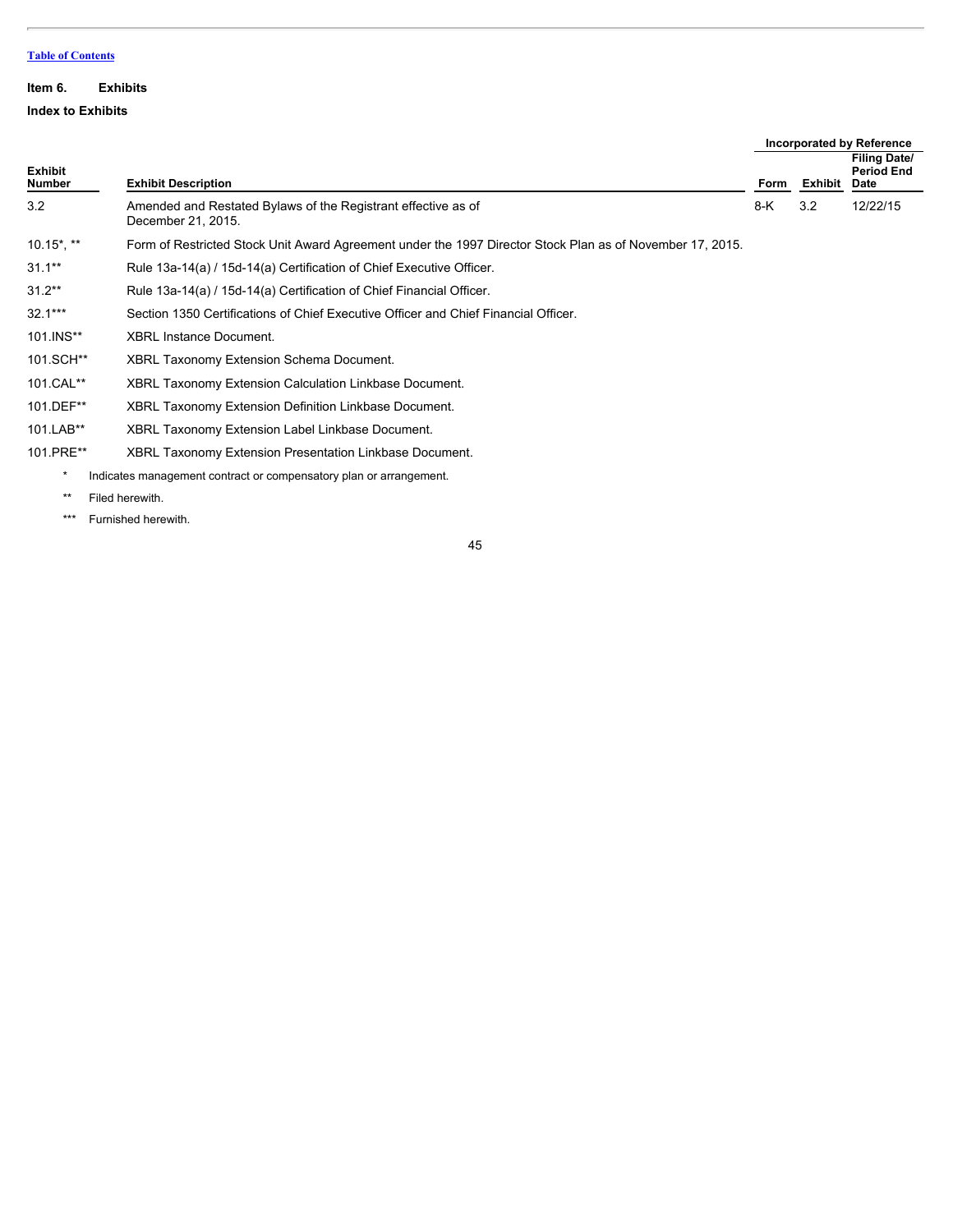# **SIGNATURE**

Pursuant to the requirements of the Securities Exchange Act of 1934, the Registrant has duly caused this report to be signed on its behalf by the undersigned thereunto duly authorized.

Apple Inc.

January 27, 2016 **By:** /s/ Luca Maestri

Luca Maestri Senior Vice President, Chief Financial Officer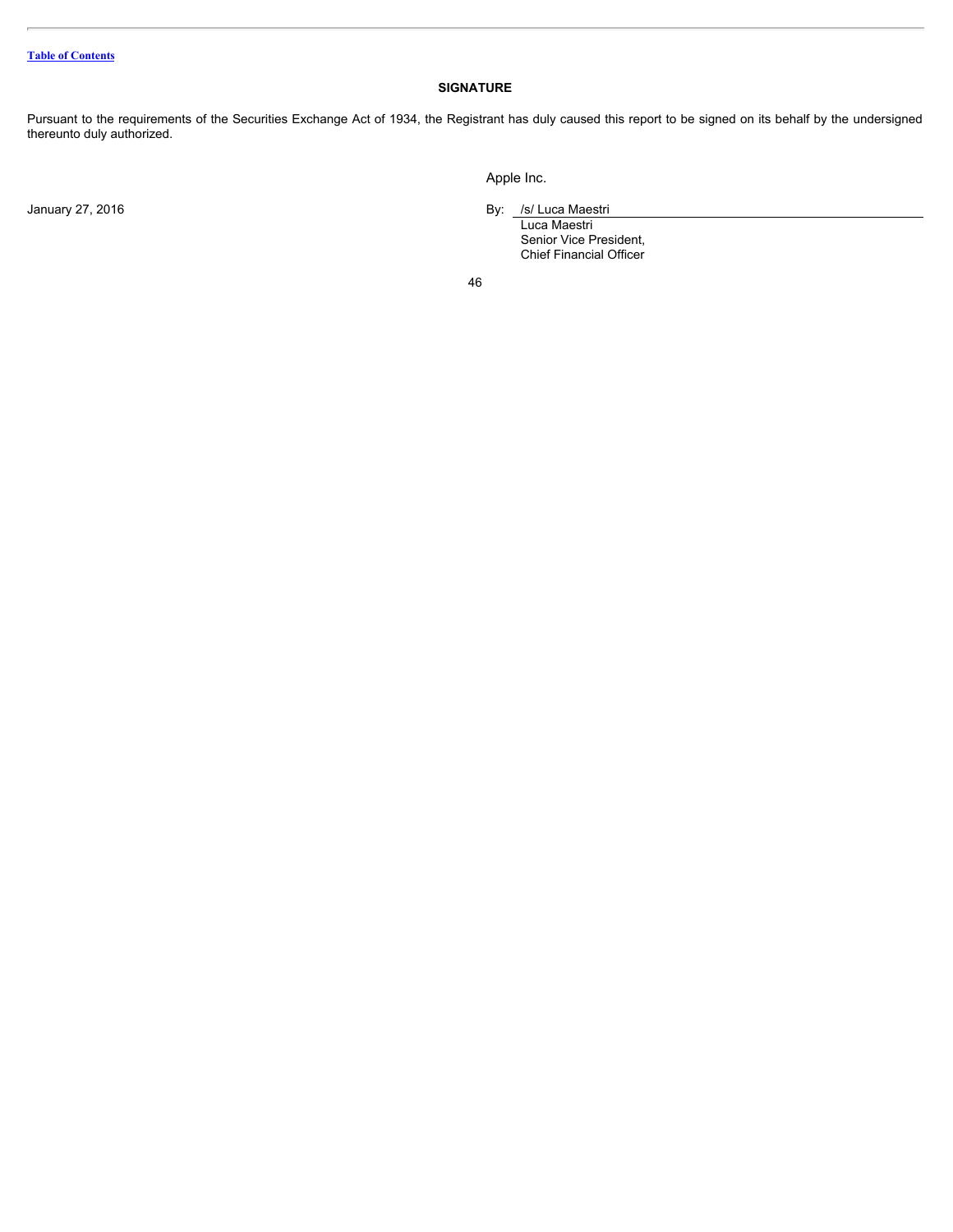# **APPLE INC. 1997 DIRECTOR STOCK PLAN RESTRICTED STOCK UNIT AWARD AGREEMENT**

# **NOTICE OF GRANT**

Name: (the " **Non-Employee Director** ")

Grant Number:

No. of Units Subject to Award:

Award Date: (the " **Award Date** ")

Vesting Schedule: Fully vested on the February 1 that occurs in the fiscal year following the fiscal year in which the Award was granted

This restricted stock unit award (the " **Award** ") is granted under and governed by the terms and conditions of the Apple Inc. 1997 Director Stock Plan and the Terms and Conditions of Restricted Stock Unit Award, which are attached hereto and incorporated herein by reference.

You do not have to accept the Award. If you wish to decline your Award, you should promptly notify Apple Inc.'s Stock Plan Group of your decision at stock@apple.com . If you do not provide such notification within thirty (30) days after the Award Date, you will be deemed to have accepted your Award on the terms and conditions set forth herein.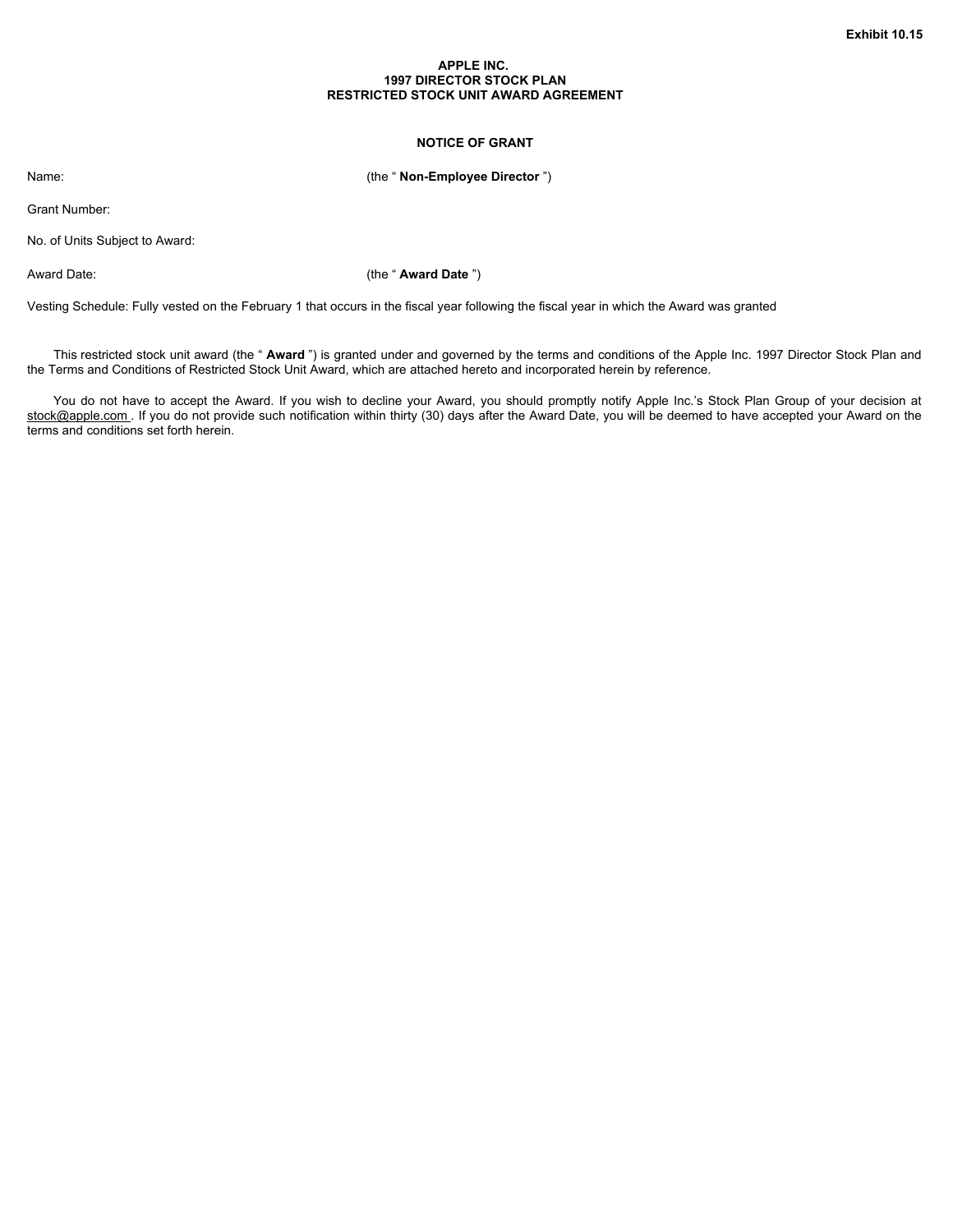# **TERMS AND CONDITIONS OF RESTRICTED STOCK UNIT AWARD**

**1. General** . These Terms and Conditions of Restricted Stock Unit Award (these " **Terms** ") apply to a particular restricted stock unit award (the " **Award TERMS AND CONDITIONS OF RESTRICTED STOCK UNIT AWARD**<br>
") granted by Apple Inc., a California corporation (the " **Company** "), and are incorporated by reference in the Notice of Grant (the " **Grant Notice** ")<br>
correspondin corresponding to that particular grant. The recipient of the Award identified in the Grant Notice is referred to as the " **Non-Employee Director** ." The effective date of grant of the Award as set forth in the Grant Notice is referred to as the " **Award Date** ." The Award was granted under and is subject to the provisions of the Apple Inc. 1997 Director Stock Plan (the " **Plan** "). Capitalized terms are defined in the Plan if not defined herein. The Award has been granted to the Non-Employee Director in addition to, and not in lieu of, any other form of compensation otherwise payable or to be paid to the Non-Employee Director. The Grant Notice and these Terms are collectively referred to as the " **Award Agreement** " applicable to the Award.

2. Stock Units As used herein, the term " Stock Unit " shall mean a non-voting unit of measurement which is deemed for bookkeeping purposes to be equivalent to one outstanding share of the Company's Common Stock (" **Share** ") solely for purposes of the Plan and this Award Agreement. The Stock Units shall be used solely as a device for the determination of the payment to eventually be made to the Non-Employee Director if such Stock Units vest pursuant to this Award Agreement. The Stock Units shall not be treated as property or as a trust fund of any kind.

**3. Vesting** . Subject to Section 8 below, the Award shall vest and become nonforfeitable as set forth in the Grant Notice. (The vesting date set forth in the Grant Notice is referred to herein as the " **Vesting Date.** ")

**4. Continuance of Service** . The vesting schedule requires continued service as a member of the Board through the Vesting Date as a condition to the vesting of the Award and the rights and benefits under this Award Agreement. Service as a member of the Board for only a portion of the vesting period, even if a substantial portion, will not entitle the Non-Employee Director to any proportionate vesting or avoid or mitigate a termination of rights and benefits upon or following a termination of service as provided in Section 8 below and in the Plan.

Nothing contained in this Award Agreement or the Plan shall be deemed to create any obligation on the part of the Board to nominate any of its members for reelection by the Company's shareholders, nor confer upon the Non-Employee Director the right to remain a member of the Board for any period of time, or at any particular rate of compensation. Nothing in this paragraph, however, is intended to adversely affect any independent contractual right of the Non-Employee Director without his consent thereto.

# **5. Dividend and Voting Rights** .

(a) **Limitations on Rights Associated with Stock Units** . The Non-Employee Director shall have no rights as a shareholder of the Company, no dividend rights (except as expressly provided in Section 5(b) with respect to Dividend Equivalent Rights) and no

 $\mathfrak{D}$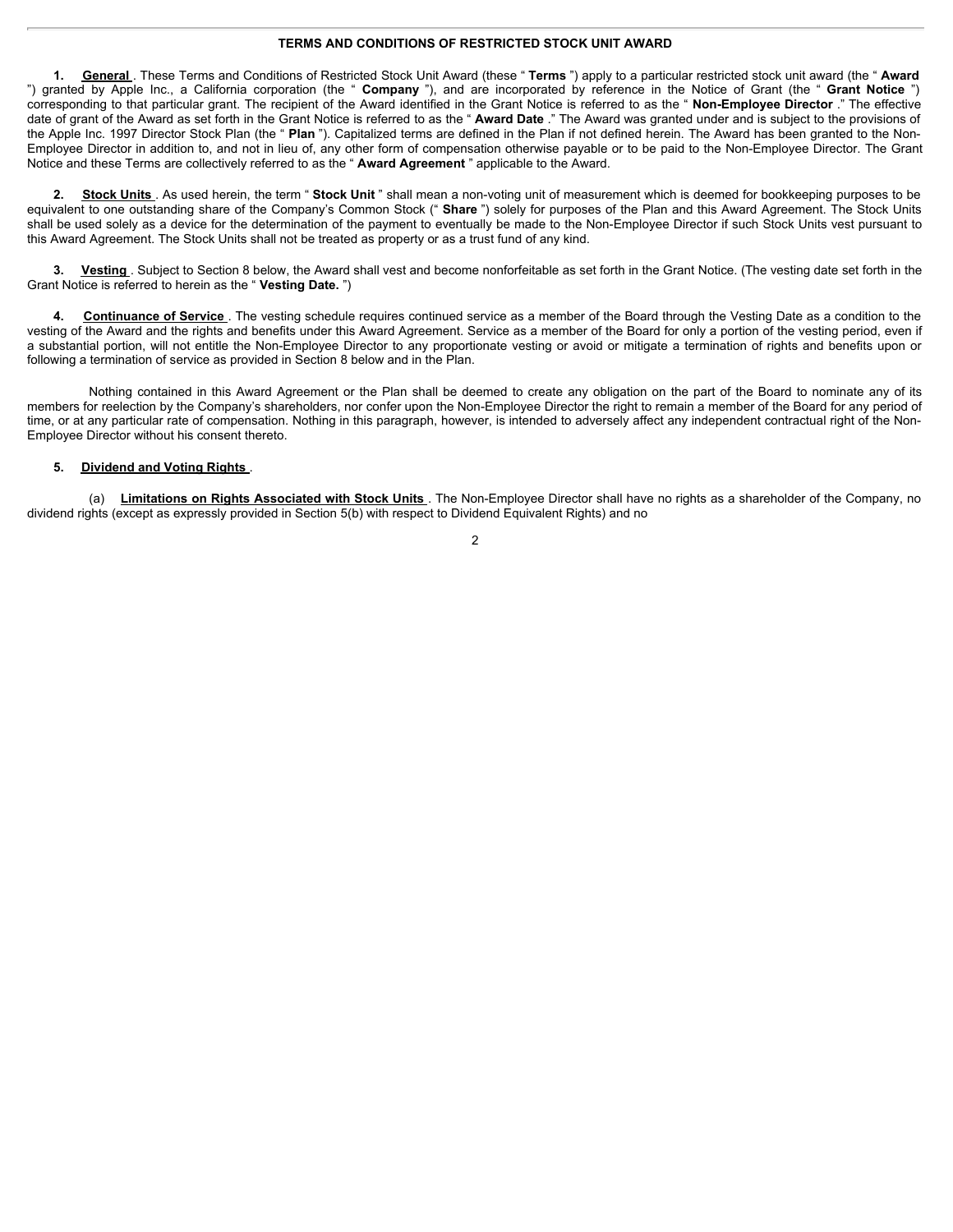voting rights, with respect to the Stock Units or any Shares underlying or issuable in respect of such Stock Units until such Shares are actually issued to and held of record by the Non-Employee Director. No adjustments will be made for dividends or other rights of a holder for which the record date is prior to the date upon which the Non-Employee Director will become the holder of record thereof.

s, with respect to the Stock Units or any Shares underlying or issuable in respect of such Stock Units until such Shares are actually issued to and held<br>y the Non-Employee Director. No adjustments will be made for dividend Company shall credit the Non-Employee Director with a dollar amount equal to (i) the per share cash dividend paid by the Company on its Common Stock on such date, multiplied by (ii) the total number of Stock Units (with such total number adjusted pursuant to Section 8 of the Plan) subject to the Award that are outstanding immediately prior to the record date for that dividend (a " **Dividend Equivalent Right** "). Any Dividend Equivalent Rights credited pursuant to the foregoing provisions of this Section 5(b) shall be subject to the same vesting, payment and other terms, conditions and restrictions as the original Stock Units to which they relate; provided, however, that the amount of any vested Dividend Equivalent Rights shall be paid in cash. No crediting of Dividend Equivalent Rights shall be made pursuant to this Section 5(b) with respect to any Stock Units which, immediately prior to the record date for that dividend, have either been paid pursuant to Section 7 or terminated pursuant to Section 8.

**6. Restrictions on Transfer** . Except as provided in Section 6 of the Plan, neither the Award, nor any interest therein or amount or Shares payable in respect thereof may be sold, assigned, transferred, pledged or otherwise disposed of, alienated or encumbered, either voluntarily or involuntarily.

7. Timing and Manner of Payment of Stock Units . On or as soon as administratively practical following the Vesting Date (and in all events not later than two and one-half  $(2 \frac{1}{2})$  months after the Vesting Date), the Company shall deliver to the Non-Employee Director a number of Shares (as evidenced by an appropriate entry on the books of the Company or a duly authorized transfer agent of the Company) equal to the number of Stock Units subject to the Award that vest on the Vesting Date, unless such Stock Units terminate prior to the Vesting Date pursuant to Section 8. The Non-Employee Director shall have no further rights with respect to any Stock Units that are so paid.

**8. Effect of Termination of Service** . If the Non-Employee Director ceases to serve as a member of the Board for any reason, the Stock Units (as well as the related Dividend Equivalent Rights) shall terminate to the extent such units have not become vested prior to the first date the Non-Employee Director is no longer a member of the Board, and the Non-Employee Director will have no rights with respect to, or in respect of, such terminated Stock Units.

**9. Adjustments Upon Specified Events** . Upon the occurrence of certain events relating to the Company's stock contemplated by Section 8 of the Plan (including, without limitation, an extraordinary cash dividend on such stock), the Board shall make adjustments in accordance with such section in the number of Stock Units then outstanding and the number and type of securities that may be issued in respect of the Award. No such adjustment shall be made with respect to any ordinary cash dividend for which Dividend Equivalent Rights are credited pursuant to Section 5(b).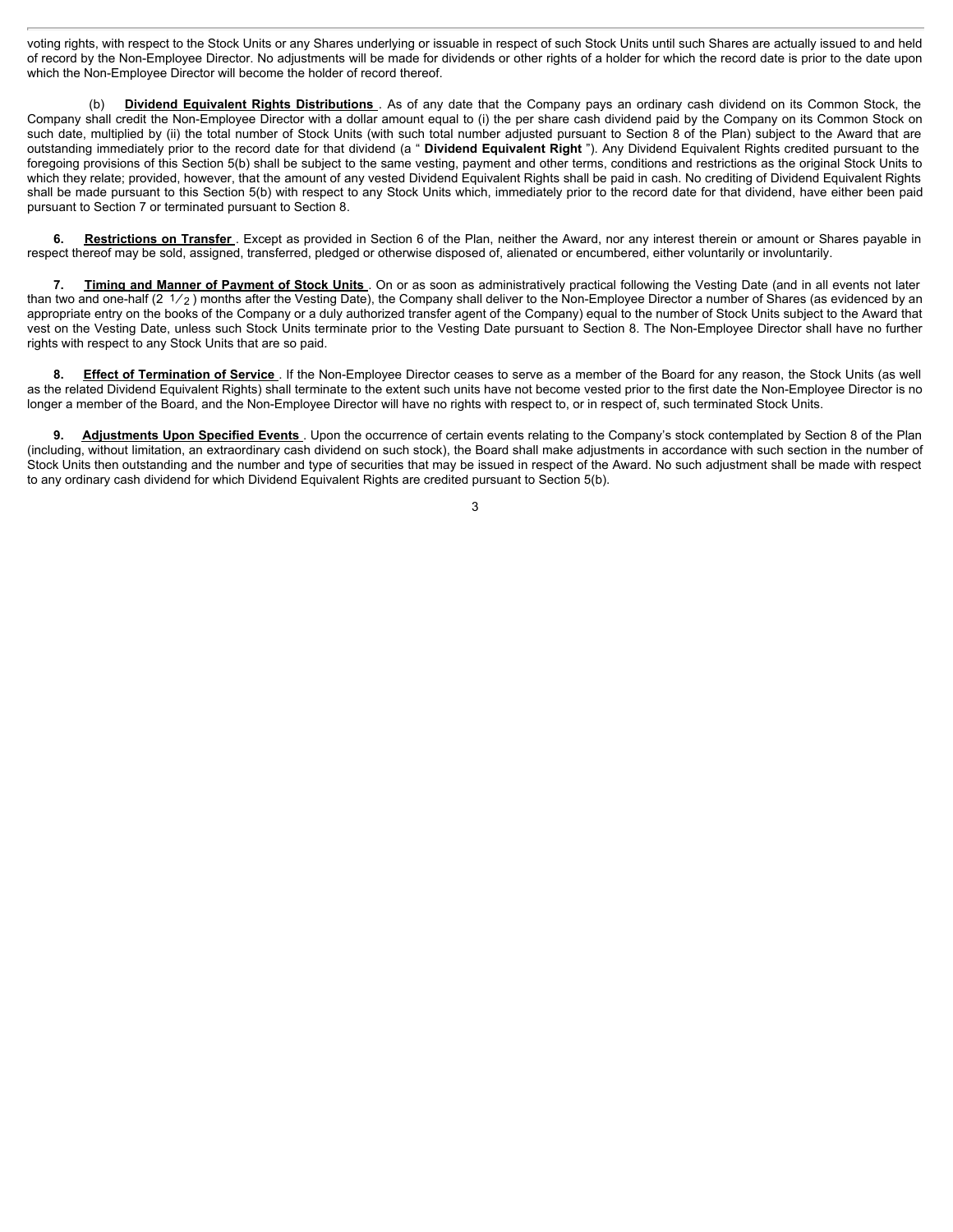**10. Responsibility for Taxes** . The Non-Employee Director agrees to report and pay any and all income tax, social insurance, or payroll taxes (" **Tax-**Related Items") that arise as a result of the grant, vesting or settlement of the Award, the subsequent sale of any Shares acquired at vesting and the receipt of any dividends and/or Dividend Equivalent Rights. The Company is not responsible for withholding with regard to the Tax-Related Items. However, the Company reserves the right to withhold any Tax-Related Items to the extent circumstances change and it is required to do so. In this regard, the Non-Employee Director authorizes the Company, at its discretion and pursuant to such procedures as it may specify from time to time, to satisfy any Tax-Related Items withholding **10. Responsibility for Taxes**. The Non-Employee Director agrees to report and pay any and all income tax, social insurance, or payroll taxes ("Tax-<br>**Related Items**") that arise as a result of the grant, vesting or settlem amounts otherwise distributable to the Non-Employee Director by the Company; (b) withholding otherwise deliverable Shares and/or from otherwise payable Dividend Equivalent Rights to be issued or paid upon vesting/settlement of the Award (c) arranging for the sale of Shares otherwise deliverable to the Non-Employee Director (on the Non-Employee Director's behalf and at the Non-Employee Director's direction pursuant to this authorization), including selling Shares as part of a block trade with other participants in the Plan or other plans of the Company; or (d) withholding from the proceeds of the sale of Shares acquired upon vesting/settlement of the Award. The Company may refuse to distribute the Shares or other property credited to the Non-Employee Director if the Non-Employee Director fails to comply with his or her obligations in connection with the Tax-Related Items as described in this Section 10. **10. Responsibility for Taxes.** The Non-Employee Director agrees to report and pay any and all income tax, social insurance, or payroll taxes ("Tax-<br>Related Items") that arise as a result of the grant, vesting or settlemen **10. Responsibility for Taxes**. The Non-Employee Director agrees to report and pay any and all income tax, social insurance, or payoli taxes in Tax-<br>**Related tems** ; that arise as a result of the grant, vesting or settleme **10.** Responsibility for Taxes. The Non-Employee Director agrees to report and pay any and all income tax, social insurance, or payroll taxes ("Tax-<br>Related litera") that arise as result of the grant, westing or selfement

**11. Electronic Delivery and Acceptance** . The Company may, in its sole discretion, deliver any documents related to the Award by electronic means or applicable documentation by electronic delivery and to participate in the Plan through an on-line (and/or voice activated) system established and maintained by the Company or a third party vendor designated by the Company.

**12. Data Privacy** . The Non-Employee Director acknowledges and consents to the collection, use, processing and transfer of personal data as described Director's name, home address and telephone number, date of birth, social security number or other identification number, compensation, nationality, job title, any Shares or directorships held in the Company, details of all options or any other entitlement to Shares awarded, canceled, purchased, vested, unvested or outstanding in the Non-Employee Director's favor, for the purpose of managing and administering the Plan (" **Data** "). The Company and its related entities may participation in the Plan, and the Company and its related entities may each further transfer Data to any third parties assisting the Company or any such related entity in the implementation, administration and management of the Plan. The Non-Employee Director acknowledges that the transferors and transferees of such Data may be located anywhere in the world and hereby authorizes each of them to receive, possess, use, retain and transfer the Data, in electronic or other form, for the purposes of implementing, administering and managing the Non-Employee Director's participation in the Plan, including any transfer of such Data as may be required for the administration of the Plan and/or the subsequent holding of Shares on the Non-Employee Director's behalf to a broker or to other third party with whom the Non-Employee Director may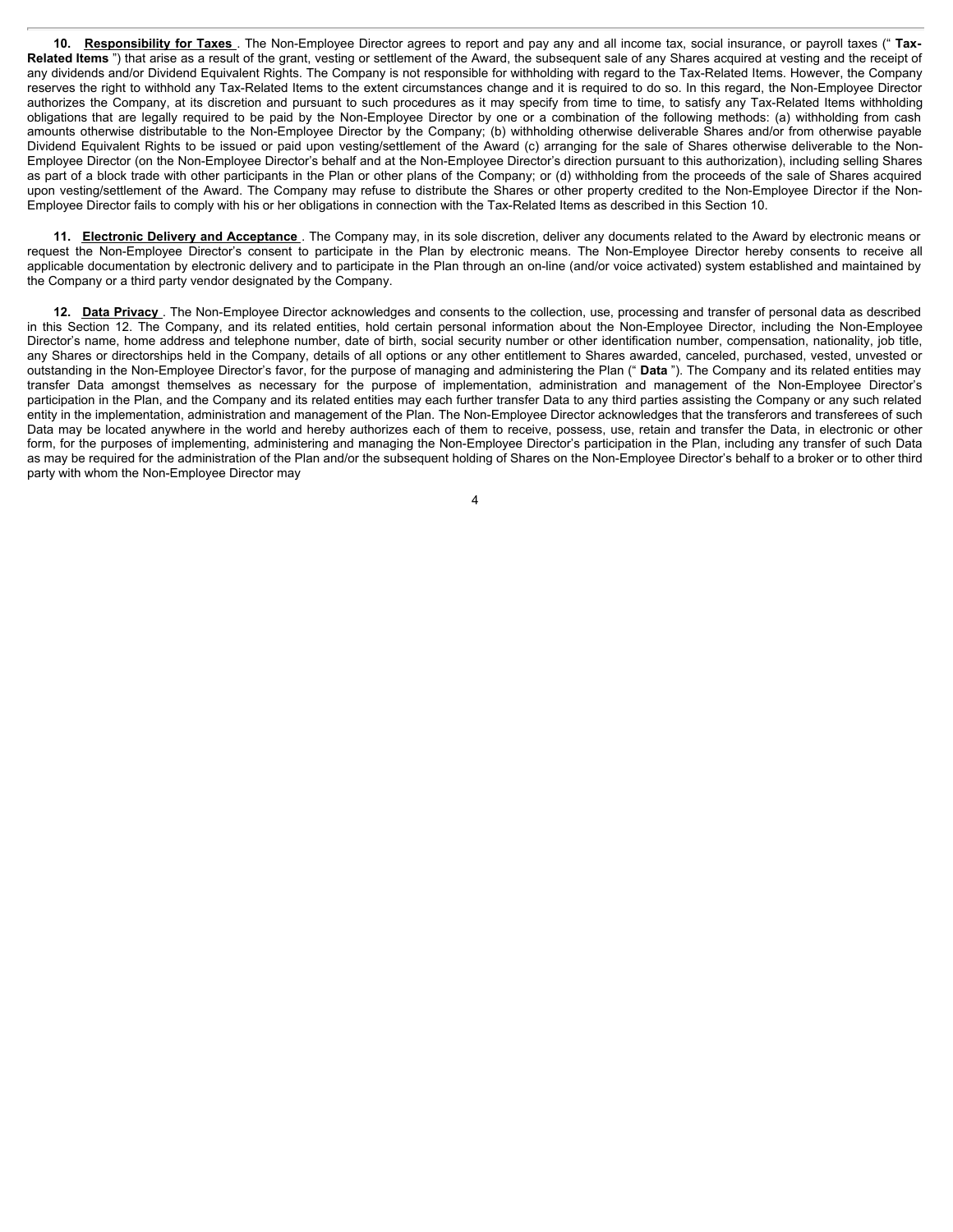elect to deposit any Shares acquired under the Plan (whether pursuant to the Award or otherwise).

**13. Notices** . Any notice to be given under the terms of this Award Agreement shall be in writing and addressed to the Company at its principal office to the attention of the Secretary, and to the Non-Employee Director at the Non-Employee Director's last address reflected on the Company's records, or at such other address as either party may hereafter designate in writing to the other. Any such notice shall be given only when received, but if the Non-Employee Director is no longer a member of the Board, shall be deemed to have been duly given by the Company when enclosed in a properly sealed envelope addressed as aforesaid, registered or certified, and deposited (postage and registry or certification fee prepaid) in a post office or branch post office regularly maintained by the United States Government. **15. Bodicas** Any others acquired under the Plan (whether pursuant to the Award or otherwise).<br>**15. Bodicas,** Any notice to be given under the terms of this Award Agreement shall be in writing and addressed to the Company elect to depoid any Shares acquired under the Plan (whether pursuant to the Award or chremics).<br>
13. Noticing, Any noticis be given under the firms of this Award Agreement shall be in writing and addressed to the Company s

14. Plan. The Award and all rights of the Non-Employee Director under this Award Agreement are subject to the terms and conditions of the provisions of the Plan, incorporated herein by reference. The Non-Employee Director agrees to be bound by the terms of the Plan and this Award Agreement. The Non-Employee Director acknowledges having read and understood the Plan and this Award Agreement. Unless otherwise expressly provided in other sections of this Award Agreement, provisions of the Plan that confer discretionary authority on the Board do not (and shall not be deemed to) create any rights in the Non-Employee Director unless such rights are expressly set forth herein or are otherwise in the sole discretion of the Board so conferred by appropriate action of the Board under the Plan after the date hereof.

agreements, written or oral, of the parties hereto with respect to the subject matter hereof. The Plan and this Award Agreement may be amended pursuant to Section 10 of the Plan. Such amendment must be in writing and signed by the Company. The Company may, however, unilaterally waive any provision hereof in writing to the extent such waiver does not adversely affect the interests of the Non-Employee Director hereunder, but no such waiver shall operate as or be construed to be a subsequent waiver of the same provision or a waiver of any other provision hereof.

**16. Limitation on the Non-Employee Director's Rights** . Participation in the Plan confers no rights or interests other than as herein provided. This Award Agreement creates only a contractual obligation on the part of the Company as to amounts payable and shall not be construed as creating a trust. Neither the Plan nor any underlying program, in and of itself, has any assets. The Non-Employee Director shall have only the rights of a general unsecured creditor of the Company with respect to amounts credited and benefits payable, Common Stock as a general unsecured creditor with respect to Stock Units, as and when payable hereunder.

**17. Counterparts** . This Award Agreement may be executed simultaneously in any number of counterparts, each of which shall be deemed an original but all of which together shall constitute one and the same instrument.

**18. Section Headings** . The section headings of this Award Agreement are for convenience of reference only and shall not be deemed to alter or affect any provision hereof.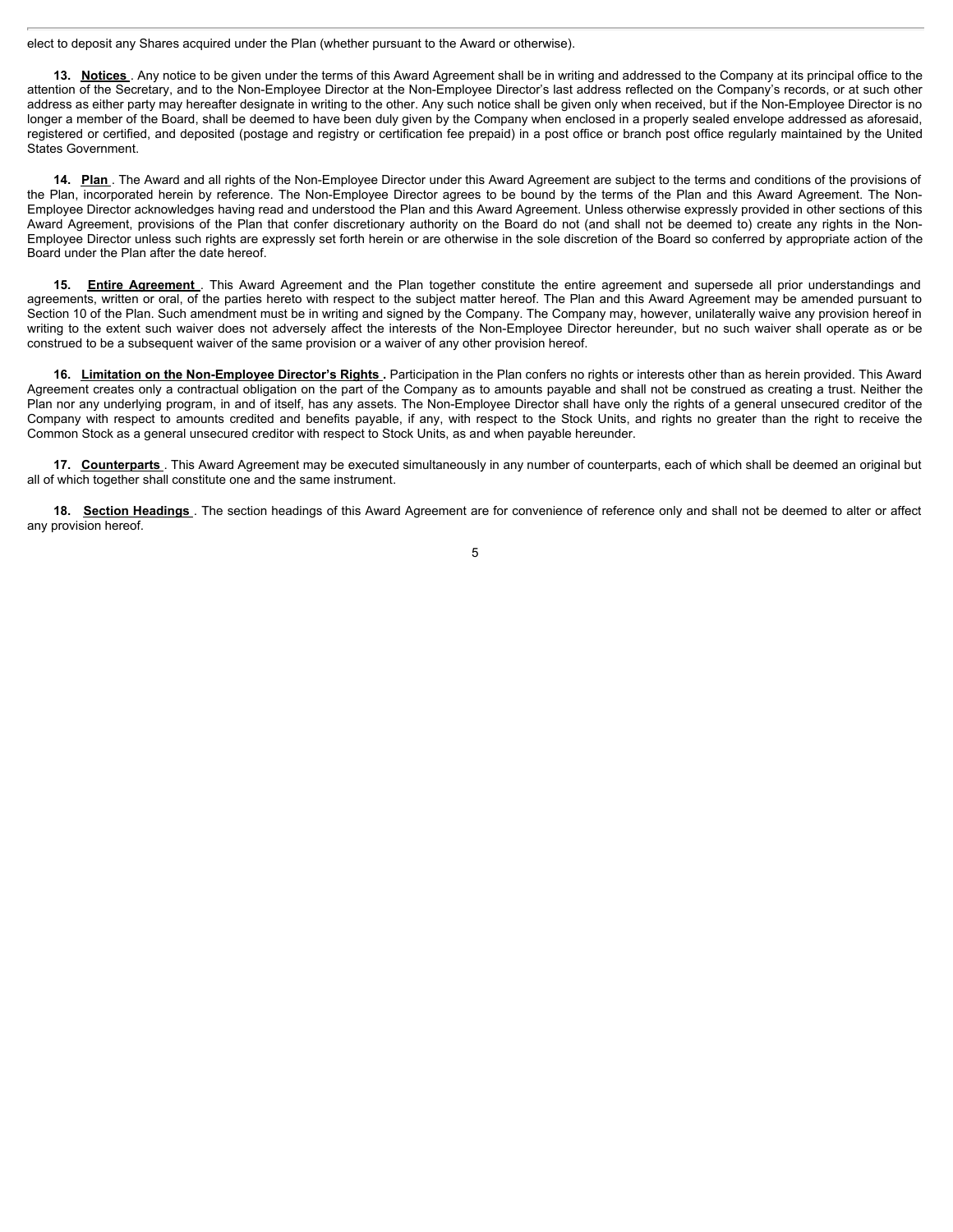**19. Governing Law** . This Award Agreement shall be governed by and construed and enforced in accordance with the laws of the State of California without regard to conflict of law principles thereunder.

**20. Choice of Venue** . For purposes of litigating any dispute that arises directly or indirectly from the relationship of the parties evidenced by this grant or this Award Agreement, the parties hereby submit to the exclusive jurisdiction of the State of California and agree that such litigation shall be conducted only in the courts of Santa Clara County, California, or the federal courts for the Northern District of California, and no other courts, where this grant is made and/or to be performed. 19. Governing Law. This Award Agreement shall be governed by and construed and enforced in accordance with the laws of the State of California<br>without regard to conflict of law principles thereunder.<br>
20. Choice of Vanue.

21. Construction . It is intended that the terms of the Award will not result in the imposition of any tax liability pursuant to Section 409A of the Code. This Award Agreement shall be construed and interpreted consistent with that intent.

22. Severability. The provisions of this Award Agreement are severable and if any one of more provisions are determined to be illegal or otherwise unenforceable, in whole or in part, the remaining provisions shall nevertheless be binding and enforceable.

23. Imposition of Other Requirements. The Company reserves the right to impose other requirements on the Non-Employee Director's participation in the Plan, on the Stock Units and on any Shares acquired under the Plan, to t administrative reasons, and to require the Non-Employee Director to sign any additional agreements or undertakings that may be necessary to accomplish the foregoing.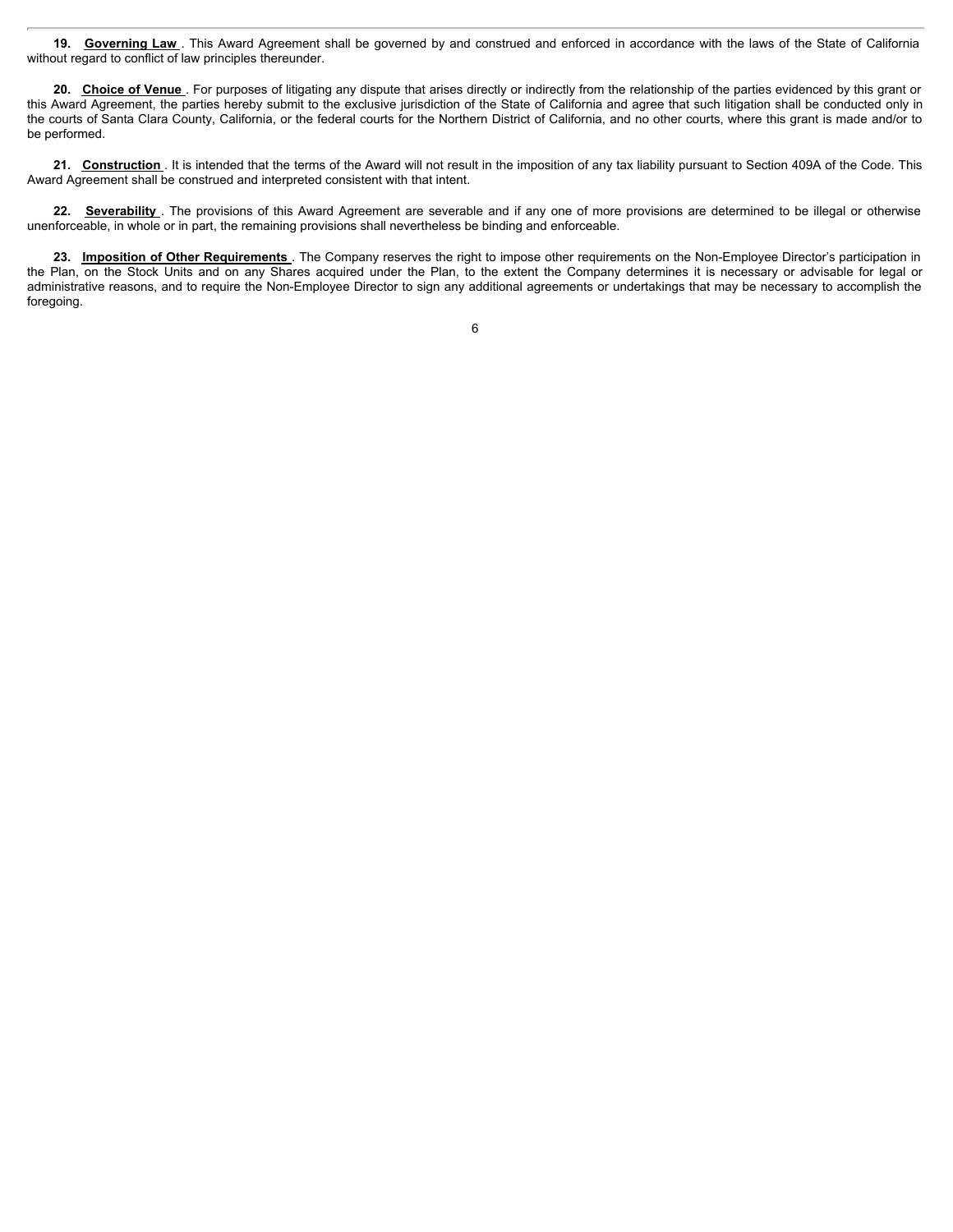I, Timothy D. Cook, certify that:

- 1. I have reviewed this quarterly report on Form 10-Q of Apple Inc.;
- statements made, in light of the circumstances under which such statements were made, not misleading with respect to the period covered by this report;
- 3. Based on my knowledge, the financial statements, and other financial information included in this report, fairly present in all material respects the financial condition, results of operations and cash flows of the Registrant as of, and for, the periods presented in this report;
- Exhibit 31.1<br>
2. I have reviewed this quarterly report on Form 10-Q of Apple Inc.;<br>
2. Based on my knowledge, this report does not contain any untrue statement of a material fact or omit to state a material fact necessary 4. The Registrant's other certifying officer(s) and I are responsible for establishing and maintaining disclosure controls and procedures (as defined in Exchange Exhibit 31.1<br>
Reserve we this quartity report on Form 10-Q of Apple Inc.;<br>
Rased on my knowledge, this report does not contain any untrue statement of a material fact or omit to state a material fact necessary to make the<br> Registrant and have: Exhibit 31.1<br>
Based on my knowledge, this report on Form 10-Q of Apple Inc.;<br>
Based on my knowledge, this report does not contain any untrue statement of a material fact or omit to state a material fact necessary to make t **CERTIFICATION**<br>
Lhave reviewed this quarterly report on Form 10-Q of Apple Inc.;<br>
Rassed on my knowledge, his report does not contain any unitre statement of a naterial fact or omit to state an material for concellent to 5. The registrant certification of the Certification of a material registrant of a halo material registrant of the Certification of the Celebratic Certification on the Celebratic Certification of the Celebratic Certificati
	- ensure that material information relating to the Registrant, including its consolidated subsidiaries, is made known to us by others within those entities, particularly during the period in which this report is being prepared;
	- (b) Designed such internal control over financial reporting, or caused such internal control over financial reporting to be designed under our supervision, to provide reasonable assurance regarding the reliability of financial reporting and the preparation of financial statements for external purposes in accordance with generally accepted accounting principles;
	- effectiveness of the disclosure controls and procedures, as of the end of the period covered by this report based on such evaluation; and
	- (d) Disclosed in this report any change in the Registrant's internal control over financial reporting that occurred during the Registrant's most recent fiscal quarter (the Registrant's fourth fiscal quarter in the case of an annual report) that has materially affected, or is reasonably likely to materially affect, the Registrant's internal control over financial reporting; and
- Registrant's auditors and the audit committee of the Registrant's board of directors (or persons performing the equivalent functions):
	- (a) All significant deficiencies and material weaknesses in the design or operation of internal control over financial reporting which are reasonably likely to adversely affect the Registrant's ability to record, process, summarize, and report financial information; and
	- (b) Any fraud, whether or not material, that involves management or other employees who have a significant role in the Registrant's internal control over financial reporting.

Date: January 27, 2016

By: /s/ Timothy D. Cook

Timothy D. Cook Chief Executive Officer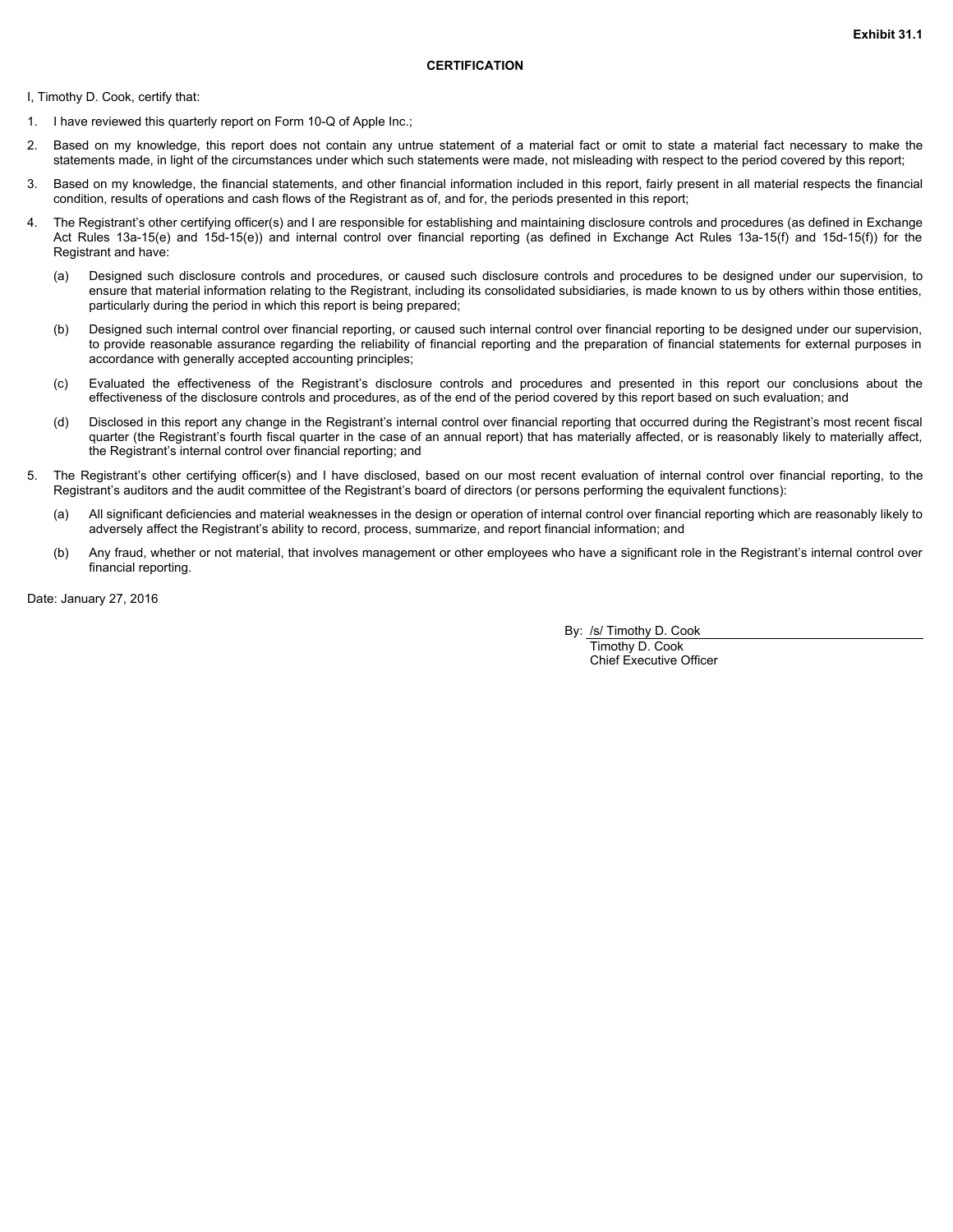I, Luca Maestri, certify that:

- 1. I have reviewed this quarterly report on Form 10-Q of Apple Inc.;
- statements made, in light of the circumstances under which such statements were made, not misleading with respect to the period covered by this report;
- 3. Based on my knowledge, the financial statements, and other financial information included in this report, fairly present in all material respects the financial condition, results of operations and cash flows of the Registrant as of, and for, the periods presented in this report;
- Exhibit 31.2<br>
2. Based on my knowledge, this report on Form 10-Q of Apple Inc.;<br>
2. Based on my knowledge, this report does not contain any untrue statement of a material fact or omit to state a material fact necessary to 4. The Registrant's other certifying officer(s) and I are responsible for establishing and maintaining disclosure controls and procedures (as defined in Exchange **CERTIFICATION**<br>
The mereviewed this quarterly report on Form 10-Q of Apple Inc.;<br>
Hase rewiewed this quarterly report on Form 10-Q of Apple Inc.;<br>
Based on my knowledge, this report does not contain any untrue statement o Registrant and have: 5. Luca Meestit, certify that:<br>
5. These reviewed this quartiety report on Form 10-2 of Apple Inc.;<br>
5. Based on my knowledge, this report does not contain any unitus statement of a material flact or omit to state a materi
	- ensure that material information relating to the Registrant, including its consolidated subsidiaries, is made known to us by others within those entities, particularly during the period in which this report is being prepared;
	- Exhibit 31.2<br>
	Based on my knowledge, this report do Form 10-Q of Apple Inc.;<br>
	Based on my knowledge, this report does not contain any untrue statement of a material fact or omit to state a material fact necessary to make t (b) Designed such internal control over financial reporting, or caused such internal control over financial reporting to be designed under our supervision, to provide reasonable assurance regarding the reliability of financial reporting and the preparation of financial statements for external purposes in accordance with generally accepted accounting principles; **CERTIFICATION**<br>
	Lhave reviewed this quarterly report on Form 10-Q of Apple Inc.;<br>
	Rassed on my knowledge, his report does not contain any unitre statement of a naterial fact or omit to state a material fort orcessary to m
	- effectiveness of the disclosure controls and procedures, as of the end of the period covered by this report based on such evaluation; and
	- (d) Disclosed in this report any change in the Registrant's internal control over financial reporting that occurred during the Registrant's most recent fiscal quarter (the Registrant's fourth fiscal quarter in the case of an annual report) that has materially affected, or is reasonably likely to materially affect, the Registrant's internal control over financial reporting; and
- Registrant's auditors and the audit committee of the Registrant's board of directors (or persons performing the equivalent functions):
	- (a) All significant deficiencies and material weaknesses in the design or operation of internal control over financial reporting which are reasonably likely to adversely affect the Registrant's ability to record, process, summarize, and report financial information; and
	- (b) Any fraud, whether or not material, that involves management or other employees who have a significant role in the Registrant's internal control over financial reporting.

Date: January 27, 2016

By: /s/ Luca Maestri

Luca Maestri Senior Vice President, Chief Financial Officer